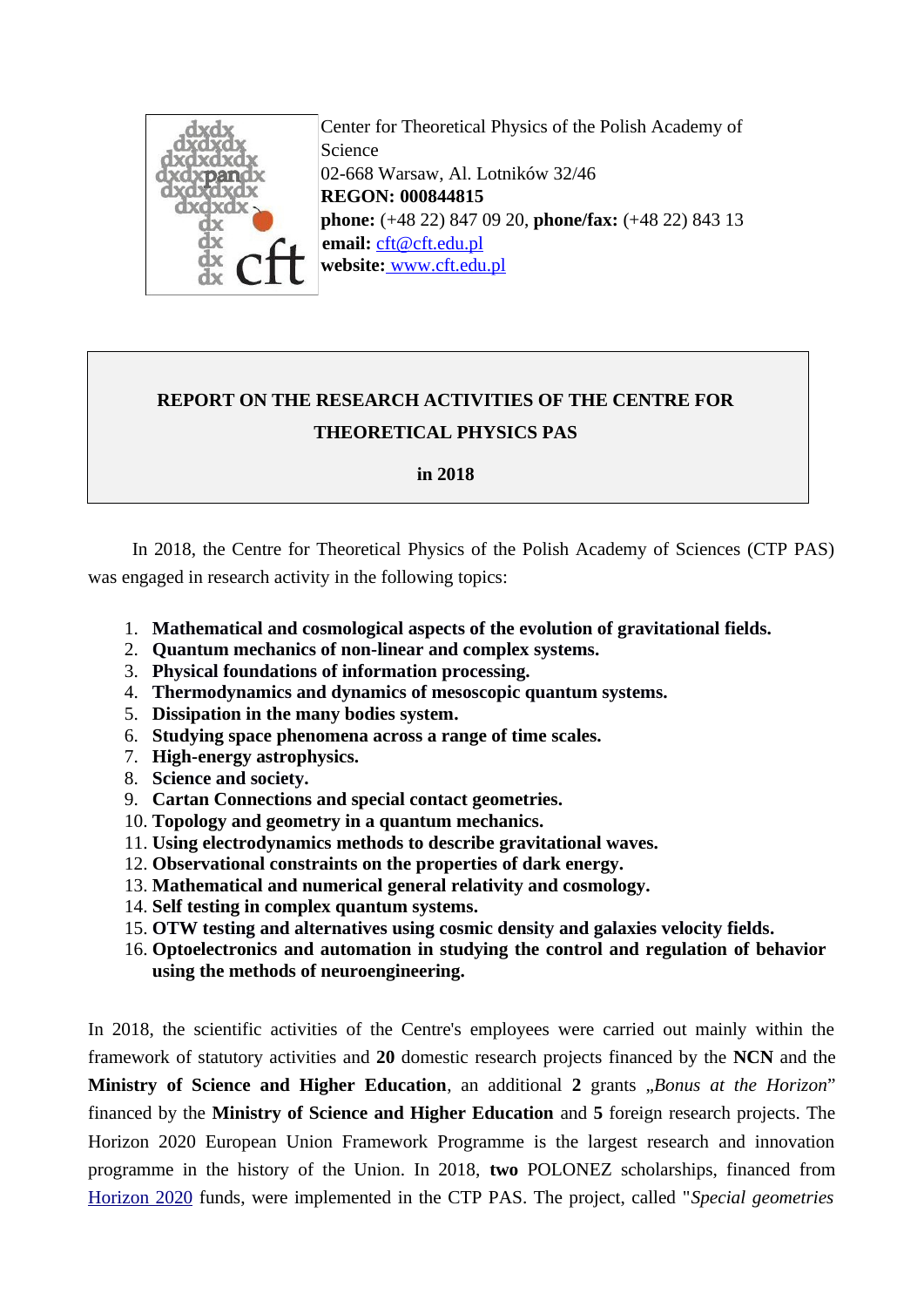*related to the exceptional goup G\_2*" is carried out by Dr Katja Sagerschnig in cooperation with Professor Paweł Nurowski, and the project entitled "*Robust self-testing of quantum systems and device-independent uncertainty relations*", carried out by Dr Jędrzej Kaniewski in cooperation with Professor Karol Życzkowski. CTP PAS is a beneficiary of a grant for the project named "*Selftesting protocols for multipartite quantum states*" in the FIRST TEAM Programme, which is a grant project of the Foundation for Polish Science (called HOMING/POWROTY) financed by the European Regional Development Fund.

Apart from that, the Centre's employees were the contractors of **2** research projects coordinated by another scientific institution.

CTP PAS has a scientific category **A**, which it received during the categorisation carried out in 2017.

The year 2018 was another year of the Centre scientific potential development. Using funds from grants to maintain research potential and from another grants, the Centre employed further researchers, assistant professors and assistants in open competitions. In 2018, the Centre employed **40.8** full-time equivalent employees, including **35.1** researchers.

In the competition for scientific projects implemented in 2018 at CTP PAS by young scientists under the direction of scientific supervisors, **6 prizes** were awarded.

In 2018, the Centre's employees published **68** scientific papers in peer-reviewed journals, including **49** papers in the most respected journals, including **11** in **Physical Review A**, **5** in **Astrophysical Journal**, **3** in **Physical Review Letters**, **2** in **Physical Review D** and **1** in **Science**. The Centre's staff also published **20** popular science and social publications or monographs. Several publications are also under review. In 2018, the Centre's staff gave **186** lectures at national and international scientific conferences and seminars and published **19** reports in conference materials.

Since 2014 CTP PAS has its own [YouTube channel](https://www.youtube.com/channel/UCBmbEBj4eybdApFesQCcc2w), where recordings of seminars and lectures organized by CTP PAS are published. So far we have published **275** films, which have gathered over **200 thousand** viewings, and the channel itself already enjoys more than **1500** subscriptions. This form of informing the public about our current activities is related to the policy of openness and open access, practiced in our institute.

Cooperation with foreign scientific institutes plays a significant role in the Centre. In 2018, **32** scientific papers of the Centre's employees were published in international scientific journals, carried out together with scientists from foreign scientific institutions. As part of the cooperation with foreign countries, in 2018 the Centre's employees went on **108** short study visits abroad. In 2018, the Centre was visited by **28** foreign guests, and **5** foreigners (**12** foreigners in total work at the Centre) and **1** doctoral candidate were admitted to work at the Centre. In 2018, the Centre continuously cooperated without any agreement with **23** foreign scientific institutions, implementing **17** scientific topics within the framework of cooperation.

In 2018, the Centre co-organised **nine** international scientific conferences:

| No. | Conference<br>Date                      |           | <b>Other informations</b>                       |  |
|-----|-----------------------------------------|-----------|-------------------------------------------------|--|
|     | <b>COSPAR, Event</b><br>Pasadena, 14-22 |           | COSPAR, SOC Symposium E1.4, foreign, 2000       |  |
|     | E1.4,                                   | June 2018 | $\vert$ in total, 100 persons in Symposium E1.4 |  |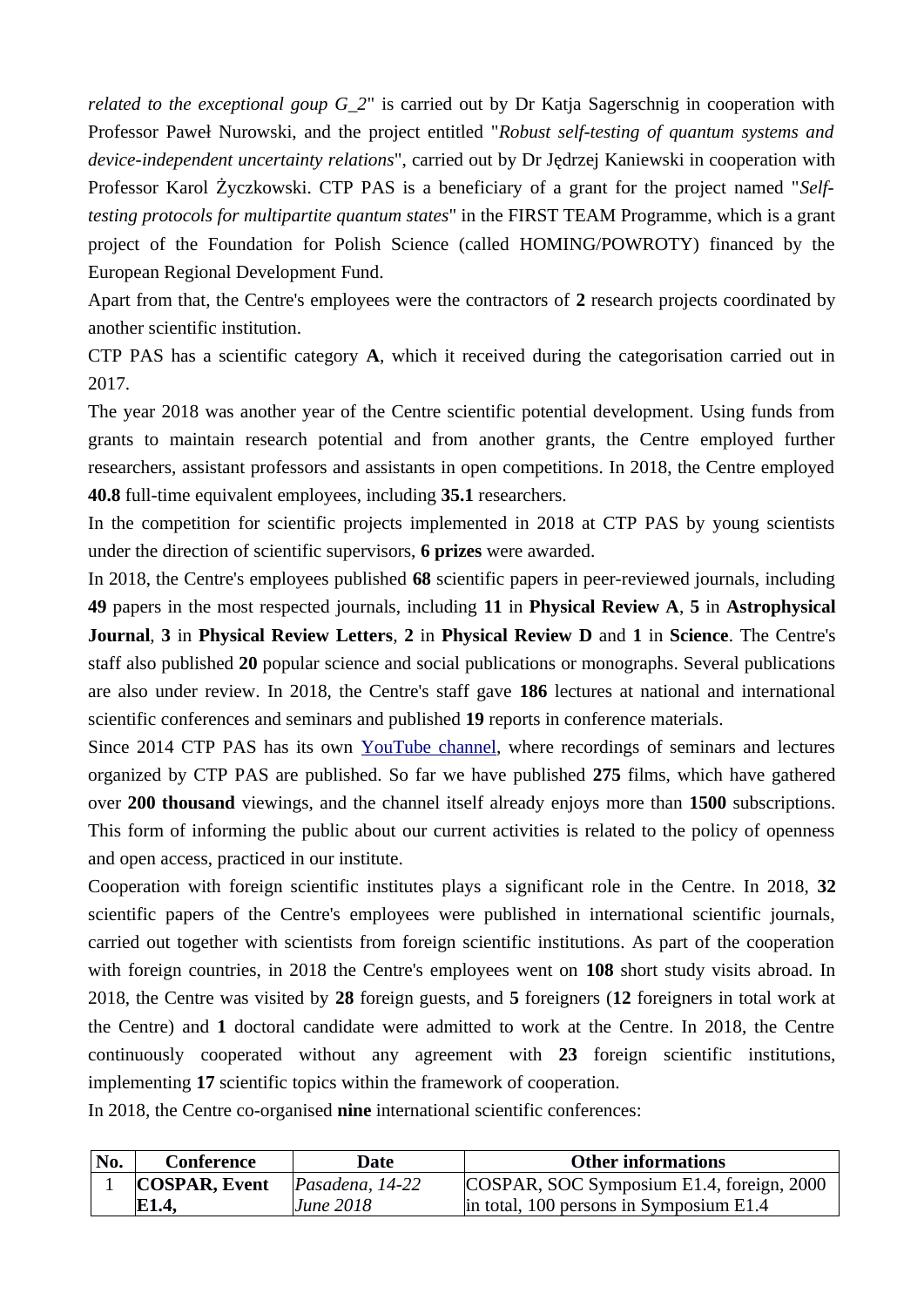| $\overline{2}$ | Radio - Vis - IR<br><b>Rzepiennik</b><br><b>Meeting</b>                                        | Rzepiennik Biskupi,<br>7-9.06.2018               | Queen Hedwig's Astronomical Observatory,<br>National Centre for Nuclear Research,<br>Jagiellonian University Astronomical<br>Observatory, Nova Astronomy Association,<br>LOC, national, 18 persons |  |
|----------------|------------------------------------------------------------------------------------------------|--------------------------------------------------|----------------------------------------------------------------------------------------------------------------------------------------------------------------------------------------------------|--|
| 3              | Inhomogeneous<br><b>Cosmologies III</b>                                                        | Cracow, 16-<br>21.09.2018                        | Faculty FAIS UJ, SOC, national, 37 persons                                                                                                                                                         |  |
| $\overline{4}$ | <b>XII Winter school</b><br>in Cosmology                                                       | Passo del Tonale<br>$(Italy), 10-$<br>14/12/2018 | Heidelberg University, SOC, foreign, 37 persons                                                                                                                                                    |  |
| 5              | <b>COSPAR, Event</b><br>E1.4,                                                                  | Pasadena, 14-22<br>June 2018                     | COSPAR, SOC, foreign, 80 persons                                                                                                                                                                   |  |
| 6              | Workshop on<br><b>Multipartite</b><br><b>Entanglement</b>                                      | Benasque, Spain 20-<br>26 May 2018               | Benasque Science Center, co-organiser, foreign,<br>46 persons                                                                                                                                      |  |
| $\overline{7}$ | <b>Supercomputing</b><br><b>Frontiers Europe</b><br>2018                                       | Warsaw, Poland,<br>March 2018                    | ICM UW, SOC, foreign, 100 persons                                                                                                                                                                  |  |
| 8              | 4-th International<br>Summer<br><b>Cosmology School</b><br>in Cracow                           | Cracow, Poland, 8-<br>22 July, 2018              | UJ, SOC, co-organiser, foreign, 80 persons                                                                                                                                                         |  |
| 9              | <b>Baby-Horizons in</b><br><b>Mathematics -</b><br><b>Winter School for</b><br><b>Students</b> | Będlewo, Poland,<br>16.03.2018-<br>18.03.2018    | IM PAS, co-organiser, national, ~55 persons                                                                                                                                                        |  |

In 2018, the Centre continued the recruitment process for 1-3 month scientific internships for talented students of science faculties. Many talented students continue their scientific cooperation with CTP PAS, they are also employed as contractors in research projects carried out at the Centre.

In 2018, a large group of young physicists (**16** assistants) worked at the Centre on doctoral dissertations and **11** assistant professors on habilitation. During this period **three** CTP employees, Dr. Mikołaj Grzędzielski, Dr. Katarzyna Karnas and Dr. Tomasz Maciążek, obtained their doctoral degrees, and Dr. Remigiusz Augusiak received his doctoral degree with distinction.

The Centre for Theoretical Physics of the Polish Academy of Sciences participates together with the Institute of Physics of the Polish Academy of Sciences in the International Doctoral Studies. CTP has also signed an agreement which enables our employees to participate in doctoral studies conducted at the Nicolaus Copernicus Astronomical Centre of the Polish Academy of Sciences. Currently, **eleven** of our doctoral students take advantage of these opportunities, **nine** of them are undergoing doctoral studies conducted by IF PAS, and **two** at CAMK PAS.

The Centre is growing rapidly, unfortunately, the premises have forced us to rent additional rooms for our research groups at the Faculty of Electronics and Information Technology at the Warsaw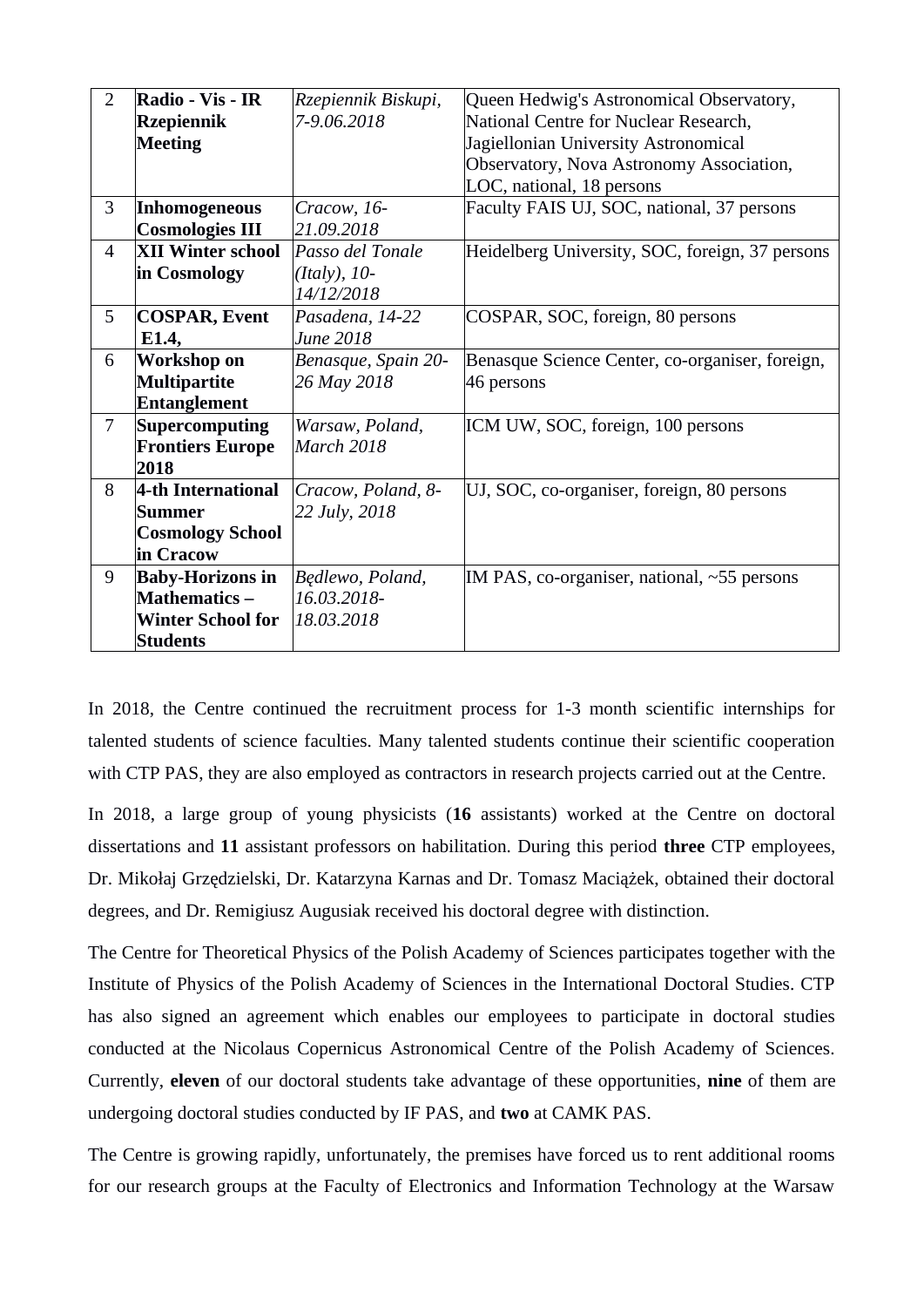University of Technology.

In 2018 **two** children were born in the families of our employees.

The books most needed for the Centre's hand-held library are usually purchased from research projects. Starting from 2012, CTP resigned from the traditional subscription to paper magazines. Online access to large databases of scientific journals in electronic form was ensured thanks to the Centre's participation in consortia, as well as thanks to the nationwide Virtual Library of Science, financed since 2010 by the Ministry of Science and Higher Education. The list of foreign journals available to the Centre's employees in electronic version in 2018 as part of a consortium agreement involving the American Physical Society and American Institute of Physics included **20** titles. The Centre has a local computer network and high speed internet access, which is nowadays essential for scientific work. The computer base is systematically renewed and modernized.

The Centre is an active member of the National Centre for Quantum Informatics (NCQI) in Gdańsk. Apart from CTP PAS, NCQI consists of Gdansk University of Technology, University of Gdansk, Adam Mickiewicz University in Poznan, Jagiellonian University, University of Lodz, Nicolaus Copernicus University in Torun and University of Wroclaw.

CTP PAS employees are members of many scientific councils, committees and other scientific organizations. For example, Prof. Marek Kuś is a member of the Scientific Councils of the Institute of Physics of the Polish Academy of Sciences, the Institute of Social Studies of the University of Warsaw, the Institute of Theoretical Physics of the University of Warsaw, Chairman of the Scientific Council of the National Quantum Information Centre in Gdańsk, editor of the International Journal of Quantum Information and a member of the editorial committee of Reports on Mathematical Physics, Journal of Physics B and Open Systems and Information Dynamics magazines. Professor Karol Życzkowski is a member of the editorial committee of Open Systems and Information Dynamics. He is also a member of the Scientific Council of KL FAMO, chairman of the Scientific Council of the Centre for Quantum Engineering of Atoms and Light and a member (fellow) of the American Physical Society (APS) and the British Physical Society (IOP). Professor Bożena Czerny is the editor of The Astrophysical Journal and a representative of Poland in COST Action TD1403 Big Data Era in Sky and Earth Observation. Professor Lech Mankiewicz is a member of the Programme Council of the Science Festival. In total, the Centre's employees participate in the work of **58** Scientific Councils, Editorial Committees and Expert Teams.

| No. | <b>Person</b>                                                                | <b>Membership type</b>                                                  |  |  |
|-----|------------------------------------------------------------------------------|-------------------------------------------------------------------------|--|--|
|     | Editorial Board of the Americal Astronomical Journals, appointment<br>Bożena |                                                                         |  |  |
|     | <b>Czerny</b>                                                                | year: 2011, function: Scientific Editor, roles: selection of reviewers, |  |  |
|     |                                                                              | supervision of the reviewing and proofreading stage, decision to accept |  |  |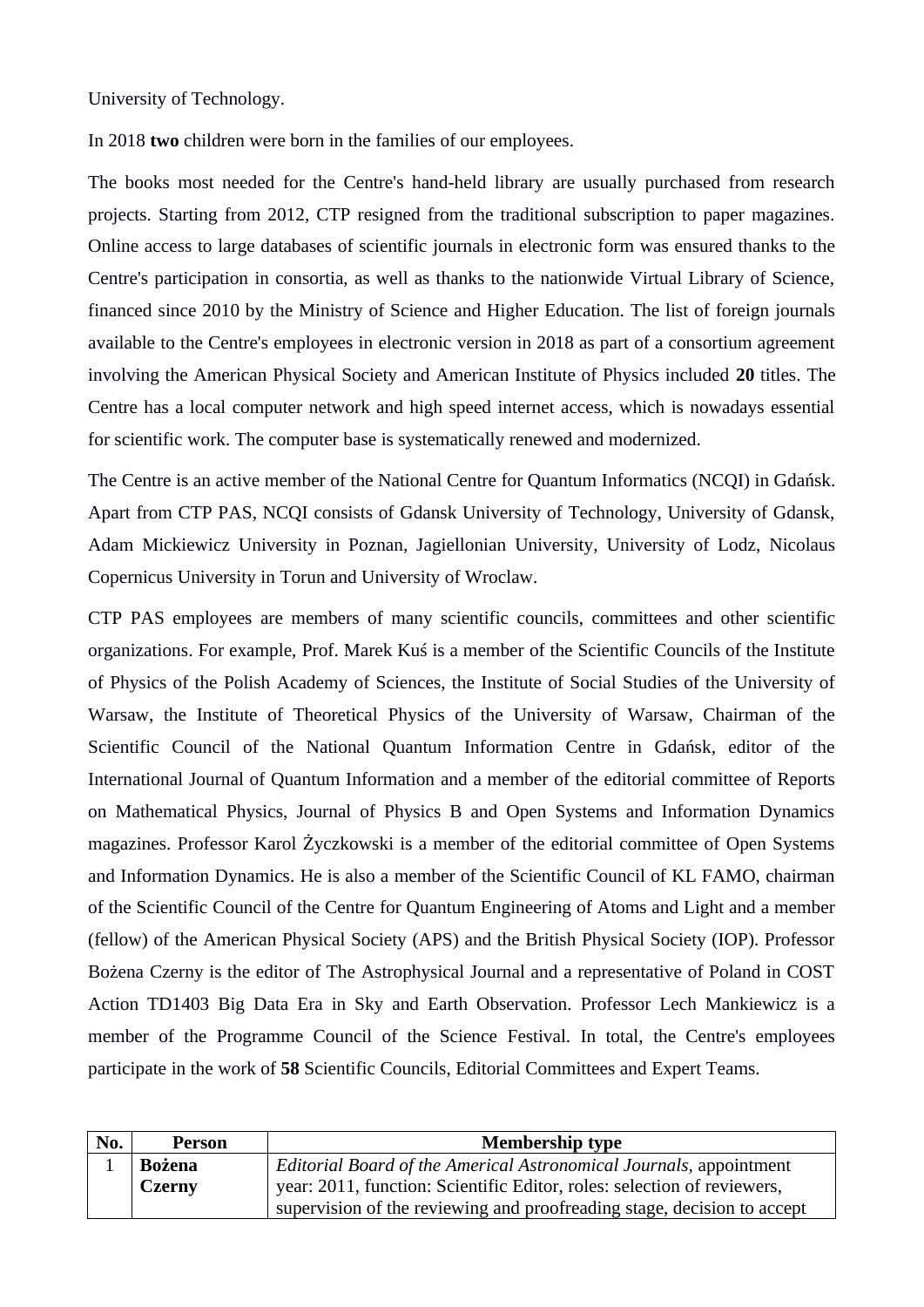|                |                                      | the paper for publication in the Astrophysical Journal, Astrophysical                                                                             |  |
|----------------|--------------------------------------|---------------------------------------------------------------------------------------------------------------------------------------------------|--|
|                |                                      | Jornal Supplement Series or Astronomical Journal or to reject the paper.                                                                          |  |
| 2              | <b>Bożena</b>                        | Delta popular-scientific journal, year of establishment: 2009, function:                                                                          |  |
|                | <b>Czerny</b>                        | member of the Editorial Committee, tasks: meetings twice a year,                                                                                  |  |
|                |                                      | participation in the discussion on the level of the journal and directions of                                                                     |  |
|                |                                      | further development.                                                                                                                              |  |
| 3              | <b>Bożena</b>                        | Polish Astronomical Society, year of establishment: 1979, function:                                                                               |  |
|                | <b>Czerny</b>                        | member, tasks: participation in PTA meetings                                                                                                      |  |
| $\overline{4}$ | <b>Bożena</b>                        | European Astronomical Society, year of formation: Function: Member,                                                                               |  |
|                | <b>Czerny</b>                        | tasks: participation in EWASS Annual Conference and General                                                                                       |  |
|                |                                      | Assembly.                                                                                                                                         |  |
| 5              | <b>Bożena</b>                        | Astronomy Committee of the Polish Academy of Sciences, function:                                                                                  |  |
|                | <b>Czerny</b>                        | member, tasks: participation in meetings                                                                                                          |  |
| 6              | <b>Bożena</b>                        | Polish Astronomy Foundation, year of its establishment: 2018, function:                                                                           |  |
|                | <b>Czerny</b>                        | member of the Foundation Council, tasks: participation in the meeting,                                                                            |  |
|                |                                      | evaluation of the Board's work, including the adoption of the Board's                                                                             |  |
|                |                                      | report                                                                                                                                            |  |
| $\overline{7}$ | <b>Bożena</b>                        | NCN Expert PASel, function: member, chairperson of ST2 PASel, tasks:                                                                              |  |
|                | <b>Czerny</b>                        | evaluation of research projects, in case of chairperson assignment of                                                                             |  |
|                |                                      | proposals to experts                                                                                                                              |  |
| 8              | <b>Kazimierz</b>                     | OPI Scientific Council, year of appointment: 2016, function: member,                                                                              |  |
| 9              | <b>Rzążewski</b><br><b>Kazimierz</b> | tasks: participation in meetings, representation of the Minister of Science<br>KL FAMO Scientific Council, year of establishment: 2000, function: |  |
|                | Rzążewski                            | member, tasks: attendance at meetings, representation of the CTP                                                                                  |  |
| 10             | <b>Kazimierz</b>                     | EPP Editorial Committee, year of appointment: 2013-2018, function: co-                                                                            |  |
|                | Rzążewski                            | editor, tasks: selection of reviewers, decisions about accepting or                                                                               |  |
|                |                                      | rejecting works                                                                                                                                   |  |
| 11             | <b>Kazimierz</b>                     | PE2 PASel of the ERC-starting grants programme, year of establishment:                                                                            |  |
|                | <b>Rzążewski</b>                     | 2010, function: expert, tasks: issuing opinions on scientific projects                                                                            |  |
| 12             | <b>Kazimierz</b>                     | WAT expert team, year of appointment: 2016, function: member, tasks:                                                                              |  |
|                | <b>Rzążewski</b>                     | physics teaching consultant at the university                                                                                                     |  |
| 13             | <b>Kazimierz</b>                     | American Physical Society - APS, year of formation: 2000, function:                                                                               |  |
|                | <b>Rzążewski</b>                     | fellow, tasks: elected member                                                                                                                     |  |
| 14             | <b>Kazimierz</b>                     | British Physical Society of the ILO, year of formation: 2000, function:                                                                           |  |
|                | Rzążewski                            | fellow, tasks: elected member                                                                                                                     |  |
| 15             | <b>Lukasz</b>                        | Advisory PASel of Journal of Physics A, year of appointment: 2018,                                                                                |  |
|                | <b>Rudnicki</b>                      | function: fellow, tasks: support for editors of the journal                                                                                       |  |
| 16             | Remigiusz                            | NCN Expert Team, year of appointment: 2018, function: member, tasks:                                                                              |  |
|                | <b>Augusiak</b>                      | evaluation of research projects                                                                                                                   |  |
| 17             | <b>Remigusz</b>                      | FNP Expert Team, year of establishment: 2018, function: member, tasks:                                                                            |  |
|                | <b>Augusiak</b>                      | evaluation of research projects                                                                                                                   |  |
| 18             | <b>Marek Kuś</b>                     | NCN Expert Team, year of appointment: 2018, function: member, tasks:                                                                              |  |
|                |                                      | evaluation of research projects                                                                                                                   |  |
| 19             | Marek Kuś                            | Interdisciplinary team for cooperation with foreign countries of the                                                                              |  |
|                |                                      | Ministry of Science and Higher Education, year of establishment: 2015,                                                                            |  |
| 20             | Marek Kuś                            | function: member, tasks: evaluation of research projects<br>Evaluation Team of the National Academic Exchange Agency, year of                     |  |
|                |                                      | appointment: 2018, function: member, tasks: evaluation of research                                                                                |  |
|                |                                      | projects                                                                                                                                          |  |
| 21             | Marek Kuś                            | European Research Council Advanced Grants evaluation PASel, year of                                                                               |  |
|                |                                      | appointment: 2018, function: member, tasks: evaluation of research                                                                                |  |
|                |                                      |                                                                                                                                                   |  |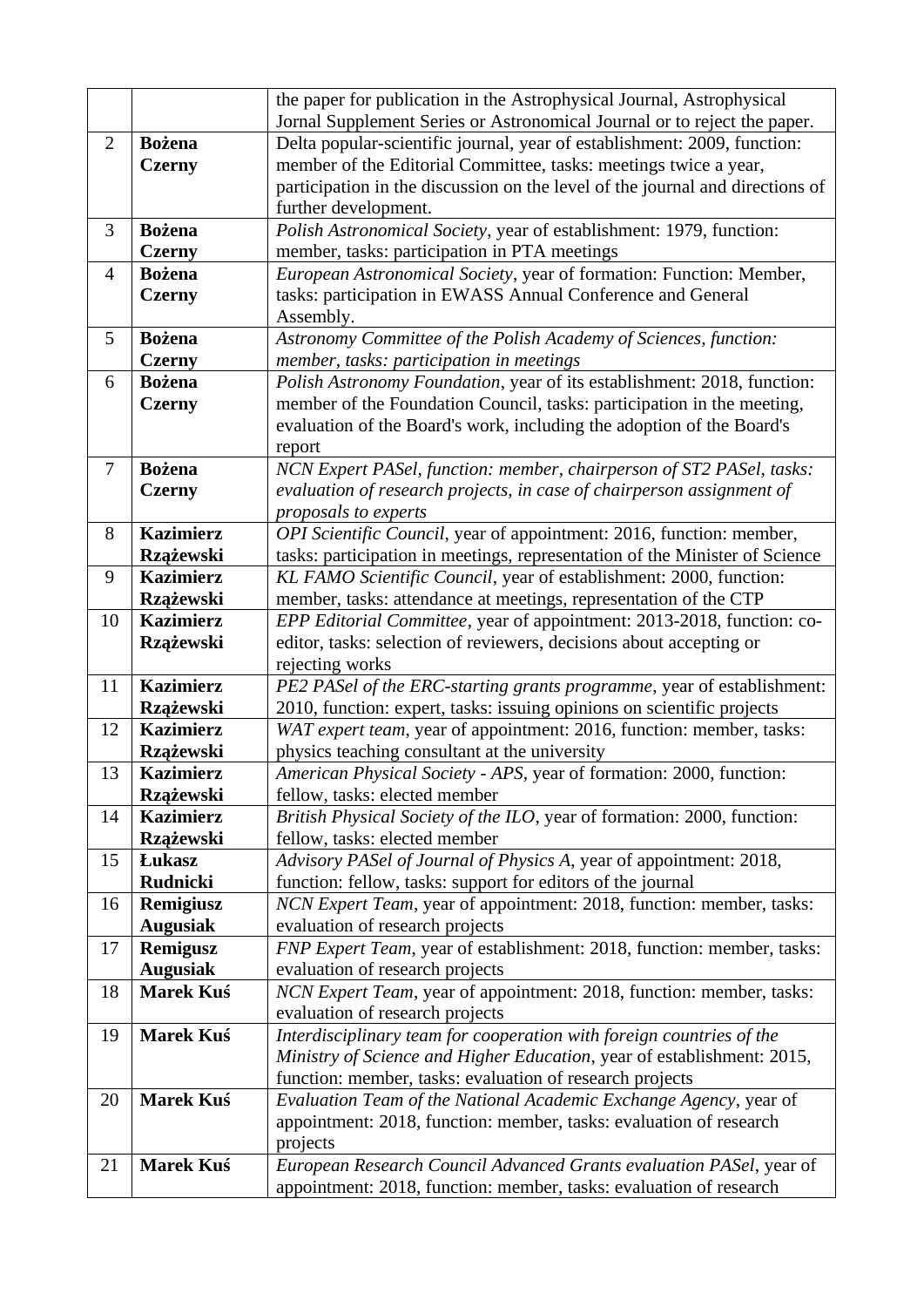|    |                  | projects                                                                                                                                       |  |
|----|------------------|------------------------------------------------------------------------------------------------------------------------------------------------|--|
| 22 | <b>Marek Kuś</b> | Scientific Council of the Institute of Theoretical Physics of the University                                                                   |  |
|    |                  | of Warsaw, year of establishment: 2008, function: member, tasks:                                                                               |  |
|    |                  | attendance at meetings                                                                                                                         |  |
| 23 | <b>Marek Kuś</b> | Scientific Council of the Institute of Physics of the Polish Academy of                                                                        |  |
|    |                  | Sciences, year of establishment: 2003, function: member, tasks:                                                                                |  |
|    |                  | attendance at meetings                                                                                                                         |  |
| 24 | <b>Marek Kuś</b> | Scientific Council of the Institute of Social Studies at the University of                                                                     |  |
|    |                  | Warsaw, year of establishment: 1993, function: member, tasks:                                                                                  |  |
|    |                  | attendance at meetings                                                                                                                         |  |
| 25 | Marek Kuś        | Scientific Council of the National Centre for Quantum Informatics in                                                                           |  |
|    |                  | Gdańsk, year of establishment: 2007, Function: Chairman, Tasks:                                                                                |  |
|    |                  | Directing meetings                                                                                                                             |  |
| 26 | <b>Marek Kuś</b> | Scientific Council of the Institute of Mathematics of the Polish Academy                                                                       |  |
|    |                  | of Sciences, year of establishment: 2018, function: member, tasks:                                                                             |  |
|    |                  | attendance at meetings                                                                                                                         |  |
| 27 | <b>Marek Kuś</b> | Reports on Mathematical Physics, year of appointment: 2006, function:                                                                          |  |
|    |                  | member of the Editorial Committee, tasks: participation in meetings                                                                            |  |
| 28 | <b>Marek Kuś</b> | Open Systems and Information Dynamics, year of establishment: 2007,                                                                            |  |
|    |                  | function: member of the Editorial Committee, tasks: participation in                                                                           |  |
| 29 | <b>Marek Kuś</b> | meetings                                                                                                                                       |  |
|    |                  | International Journal of Quantum Information, year of appointment:<br>2010, Function: Editor, Jobs: Selection of reviewers, decision making on |  |
|    |                  | acceptance for printing                                                                                                                        |  |
| 30 | <b>Karol</b>     | Council of the Centre for Theoretical Physics of the Polish Academy of                                                                         |  |
|    | Życzkowski       | Sciences, year of establishment: 1999, function: member, tasks:                                                                                |  |
|    |                  | attendance at meetings                                                                                                                         |  |
| 31 | <b>Karol</b>     | Council of the National Centre for Quantum Computer Science, year of                                                                           |  |
|    | Žyczkowski       | establishment: 2007, function: member, tasks: attendance at meetings                                                                           |  |
| 32 | <b>Karol</b>     | Council of the Faculty of Physics, Astronomy and Applied Informatics of                                                                        |  |
|    | Życzkowski       | the Jagiellonian University, year of appointment: 1994, function:                                                                              |  |
|    |                  | member, tasks: attendance at meetings                                                                                                          |  |
| 33 | <b>Karol</b>     | Editorial Board of "Open Systems and Information Dynamics" magazine,                                                                           |  |
|    | Życzkowski       | year of appointment: 2003, function: member of the Editorial Committee,                                                                        |  |
|    |                  | tasks: participation in meetings                                                                                                               |  |
| 34 | <b>Karol</b>     | Academia Europea, year of establishment: 2014, function: member,                                                                               |  |
|    | Życzkowski       | tasks: attendance at meetings                                                                                                                  |  |
| 35 | <b>Karol</b>     | Council of the Institute of Theoretical and Applied Informatics of the                                                                         |  |
|    | Życzkowski       | Polish Academy of Sciences, year of establishment: 2015, function:                                                                             |  |
|    |                  | member, tasks: attendance at meetings                                                                                                          |  |
| 36 | <b>Karol</b>     | Editorial Board of Quantum magazine, year of appointment: 2017,                                                                                |  |
|    | Życzkowski       | function: member of the Editorial Committee, tasks: participation in                                                                           |  |
|    |                  | meetings                                                                                                                                       |  |
| 37 | Jerzy Kijowski   | Magazine Acta Physica Polonica A, function: member of the Editorial                                                                            |  |
|    |                  | Committee, tasks: participation in meetings                                                                                                    |  |
| 38 | Jerzy Kijowski   | Journal of Geometry and Physics, function: member of the Editorial                                                                             |  |
| 39 | Jerzy Kijowski   | Committee, tasks: participation in meetings<br>Magazine Reports on Mathematical Physics, function: member of the                               |  |
|    |                  | Editorial Committee, tasks: participation in meetings                                                                                          |  |
| 40 | Jerzy Kijowski   | Scientific Council of the Institute of Mathematics of the Polish Academy                                                                       |  |
|    |                  | of Sciences, function: member of the Council, tasks: participation in                                                                          |  |
|    |                  | meetings                                                                                                                                       |  |
|    |                  |                                                                                                                                                |  |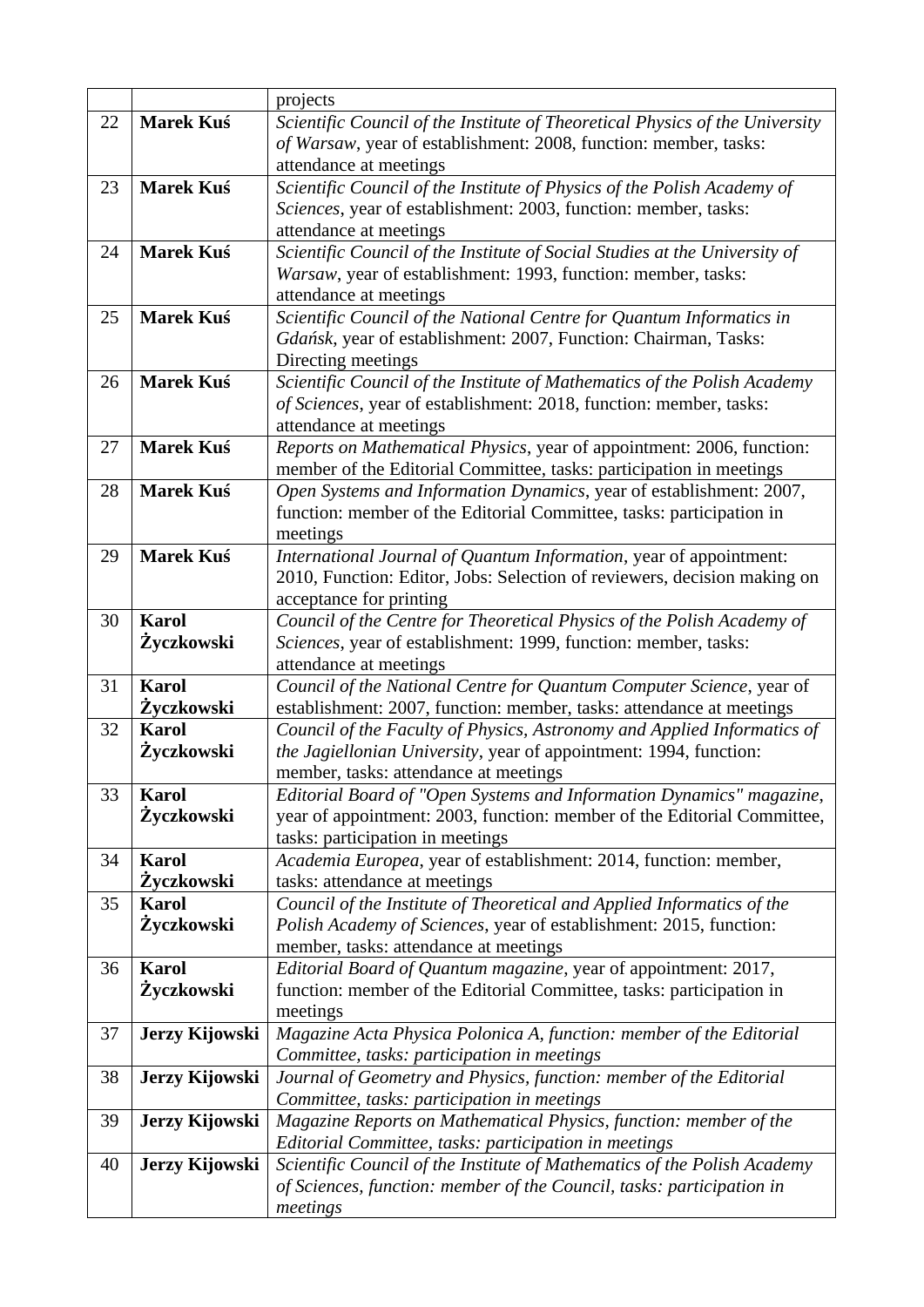| 41 | Lech                              | CTP PAS Scientific Council, year of appointment: 2001, function:                                                                                    |
|----|-----------------------------------|-----------------------------------------------------------------------------------------------------------------------------------------------------|
|    | <b>Mankiewicz</b>                 | member of the Council, tasks: tasks resulting from the Act on day-to-day                                                                            |
|    |                                   | supervision over the activities of the Institute, taking care in particular of                                                                      |
|    |                                   | the high level of its scientific activity and the development of people                                                                             |
|    |                                   | starting their scientific careers, as well as other tasks resulting from                                                                            |
|    |                                   | Article 55 of the Act on the Polish Academy of Sciences (Journal of                                                                                 |
|    |                                   | Laws 2010 No. 96 item 619).                                                                                                                         |
| 42 | Lech                              | CAMK PAS Scientific Council, year of appointment: 2013, function:                                                                                   |
|    | <b>Mankiewicz</b>                 | member of the Council, tasks: tasks resulting from the Act on day-to-day                                                                            |
|    |                                   | supervision over the activities of the Institute, taking care in particular of                                                                      |
|    |                                   | the high level of its scientific activity and the development of people                                                                             |
|    |                                   | starting their scientific careers, as well as other tasks resulting from                                                                            |
|    |                                   | Article 55 of the Act on the Polish Academy of Sciences (Journal of                                                                                 |
|    |                                   | Laws 2010 No. 96, item 619).                                                                                                                        |
| 43 | Lech<br><b>Mankiewicz</b>         | Scientific Council of the National Centre for Quantum Informatics in<br>Gdańsk, year of establishment: 2011, function: member of the Council,       |
|    |                                   | tasks: tasks resulting from the Act on day-to-day supervision over the                                                                              |
|    |                                   | activities of the Institute, taking care in particular of the high level of its                                                                     |
|    |                                   | scientific activity and the development of people starting their scientific                                                                         |
|    |                                   | careers, as well as other tasks resulting from Article 55 of the Act on the                                                                         |
|    |                                   | Polish Academy of Sciences (Journal of Laws 2010 No. 96 item 619).                                                                                  |
| 44 | Lech                              | Programme Council of the Science Festival, year of establishment: 2013,                                                                             |
|    | <b>Mankiewicz</b>                 | function: member of the Council, tasks: participation in decision-making                                                                            |
|    |                                   | on organizational and programmatic matters of the Science Festival in                                                                               |
|    |                                   | Warsaw                                                                                                                                              |
| 45 | Lech                              | Council of the Open Science Foundation (IBB PAS), year of                                                                                           |
|    | <b>Mankiewicz</b>                 | establishment: 2014, function: Member of the Council, tasks: Supervision                                                                            |
|    |                                   | of the day-to-day operations of the FNO, approval of technical reports                                                                              |
| 46 | Lech                              | Expert Corps of the National Science Centre, year of establishment:                                                                                 |
|    | <b>Mankiewicz</b>                 | 2016, function: member, tasks: evaluation of research grant applications,                                                                           |
|    |                                   | participation in review PASels                                                                                                                      |
| 47 | <b>Agnieszka</b><br><b>Janiuk</b> | Delta - editorial committee, year of appointment: 2009, function:<br>member, tasks: substantive monitoring of the journal; constant contact         |
|    |                                   | with the Editorial Office and assistance in searching for interesting topics                                                                        |
|    |                                   | and acquiring authors; participation in meetings of the Committee and                                                                               |
|    |                                   | selection of an article nominated for the Dean's Award.                                                                                             |
| 48 | <b>Agnieszka</b>                  | Polish Astronomical Society, year of establishment: 2003, function:                                                                                 |
|    | <b>Janiuk</b>                     | member, tasks: participation in discussions and informal collegiate                                                                                 |
|    |                                   | initiatives of PTA; participation in the Assembly and General Assembly                                                                              |
|    |                                   | of Members; undertaking and issuing opinions on initiatives related to the                                                                          |
|    |                                   | promotion and popularization of astronomy in Poland.                                                                                                |
| 49 | <b>Agnieszka</b>                  | European Astronomical Society, year of establishment: 2016, function:                                                                               |
|    | <b>Janiuk</b>                     | member, tasks: Participation in EWASS symposium, co-creation of the                                                                                 |
|    |                                   | programme, proposing thematic scientific sessions; participation in                                                                                 |
|    |                                   | informal peer discussions, undertaking and giving opinions on initiatives                                                                           |
|    |                                   | related to the popularization and promotion of astronomy in Europe.                                                                                 |
| 50 | <b>Agnieszka</b><br><b>Janiuk</b> | International Astronomical Union, year of establishment: 2006, function:<br>member, duties: Participation in the IAU Assembly; participation in the |
|    |                                   | General Assembly of Members and informal peer discussions on the                                                                                    |
|    |                                   | promotion and popularization of astronomy worldwide and the role of                                                                                 |
|    |                                   | women in science; participation in votes on astronomical names;                                                                                     |
|    |                                   | participation in sessions and meetings related to High Energy                                                                                       |
|    |                                   |                                                                                                                                                     |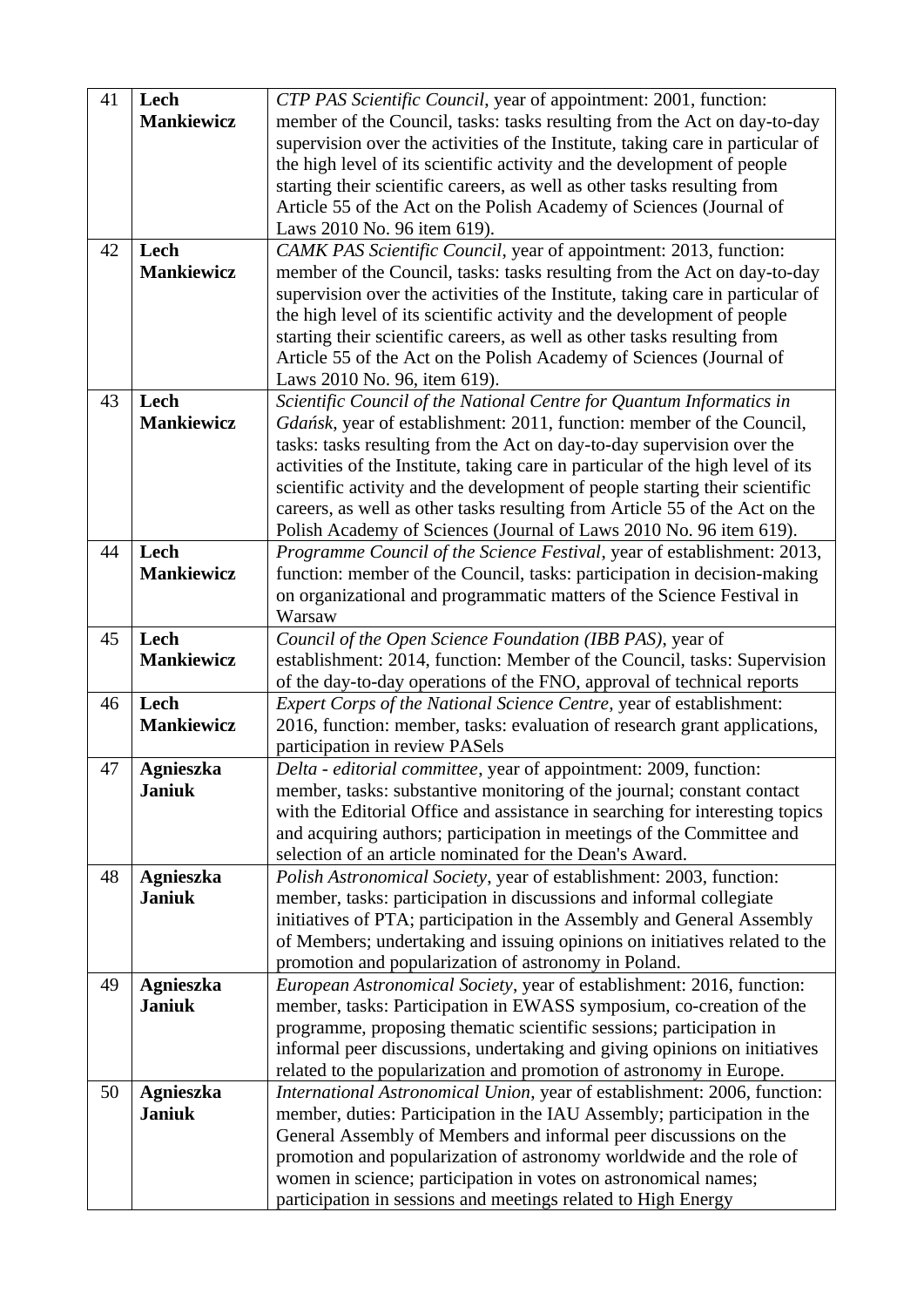|    |                     | Astrophysics (Division D).                                                                 |
|----|---------------------|--------------------------------------------------------------------------------------------|
| 51 | <b>Agnieszka</b>    | CTP PAS Scientific Council, year of appointment: 2011, function:                           |
|    | <b>Janiuk</b>       | member, tasks: participation in meetings of the Council and discussions                    |
|    |                     | on current CTP problems; participation in the committees for the doctoral                  |
|    |                     | dissertation.                                                                              |
| 52 | <b>Agnieszka</b>    | Expert Corps of the National Science Centre, year of establishment:                        |
|    | <b>Janiuk</b>       | 2013, function: member, tasks: participation in Review PASels,                             |
|    |                     | evaluation of grant applications and project completion reports, in ST9                    |
|    |                     | and ST PASels.                                                                             |
| 53 | <b>Agnieszka</b>    | Astronomy Committee of the Polish Academy of Sciences, year of                             |
|    | <b>Janiuk</b>       | establishment: Function: member, tasks: participation in KA PAS                            |
|    |                     | meetings and e-mail discussions on topics related to the development of                    |
|    |                     | astronomy in Poland; providing opinions and taking initiatives to                          |
|    |                     | promote Polish science.                                                                    |
| 54 | Wojciech            | Polish Astronomical Society, year of establishment: 2016, function:                        |
|    | <b>Hellwing</b>     | member, from 2017 member of the Board, tasks: participation in the                         |
|    |                     | works of the Board of PTA, organization of popular science stands,                         |
|    |                     | participation in the Young PTA Awards Committee, participation in the                      |
|    |                     | organizational works of the PTA Congress 2019, editing and writing                         |
|    |                     | grant applications of the DUN, assistance in editing post-conference                       |
| 55 | Wojciech            | materials, and others.<br>Międzynarodowa Unia Astronomiczna, rok powołania: 2018, funkcja: |
|    | <b>Hellwing</b>     | młody członek, zadania: członek wydziałów: Division B Facilities,                          |
|    |                     | Technologies and Data Science, ivision C Education, Outreach and                           |
|    |                     | Heritage, Division D High Energy Phenomena and Fundamental Physics,                        |
|    |                     | Division H Interstellar Matter and Local Universe, Division J Galaxies                     |
|    |                     | and Cosmology                                                                              |
| 56 | <b>Piotr Waluk</b>  | Main Committee of the Physical Olympics, year of establishment: 2016,                      |
|    |                     | function: member, tasks: participation in meetings, assistance in the                      |
|    |                     | organisation of the various stages of the Olympics, including the                          |
|    |                     | preparation and evaluation of competition tasks.                                           |
| 57 | <b>Oskar Słowik</b> | Polish Physical Society, year of establishment: 2013, function: member,                    |
|    |                     | tasks: none                                                                                |
| 58 | Jerzy Kijowski      | Programme Council of the Centre for Advanced Studies of the Warsaw                         |
|    |                     | University of Technology, year of establishment: 2015, function: member                    |
|    |                     | of the Council, tasks: participation in decision-making on programme                       |
|    |                     | matters                                                                                    |

Scientists from the Centre took part in the popularization of physical knowledge. A lot of information about previous educational and popularization initiatives of the Centre can be found on the our website<http://www.cft.edu.pl/edu/>.

As part of the 22nd Science Festival in Warsaw, CTP PAS employees organized a festival session on 22 September 2018, during which three lectures were delivered.

Dr. hab. Lech Mankiewicz is the coordinator of the translation of KhanAcademy resources in Polish. Thanks to funds obtained from the PKO Bank Polski Foundation, the Orange Foundation, private donors and voluntary work, the Khan Academy Polish resources comprise over **3500** films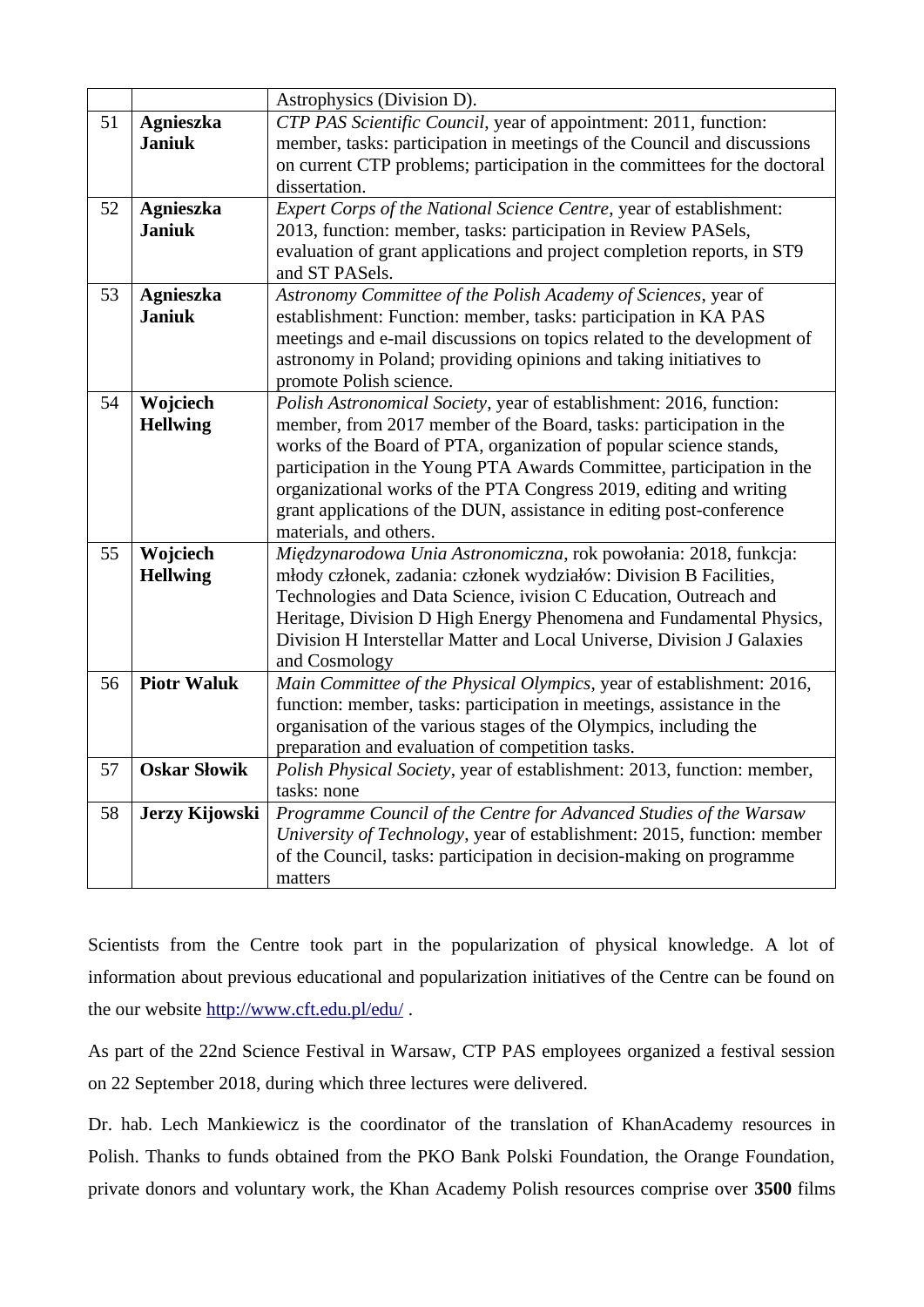from various fields of knowledge, unveiled over **15 million** times in total, and 90% of the portal dedicated to mathematics, where over the past year **1.65 million** users had **2.85 million** sessions, during which over **11 million** tasks were solved. The best materials include films about biology, chemistry and physics as well as interactive programming materials. CTP PAS employees actively participate in the development of resources in the field of physics. In cooperation with the Junior Mathematical Olympics we also discuss mathematical education.

Organizing national eliminations for the international competition for young scientists "*Falling Walls Lab*". The elimination took place on 22 September 2018. The event was noticed in many social media portals and media.

Traditionally, CTP also took part in the Science Picnic, which was created in 1997 thanks to the initiative and ideas of our employee, Professor Łukasz Turski. Last year, this huge mass event took place for the 22nd time at the National Stadium in Warsaw on 09.06.2018. CTP PAS organized a stand together with the Polish Astronomical Society.

Report adopted by the Scientific Council of CTP PAS on 1 March 2019.

#### **List of research projects implemented in CTP PAS in 2018.**

#### **Projects financed or co-financed by the National Science Centre**

| Project                                                          | Project                                                                                                                                                                             | Implementation<br>period | Funding     |
|------------------------------------------------------------------|-------------------------------------------------------------------------------------------------------------------------------------------------------------------------------------|--------------------------|-------------|
| title                                                            | manager                                                                                                                                                                             | (year) from-to           | institution |
| 1) Reconstruction of<br>geometry from distributed<br>data        | Prof. Iwo Białynicki-<br><b>Birula</b>                                                                                                                                              | $2013 - 2018$            | <b>NCN</b>  |
| (2) Astrophysics of<br>processes around compact<br>space objects | dr hab. Agnieszka<br>Janiuk, Prof. CTP PAS                                                                                                                                          | $2013 - 2018$            | <b>NCN</b>  |
| 3) Control and regulation<br>of neuroengineering<br>behaviour    | Prof. Andrzej Wróbel,<br>(Institute of<br><b>Experimental Biology</b><br>of the Polish Academy<br>of Sciences)<br>Coordinator at CTP<br>PAS – dr hab. Lech<br>Mankiewicz, Prof. CTP | $2013 - 2019$            | <b>NCN</b>  |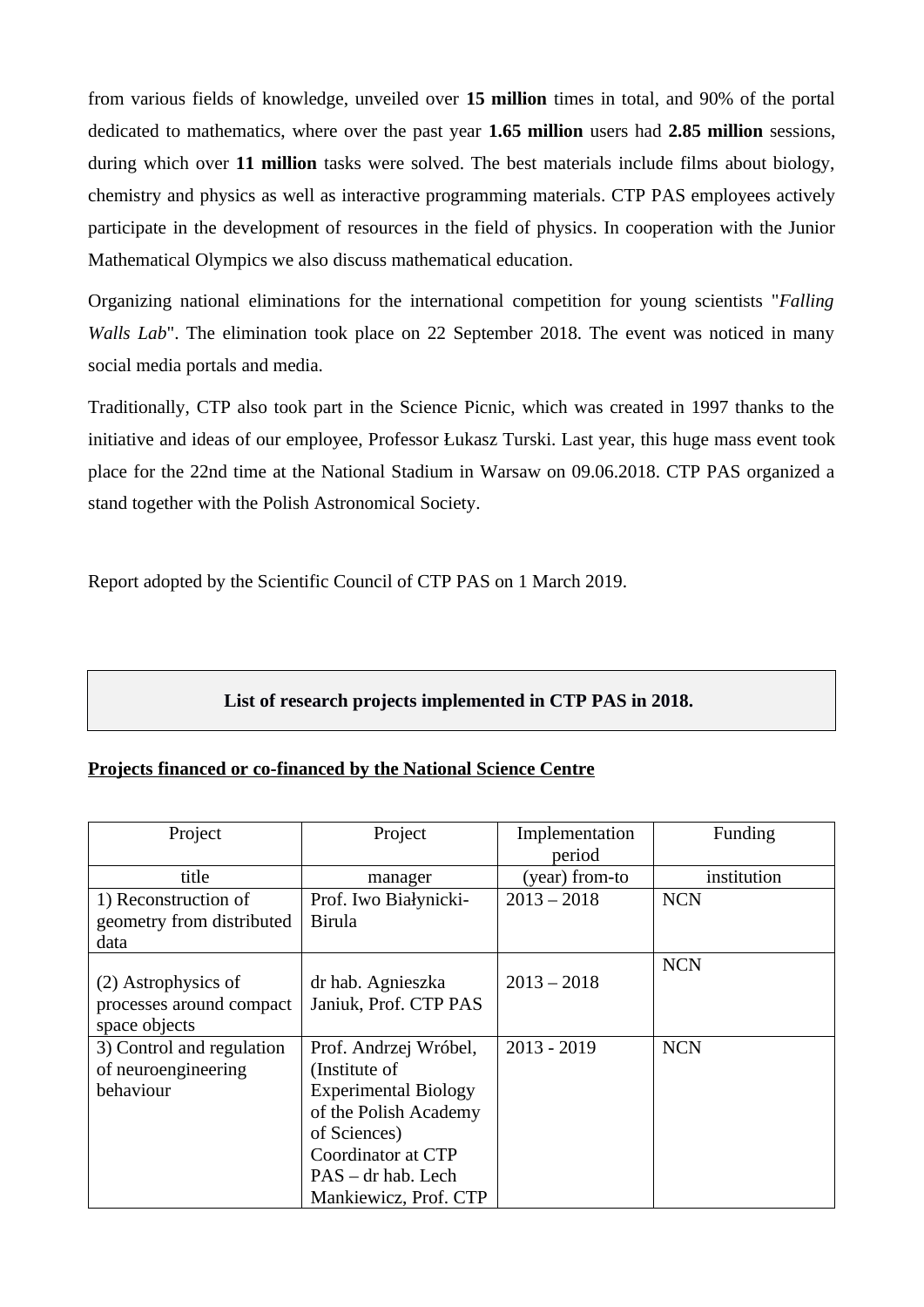|                             | <b>PAS</b>                           |               |            |
|-----------------------------|--------------------------------------|---------------|------------|
| 4. Decorative treatment of  | Dr hab. Łukasz                       | $2015 - 2018$ | <b>NCN</b> |
| non-Gazaussian states       | Rudnicki                             |               |            |
| (5) Entanglement and        | Dr Krzysztof                         | $2015 - 2018$ | <b>NCN</b> |
| decoherence of ultrasound   | Pawłowski                            |               |            |
| atoms                       |                                      |               |            |
| (6) Main sequence of        | Prof. Bożena Czerny                  | $2016 - 2019$ | <b>NCN</b> |
| quasars                     |                                      |               |            |
| (7) Optimality, versatility | Dr hab. Adam Sawicki,                | $2016 - 2021$ | <b>NCN</b> |
| and controllability in      | Prof. CTP PAS                        |               |            |
| quantum calculation         |                                      |               |            |
| theory                      |                                      |               |            |
| (8) Uncertainty             | Prof. Karol                          | $2016 - 2021$ |            |
| relationships and quantum   | Życzkowski,                          |               | <b>NCN</b> |
| entanglement                | (UJ)                                 |               |            |
| (9) Dynamics of quantum     | Prof. Kazimierz                      | $2016 - 2019$ | <b>NCN</b> |
| gases                       | Rzążewski                            |               |            |
| (10) Stellar populations of | Dr Agnieszka                         | $2016 - 2019$ | <b>NCN</b> |
| giant radio sources         | Kuźmicz. Scientific                  |               |            |
|                             |                                      |               |            |
|                             | Supervisor Prof.                     |               |            |
| 11) Stability of the        | Bożena Czerny<br>Prof. dr hab. Jerzy | 2017-2020     | <b>NCN</b> |
|                             |                                      |               |            |
| starting point for Einstein | Kijowski                             |               |            |
| equations: classical and    |                                      |               |            |
| quantum aspects             |                                      |               |            |
| (12) Systems of several     | mgr Rafał Ołdziejewski               | 2017-2019     | <b>NCN</b> |
| dipole atoms in a           |                                      |               |            |
| harmonic trap               |                                      |               |            |
| 13) Local relativistic      | Dr hab. Mikołaj                      | 2017-2021     | <b>NCN</b> |
| calculus of disturbances    | Korzyński, Prof. CTP                 |               |            |
| in the hydrodynamics of     | <b>PAS</b>                           |               |            |
| general relativity theory   |                                      |               |            |
| and its application in      |                                      |               |            |
| cosmology                   |                                      |               |            |
| (14) Hyperacretion of       | Dr hab. Agnieszka                    | 2017-2020     | <b>NCN</b> |
| matter to a black hole      | Janiuk, Prof. CTP PAS                |               |            |
| (15) Groups of              | Dr Tomasz Maciążek                   | 2017-2019     | <b>NCN</b> |
| homologation of             |                                      |               |            |
| configuration spaces for    |                                      |               |            |
| particles on graphs         |                                      |               |            |
| 16) Topology of             | Dr Tomasz Maciążek                   | 2017-2018     | <b>NCN</b> |
| configuration spaces for    |                                      |               |            |
| particles on graphs         |                                      |               |            |
| 17) Special geometries      | Dr Katja Sagerchnig                  | 2018-2019     | <b>NCN</b> |
| related to the exceptional  |                                      |               |            |
| group $G_2$                 |                                      |               |            |
| (18) Restrictions on dark   | Prof. Bożena Czerny                  | 2018-2023     | <b>NCN</b> |
| energy properties based     |                                      |               |            |
| on observations of active   |                                      |               |            |
| galaxies                    |                                      |               |            |
| 19) Quantum-classical       | Prof. Marek Kuś                      | 2018-2021     | <b>NCN</b> |
| transition. New problems    |                                      |               |            |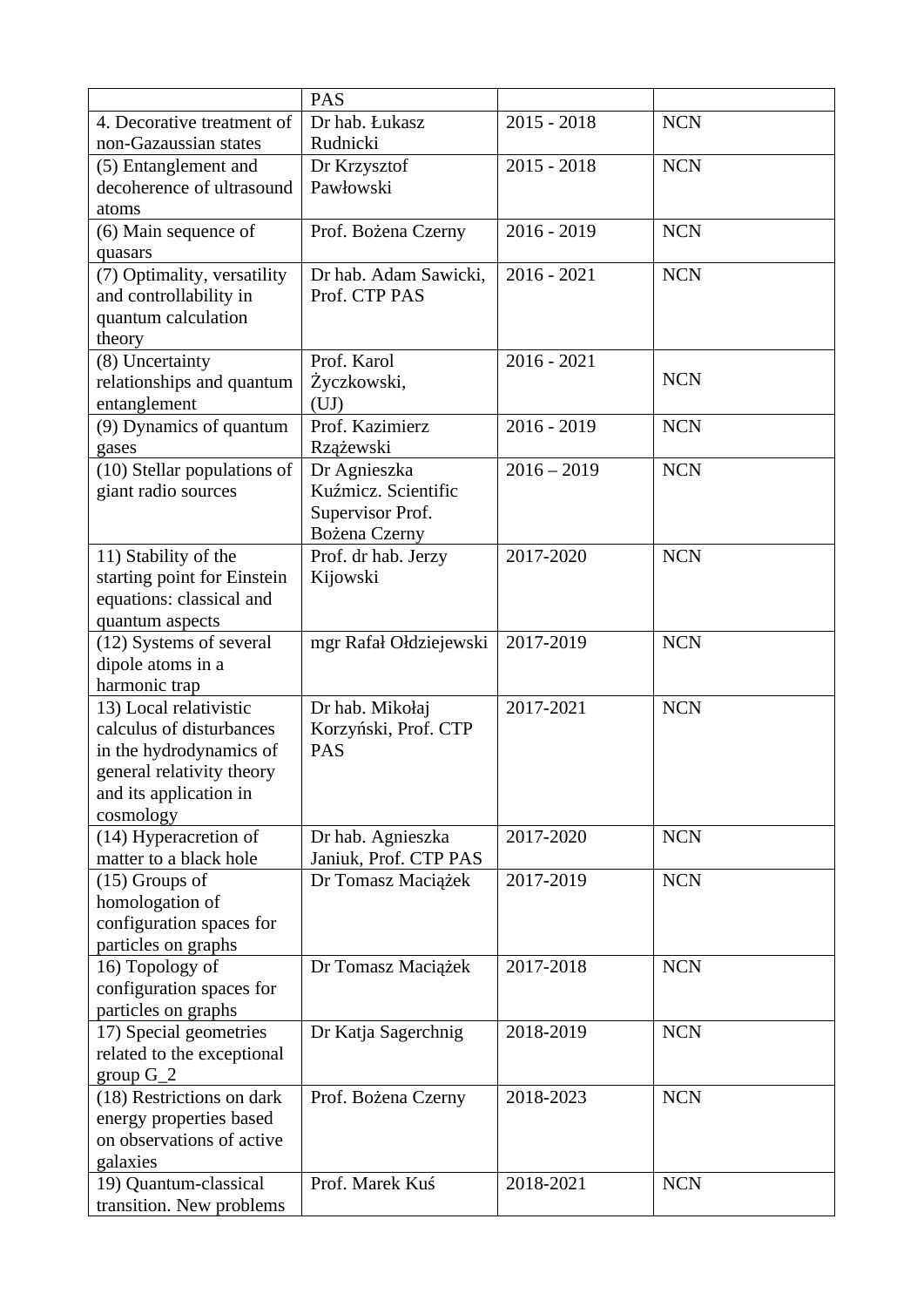| and test methods                                                                                                                                                                                                                                                                                       |                                            |               |                                                  |  |
|--------------------------------------------------------------------------------------------------------------------------------------------------------------------------------------------------------------------------------------------------------------------------------------------------------|--------------------------------------------|---------------|--------------------------------------------------|--|
| 20) Robust self-testing of                                                                                                                                                                                                                                                                             | Dr Jędrzej Kaniewski                       | 2018-2019     | <b>NCN</b>                                       |  |
| quantum systems and                                                                                                                                                                                                                                                                                    |                                            |               |                                                  |  |
| device-independent                                                                                                                                                                                                                                                                                     |                                            |               |                                                  |  |
| uncertainty relations                                                                                                                                                                                                                                                                                  |                                            |               |                                                  |  |
| <b>Other projects:</b><br>projects financed or co-financed by the Ministry of Science and Higher Education under<br>the previously binding rules of financing science,<br>projects financed by other national organisations,<br>projects financed by foreign entities/institutions,<br>other projects. |                                            |               |                                                  |  |
|                                                                                                                                                                                                                                                                                                        |                                            |               |                                                  |  |
| 1) Non-locality in<br>Multipartite Quantum                                                                                                                                                                                                                                                             | Dr hab. Remigiusz<br>Augusiak - Scientific | $2016 - 2018$ | <b>European Commision</b><br>- Marie Skłodowska- |  |
| <b>Systems</b>                                                                                                                                                                                                                                                                                         | Supervisor Prof. dr hab.                   |               | Curie Individual                                 |  |
|                                                                                                                                                                                                                                                                                                        | Marek Kuś                                  |               | Fellovships                                      |  |
| 2) Dance of galaxies:                                                                                                                                                                                                                                                                                  | Dr Wojciech Hellwing                       |               | <b>European Commision</b>                        |  |
| testing General Relativity                                                                                                                                                                                                                                                                             | - Scientific Supervisor                    | 2017-2019     | - Marie Skłodowska-                              |  |
| and alternatives using                                                                                                                                                                                                                                                                                 | Prof. dr hab. Bożena                       |               | Curie Individual                                 |  |
| galaxy velocity fields                                                                                                                                                                                                                                                                                 | Czerny                                     |               | Fellovships                                      |  |
| 3) Andrzej Trautman and                                                                                                                                                                                                                                                                                | Prof. dr hab. Paweł                        | 2017-2018     | <b>MNiSW</b>                                     |  |
| the Golden Age of Theory                                                                                                                                                                                                                                                                               | Nurowski                                   |               |                                                  |  |
| of Relativity<br>(4) Bonus at the Horizon                                                                                                                                                                                                                                                              | Dr hab. Remigiusz                          |               | <b>MNiSW</b>                                     |  |
| for the 'Non-locality in                                                                                                                                                                                                                                                                               | Augusiak                                   | 2017-2018     |                                                  |  |
| Multipartite Quantum                                                                                                                                                                                                                                                                                   |                                            |               |                                                  |  |
| Systems' project                                                                                                                                                                                                                                                                                       |                                            |               |                                                  |  |
| (5) Examination of multi-                                                                                                                                                                                                                                                                              | Dr Tomasz Maciążek                         | 2014 - 2018   | <b>MNiSW</b>                                     |  |
| cubit maximally tangled                                                                                                                                                                                                                                                                                |                                            |               |                                                  |  |
| states and equivalence of                                                                                                                                                                                                                                                                              |                                            |               |                                                  |  |
| states with regard to                                                                                                                                                                                                                                                                                  |                                            |               |                                                  |  |
| <b>SLOCC</b> operation                                                                                                                                                                                                                                                                                 |                                            |               |                                                  |  |
| 6) Bonus at the Horizon                                                                                                                                                                                                                                                                                | Dr Wojciech Hellwing                       | 2018-2019     | <b>MNiSW</b>                                     |  |
| for the project "Dance of                                                                                                                                                                                                                                                                              |                                            |               |                                                  |  |
| galaxies:                                                                                                                                                                                                                                                                                              |                                            |               |                                                  |  |
| testing General<br>Relativity and                                                                                                                                                                                                                                                                      |                                            |               |                                                  |  |
| alternatives using galaxy                                                                                                                                                                                                                                                                              |                                            |               |                                                  |  |
| velocity fields"                                                                                                                                                                                                                                                                                       |                                            |               |                                                  |  |
| 7) Self-testing protocols                                                                                                                                                                                                                                                                              | Dr hab. Remigiusz                          | 2018-2021     | <b>FNP</b>                                       |  |
| for multipartite quantum                                                                                                                                                                                                                                                                               | Augusiak                                   |               |                                                  |  |
| states.                                                                                                                                                                                                                                                                                                |                                            |               |                                                  |  |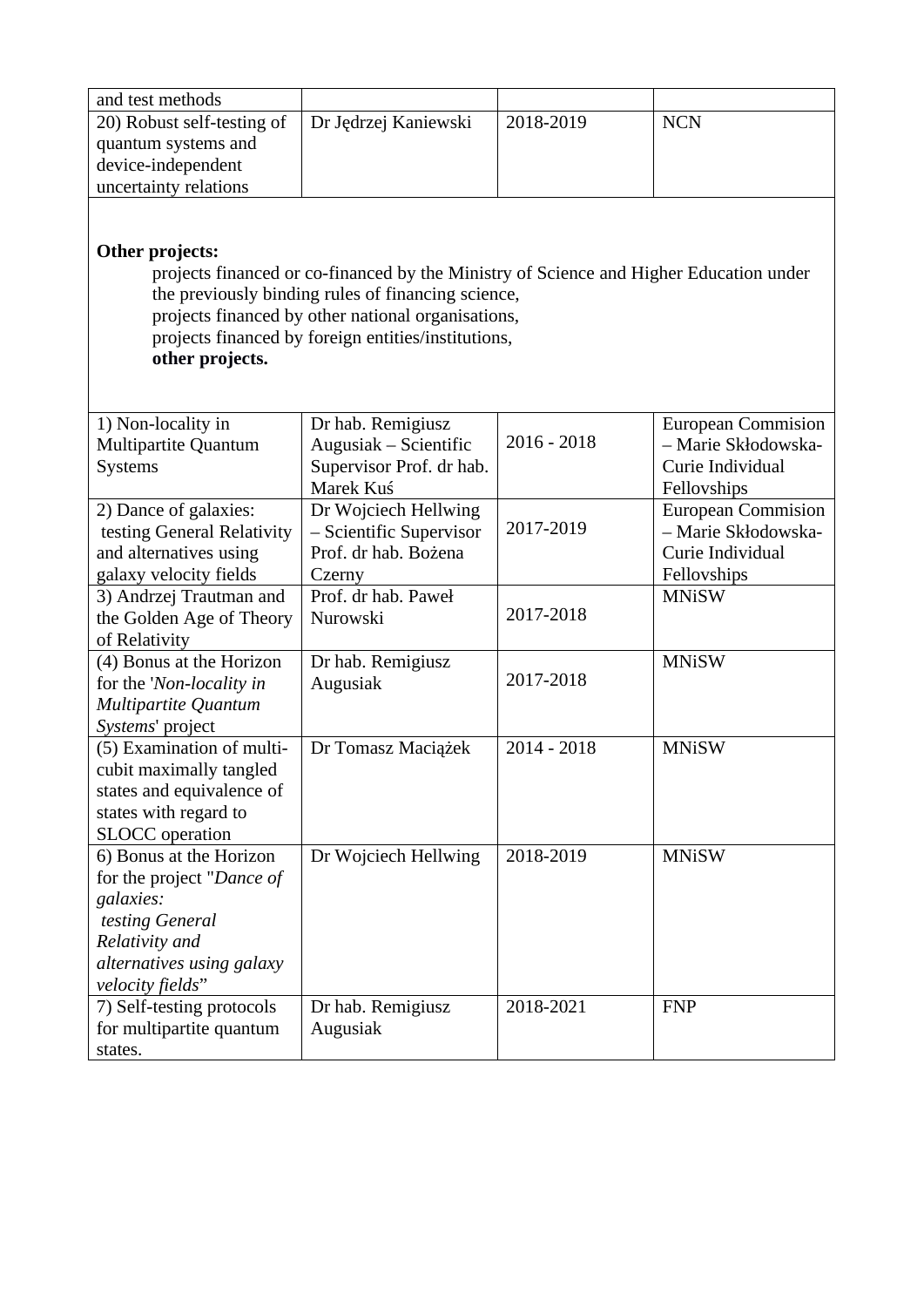List of research projects located outside the CTP in which CTP PAS employees participated as project contractors

| <b>Contractors</b><br>with CTP PAS           | Subject                                                                                            | <b>Manager</b><br>(unit)                       |           |
|----------------------------------------------|----------------------------------------------------------------------------------------------------|------------------------------------------------|-----------|
| Dr hab. Lech<br>Mankiewicz,<br>Prof. CTP PAS | Control and regulation of behavior<br>methods<br><sub>of</sub><br>the<br>using<br>neuroengineering | Prof. A. Wróbel<br>IBD im.<br><b>NENCKIEGO</b> | 2013-2019 |

## **List of publications of CTP PAS employees in 2018**

#### **Publications in journals from list A of the Ministry of Science and Higher Education**

| No.            | <b>Authors</b>               | <b>Title</b>                     | <b>Journal</b>             |
|----------------|------------------------------|----------------------------------|----------------------------|
| $\mathbf{1}$   | Daniel Tasca, Piero Sanchez, | Mutual Unbiasedness in           | PHYSICAL REVIEW            |
|                | Stephen Walborn, Łukasz      | <b>Coarse-Grained Continuous</b> | LETTERS, 2018, v. 120,     |
|                | <b>Marek Rudnicki</b>        | <b>Variables</b>                 | p. 40403, https://doi.org/ |
|                |                              |                                  | 10.1103/PhysRevLett.12     |
|                |                              |                                  | 0.040403                   |
| $\overline{2}$ | Katarzyna Karnas, Adam       | When is a product of finite      | Journal of Physics A-      |
|                | <b>Sawicki</b>               | order qubit gates of infinite    | Mathematical and           |
|                |                              | order?                           | Theoretical, 2018, v. 51,  |
|                |                              |                                  | https://doi.org/10.1088/1  |
|                |                              |                                  | 751-8121/aa91db            |
| 3              | Tomasz Maciążek, Adam        | Asymptotic properties of         | Journal of Physics A-      |
|                | <b>Sawicki</b>               | entanglement polytopes for       | Mathematical and           |
|                |                              | large number of qubits           | Theoretical, 2018,         |
|                |                              |                                  | https://doi.org/10.1088/1  |
|                |                              |                                  | 751-8121/aaa4d7            |
| $\overline{4}$ | Jianwei Wang, Stefano        | Multidimensional quantum         | Science, 2018, v. 360, p.  |
|                | Paesani, Yunhong Ding,       | entanglement with large-scale    | 285-291, https://doi.org/  |
|                | Raffaele Santagati, Paul     | integrated optics                | 10.1126/science.aar7053    |
|                | Skrzypczyk, Alexia           |                                  |                            |
|                | Salavrakos, Jordi Tura,      |                                  |                            |
|                | Remigiusz Augusiak, Laura    |                                  |                            |
|                | Mančinska, Davide Bacco,     |                                  |                            |
|                | Damien Bonneau, Joshua       |                                  |                            |
|                | Silverstone, Qihuang Gong,   |                                  |                            |
|                | Antonio Acin, Karsten        |                                  |                            |
|                | Rottwitt, Leif Oxenløwe,     |                                  |                            |
|                | Jeremy O'Brien, Anthony      |                                  |                            |
|                | Laing, Mark Thompson         |                                  |                            |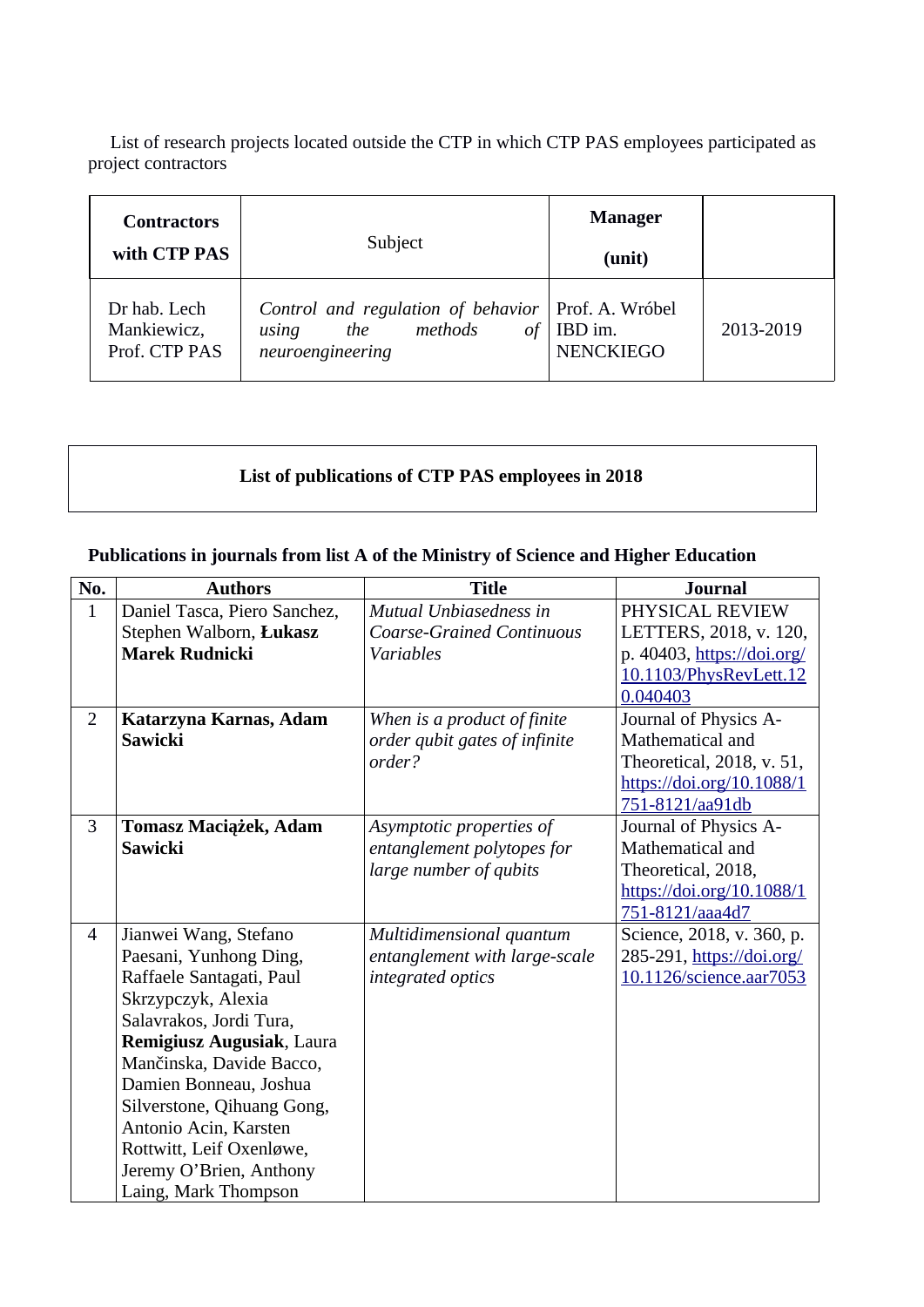| 5              | Tomasz Radożycki, Piotr                           | Limitations in the 2D              | Journal of Modern                                 |
|----------------|---------------------------------------------------|------------------------------------|---------------------------------------------------|
|                | <b>Bargieła</b>                                   | description of the                 | Optics, 2018, v. 65, p.                           |
|                |                                                   | electromagnetic waves              | 1404-1415,                                        |
|                |                                                   | propagation in thin dielectric     | https://doi.org/10.1080/0                         |
|                |                                                   | and magnetic layers                | 9500340.2018.1440650                              |
| 6              | Remigiusz Augusiak, Maciej                        | Constructing genuinely             | PHYSICAL REVIEW                                   |
|                | Demianowicz, Jordi Tura                           | entangled multipartite states      | A, 2018, v. 98, p. 12321,                         |
|                |                                                   | with applications to local         | https://doi.org/10.1103/P                         |
|                |                                                   | hidden variables and local         | hysRevA.98.012321                                 |
|                |                                                   | hidden states models               |                                                   |
| $\overline{7}$ | Maciej Demianowicz,                               | From unextendible product          | PHYSICAL REVIEW                                   |
|                | <b>Remigiusz Augusiak</b>                         | bases to genuinely entangled       | A, 2018, v. 98, p. 12313,                         |
|                |                                                   | subspaces                          | https://doi.org/10.1103/P                         |
|                |                                                   |                                    | hysRevA.98.012313                                 |
| 8              | Ivan Šupić, Andrea                                | Self-testing multipartite          | <b>NEW JOURNAL OF</b>                             |
|                | Coladangelo, Remigiusz                            | entangled states through           | PHYSICS, 2018, v. 20,                             |
|                | Augusiak, Antonio Acin                            | projections onto two systems       | p. 83041, https://doi.org/                        |
|                |                                                   |                                    | 10.1088/1367-2630/aad8<br>9b.                     |
| 9              | Eloisa Bentivegna, Timothy                        | <b>Black-hole lattices as</b>      | <b>CLASSICAL AND</b>                              |
|                | Clifton, Jessie Durk, Mikołaj                     | cosmological models                | <b>QUANTUM GRAVITY,</b>                           |
|                | Korzyński, Kjell Rosquist                         |                                    | 2018, v. 35, p. 175004,                           |
|                |                                                   |                                    | https://doi.org/10.1088/1                         |
|                |                                                   |                                    | 361-6382/aac846                                   |
| 10             | Roberto Grimaudo, A. M. S.                        | Exactly solvable time-             | PHYSICAL REVIEW                                   |
|                | de-Castro, Marek Kuś,                             | dependent pseudo-Hermitian         | A, 2018, v. 98, p. 33835,                         |
|                | Antonino Messina                                  | su(1,1) Hamiltonian models         | https://doi.org/10.1103/P                         |
|                |                                                   |                                    | hysRevA.98.033835                                 |
| 11             | <b>Conor Patrick Wildy,</b>                       | Mg II Line Properties in Lobe-     | <b>ASTROPHYSICAL</b>                              |
|                | Bożena Jadwiga Czerny,                            | dominated Quasars                  | JOURNAL, 2018, v.                                 |
|                | Agnieszka Olga Kuźmicz                            |                                    | 861, p. 54,                                       |
|                |                                                   |                                    | https://doi.org/10.3847/1                         |
|                |                                                   |                                    | 538-4357/aac5ed                                   |
| 12             | <b>Adam Sawicki, Tomasz</b>                       | Multipartite Quantum               | <b>REPORTS ON</b>                                 |
|                | Maciążek, Katarzyna                               | Correlations: Symplectic and       | <b>MATHEMATICAL</b>                               |
|                | Karnas, Katarzyna Ludwika                         | <b>Algebraic Geometry Approach</b> | PHYSICS, 2018, v. 82,                             |
|                | Kowalczyk-Murynka, Marek<br>Kuś, Michał Oszmaniec |                                    | p. 81-111,                                        |
|                |                                                   |                                    | https://doi.org/10.1016/S<br>0034-4877(18)30072-7 |
| 13             | Rafał Ołdziejewski, Wojciech                      | Many-body solitonlike states of    | PHYSICAL REVIEW                                   |
|                | Górecki, Kazimierz Maria                          | the bosonic ideal gas              | A, 2018, v. 97, p. 63617,                         |
|                | Rzążewski, Krzysztof                              |                                    | https://doi.org/10.1103/P                         |
|                | Pawłowski                                         |                                    | hysRevA.97.063617                                 |
| 14             | Rafał Ołdziejewski, Wojciech                      | Roton in a few-body dipolar        | <b>NEW JOURNAL OF</b>                             |
|                | Górecki, Krzysztof                                | system                             | PHYSICS, 2018, v. 20,                             |
|                | Pawłowski, Kazimierz Maria                        |                                    | p. 123006,                                        |
|                | <b>Rzążewski</b>                                  |                                    | https://doi.org/10.1088/1                         |
|                |                                                   |                                    | 367-2630/aaf295                                   |
| 15             | <b>Krzysztof Aleksander</b>                       | Nonuniversal beyond-mean-          | PHYSICAL REVIEW                                   |
|                | Jachymski, Rafał                                  | field properties of quasi-two-     | A, 2018, v. 98, p. 43601,                         |
|                |                                                   |                                    |                                                   |
|                | Ołdziejewski                                      | dimensional dipolar Bose<br>gases  | https://doi.org/10.1103/P<br>hysRevA.98.043601    |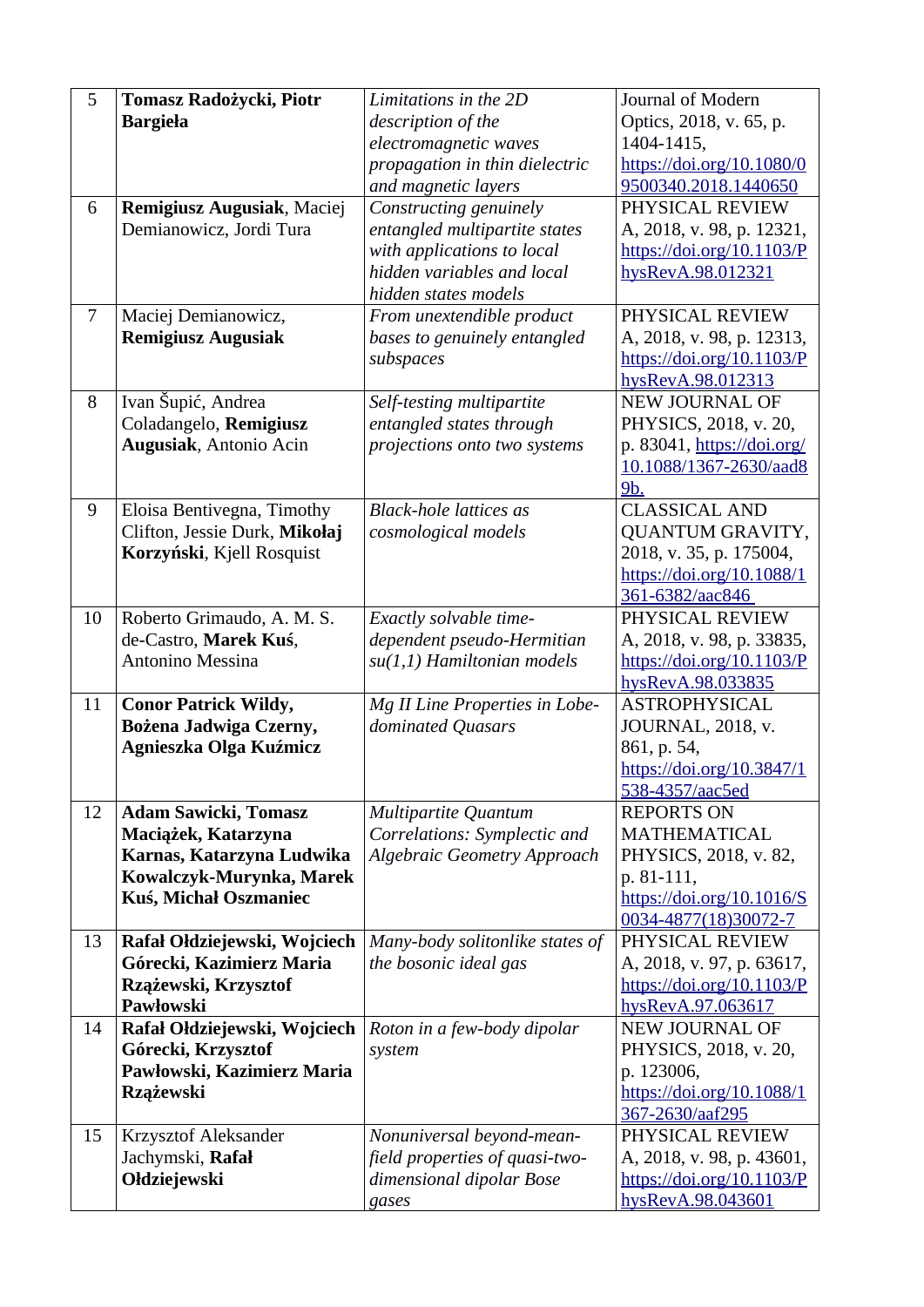| 16 | Bożena Jadwiga Czerny,<br>Rachael Beaton, Michał<br>Stanisław Bejger, Edward<br>Cackett, Massimo Dall'Ora, R.<br>F. L. Holanda, Joseph B.<br>Jensen, Saurabh W. Jha,<br>Elisabeta Lusso, Takeo<br>Minezaki, Guido Risaliti,<br>Maurizio Salaris, Silvia<br>Toonen, Yuzuru Yoshi | <b>Astronomical Distance</b><br>Determination in the Space<br>Age. Secondary distance<br>indicators. | Space Science Reviews,<br>2018,<br>$\frac{https://doi.org/10.1007/s}{$<br>11214-018-0466-9                                                                   |
|----|---------------------------------------------------------------------------------------------------------------------------------------------------------------------------------------------------------------------------------------------------------------------------------|------------------------------------------------------------------------------------------------------|--------------------------------------------------------------------------------------------------------------------------------------------------------------|
| 17 | Janusz Grabowski, Marek<br>Kuś, Giuseppe Marmo,<br>Tatiana Shulman                                                                                                                                                                                                              | Geometry of quantum<br>dynamics in infinite-<br>dimensional Hilbert space                            | <b>JOURNAL OF</b><br>PHYSICS A-<br><b>MATHEMATICAL</b><br>AND GENERAL, 2018,<br>v. 51, p. 165301, https://<br>doi.org/10.1088/1751-<br>8121/aab289           |
| 18 | Tek Prasad Adhikari,<br>Krzysztof Hryniewicz, Agata<br>Antonina Różańska, Bożena<br>Jadwiga Czerny, Gary J.<br>Ferland                                                                                                                                                          | Intermediate-line Emission in<br>AGNs: The Effect of<br>Prescription of the Gas Density              | <b>ASTROPHYSICAL</b><br>JOURNAL, 2018, v.<br>856, p. 78,<br>https://doi.org/10.3847/1<br>538-4357/aab350                                                     |
| 19 | <b>Wojciech Hellwing, Maciej</b><br>Andrzej Bilicki, Noam<br>Libeskind                                                                                                                                                                                                          | Uneven flows: On cosmic bulk<br>flows, local observers, and<br>gravity                               | Physical Review D,<br>2018, p. 103519, https://<br>doi.org/10.1103/PhysRe<br>vD.97.103519                                                                    |
| 20 | Marzena Śniegowska,<br>Bożena Jadwiga Czerny, Bei<br>You, Swayamtrupta PASda,<br>Jian-Min Wang, Krzysztof<br>Hryniewicz, Conor Patrick<br>Wildy                                                                                                                                 | The properties of active<br>galaxies at the extreme of<br>eigenvector 1                              | <b>Astronomy AND</b><br>Astrophysics, 2018,<br>https://doi.org/10.1051/0<br>004-6361/201730433                                                               |
| 21 | Iwo Białynicki-Birula, Zofia<br>Białynicka-Birula                                                                                                                                                                                                                               | Quantum numbers and spectra<br>of structured light                                                   | PHYSICA SCRIPTA,<br>2018, v. 93, p. 104005,<br>https://doi.org/10.1088/1<br>402-4896/aadbfe                                                                  |
| 22 | Dariusz Patryk Kajtoch,<br>Krzysztof Pawłowski, Emilia<br>Witkowska                                                                                                                                                                                                             | Metrologically useful states of<br>spin-1 Bose condensates with<br>macroscopic magnetization         | PHYSICAL REVIEW<br>A, 2018, v. 97, p. 23616,<br>$\frac{https://doi.org/10.1103/P}{P}$<br>hysRevA.97.023616                                                   |
| 23 | Mikołaj Korzyński, Jarosław<br>Maciej Kopiński                                                                                                                                                                                                                                  | Optical drift effects in general<br>relativity                                                       | <b>JOURNAL OF</b><br><b>COSMOLOGY AND</b><br><b>ASTROPARTICLE</b><br>PHYSICS, 2018, v.<br>2018, p. 012,<br>https://doi.org/10.1088/1<br>475-7516/2018/03/012 |
| 24 | Paweł Krzysztof Nurowski,<br>Krzysztof Antoni Meissner,<br>Daniel An                                                                                                                                                                                                            | Ring Type Structures in the<br>Planck map of the CMB                                                 | <b>MONTHLY NOTICES</b><br>OF THE ROYAL<br><b>ASTRONOMICAL</b><br>SOCIETY, 2018, v. 473,<br>p. 3251-3255,                                                     |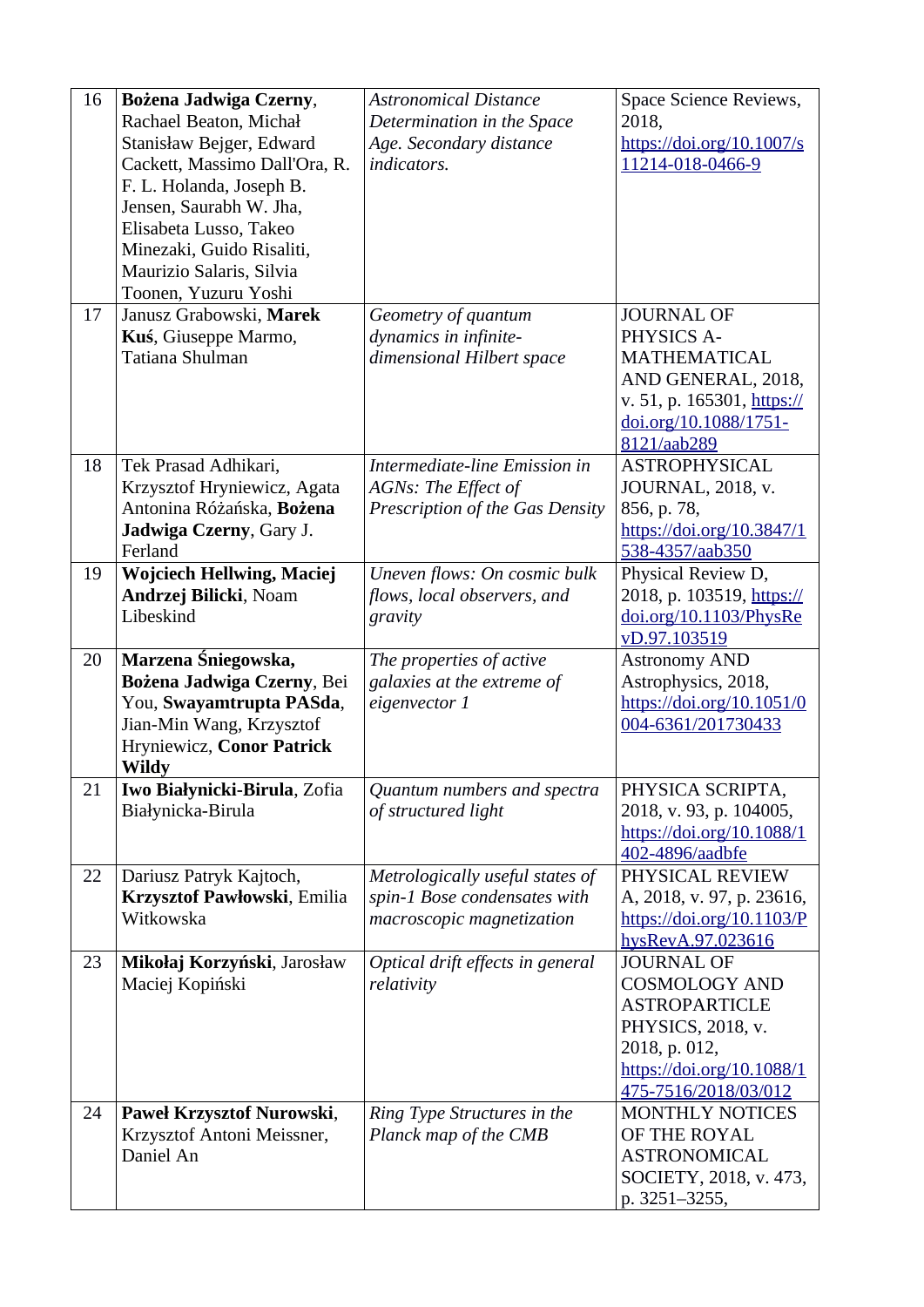|    |                                                                                                                                                                                                                                                                                                                                                                                 |                                                                                                         | https://doi.org/10.1093/<br>mnras/stx2299                                                                                                     |
|----|---------------------------------------------------------------------------------------------------------------------------------------------------------------------------------------------------------------------------------------------------------------------------------------------------------------------------------------------------------------------------------|---------------------------------------------------------------------------------------------------------|-----------------------------------------------------------------------------------------------------------------------------------------------|
| 25 | <b>Tomasz Ignacy Tylec, Marek</b><br>Kuś                                                                                                                                                                                                                                                                                                                                        | Ignorance is a bliss:<br>Mathematical structure of<br>many-box models                                   | Journal of Mathematical<br>Physics, 2018, v. 59, p.<br>32202,<br>https://doi.org/10.1063/1<br>.5027205                                        |
| 26 | Denis Dobkowski-Ryłko, Jerzy<br>Krzysztof Lewandowski,<br><b>Tomasz Henryk Pawłowski</b>                                                                                                                                                                                                                                                                                        | Local version of the no-hair<br>theorem                                                                 | Physical Review D,<br>2018, v. 98, p. 43435,<br>$\frac{https://doi.org/10.1103/P}{P}$<br>hysRevD.98.024008                                    |
| 27 | Denis Dobkowski-Ryłko, Jerzy<br>Krzysztof Lewandowski,<br><b>Tomasz Henryk Pawłowski</b>                                                                                                                                                                                                                                                                                        | The Petrov type D isolated null<br>surfaces                                                             | <b>CLASSICAL AND</b><br><b>QUANTUM GRAVITY,</b><br>2018, v. 35, p. 11689,<br>https://doi.org/10.1088/1<br>361-6382/aad209                     |
| 28 | Mehdi Assanioussi, Andrea<br>Dapor, Klaus Liegener,<br><b>Tomasz Henryk Pawłowski</b>                                                                                                                                                                                                                                                                                           | Emergent de Sitter Epoch of<br>the Quantum Cosmos from<br>Loop Quantum Cosmology                        | PHYSICAL REVIEW<br>LETTERS, 2018, v. 121,<br>p. 43252, https://doi.org/<br>10.1103/PhysRevLett.12<br>1.081303                                 |
| 29 | Agnieszka Olga Kuźmicz,<br>Marek Jamrozy, Katarzyna<br>Renata Bronarska, Katarzyna<br>Boczar-Janda, Dhruba Saikia                                                                                                                                                                                                                                                               | An Updated Catalog of Giant<br>Radio Sources                                                            | <b>ASTROPHYSICAL</b><br><b>JOURNAL</b><br><b>SUPPLEMENT</b><br>SERIES, 2018, v. 238, p.<br>9,<br>https://doi.org/10.3847/1<br>538-4365/aad9ff |
| 30 | Iwo Białynicki-Birula,<br>Szymon Charzyński                                                                                                                                                                                                                                                                                                                                     | <b>Trapping and Guiding Bodies</b><br>by Gravitational Waves<br><b>Endowed with Angular</b><br>Momentum | PHYSICAL REVIEW<br>LETTERS, 2018, v. 121,<br>p. 171101,<br>https://doi.org/10.1103/P<br>hysRevLett.121.171101                                 |
| 31 | Ion Nechita, Zbigniew<br>Puchała, Łukasz Pawela,<br>Karol Życzkowski                                                                                                                                                                                                                                                                                                            | Almost all quantum channels<br>are equidistant                                                          | Journal of Mathematical<br>Physics, 2018, v. 59, p.<br>52201,<br>https://doi.org/10.1063/1<br><u>.5019322</u>                                 |
| 32 | Gopal Bhatta, Łukasz Stawarz,<br>A. Markowitz, K.<br>Balasubramaniam, Stanisław<br>Zoła, Andrzej Antoni<br>Zdziarski, Marek Jamrozy,<br>Michał Ostrowski, Agnieszka<br>Olga Kuźmicz, Waldemar<br>Ogłoza, M. Dróżdż, M. Siwak,<br>Dorota Kozieł-Wierzbowska,<br>Bartłomiej Dębski, Tomasz<br>Kundera, Grzegorz Stanisław<br>Stachowski, J. Machalski, V.S.<br>Paliya, D.B. Caton | Signatures of the Disk-Jet<br>Coupling in the Broad-line<br>Radio Quasar 4C+74.26                       | <b>ASTROPHYSICAL</b><br>JOURNAL, 2018, v.<br>866, p. 132,<br>https://doi.org/10.3847/1<br>538-4357/aade9c                                     |
| 33 | Swayamtrupta PASda,                                                                                                                                                                                                                                                                                                                                                             | Modeling of the Quasar Main                                                                             | <b>ASTROPHYSICAL</b>                                                                                                                          |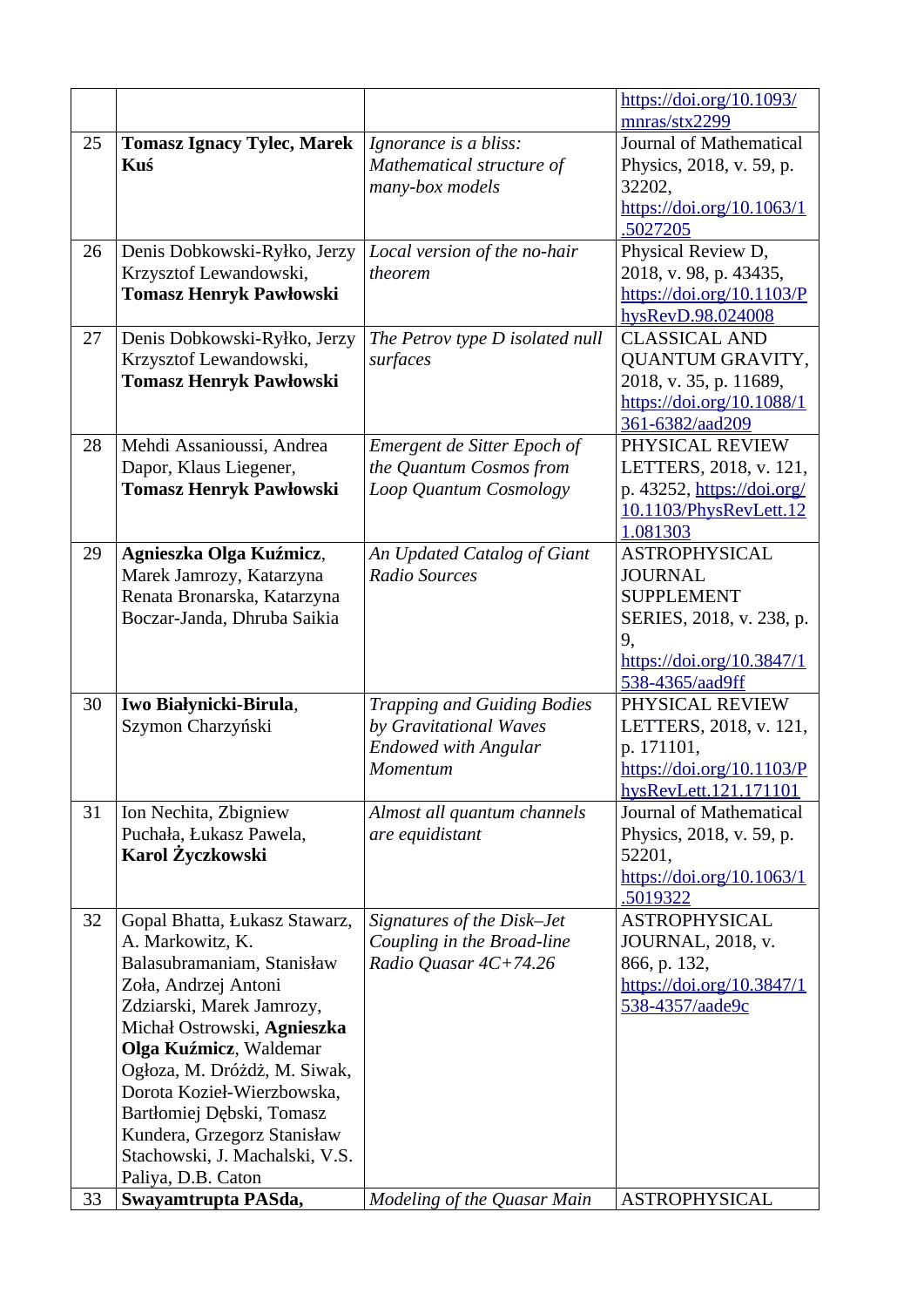|    | Bożena Czerny, Tek P.<br>Adhikari, Krzysztof<br>Hryniewicz, Conor Wildy,<br>Joanna Kuraszkiewicz,<br>Marzena Śniegowska | Sequence in the Optical Plane                                                                      | JOURNAL, 2018, v.<br>866, p. 115,<br>https://doi.org/10.3847/1<br>538-4357/aae209                                                    |
|----|-------------------------------------------------------------------------------------------------------------------------|----------------------------------------------------------------------------------------------------|--------------------------------------------------------------------------------------------------------------------------------------|
| 34 | Konrad Szymański, Stephan<br>Weis, Karol Życzkowski                                                                     | Classification of joint<br>numerical ranges of three<br>hermitian matrices of size three           | LINEAR ALGEBRA<br><b>AND ITS</b><br>APPLICATIONS, 2018,<br>v. 545, p. 148-173,<br>https://doi.org/10.1016/j.<br>laa.2017.11.017      |
| 35 | Kamil Korzekwa, Stanisław<br>Czachórski, Zbigniew Puchała,<br>Karol Życzkowski                                          | Coherifying quantum channels                                                                       | <b>NEW JOURNAL OF</b><br>PHYSICS, 2018, v. 20,<br>p. 43028, https://doi.org/<br>10.1088/1367-2630/aaaff<br>$\overline{3}$            |
| 36 | Jakub Czartowski, Dardo<br>Goyeneche, Karol<br>Życzkowski                                                               | Entanglement properties of<br>multipartite informationally<br>complete quantum<br>measurements     | Journal of Physics A-<br>Mathematical and<br>Theoretical, 2018, v. 51,<br>https://doi.org/10.1088/1<br>751-8121/aac973               |
| 37 | Michał Białończyk, Andrzej<br>Edmund Jamiołkowski, Karol<br>Życzkowski                                                  | <b>Application of Shemesh</b><br>theorem to analysis of spectral<br>properties of quantum channels | Journal of Mathematical<br>Physics, 2018, v. 59, p.<br>102204,<br>https://doi.org/10.1063/1<br>.5027616                              |
| 38 | Zbigniew Puchała, Łukasz<br>Marek Rudnicki, Aleksandra<br>Krawiec, Karol Życzkowski                                     | Majorization uncertainty<br>relations for mixed quantum<br>states                                  | Journal of Physics A-<br>Mathematical and<br>Theoretical, 2018, v. 51,<br>p. 175306,<br>https://doi.org/10.1088/1<br>751-8121/aab66c |
| 39 | <b>Antonio Mandarino</b> , Tomasz<br>Linowski, Karol Życzkowski                                                         | Bipartite unitary gates and<br>billiard dynamics in the Weyl<br>chamber                            | PHYSICAL REVIEW<br>A, 2018, v. 98, p. 12335,<br>$\frac{https://doi.org/10.1103/P}{P}$<br>hysRevA.98.012335                           |
| 40 | Daniel Tasca, Łukasz Marek<br>Rudnicki, Roy Aspden, Miles<br>Padget, Paulo Souto-Ribeiro,<br>Stephen Walborn            | Testing for entanglement with<br>periodic coarse graining                                          | PHYSICAL REVIEW<br>A, 2018, v. 97, p. 42312,<br>$\frac{https://doi.org/10.1103/P}{P}$<br>hysRevA.97.042312                           |
| 41 | Eduardo Paul, Stephen<br>Walborn, Daniel Tasca,<br><b>Łukasz Marek Rudnicki</b>                                         | Mutually unbiased coarse-<br>grained measurements of two<br>or more phase-space variables          | PHYSICAL REVIEW<br>A, 2018, v. 97, p. 52103,<br>$\frac{https://doi.org/10.1103/P}{P}$<br>hysRevA.97.052103                           |
| 42 | Fabricio Toscano, Daniel<br>Tasca, Łukasz Marek<br>Rudnicki, Stephen Walborn                                            | Uncertainty relations for<br>Coarse-Grained<br><b>Measurements: an Overview</b>                    | Entropy, 2018, v. 20, p.<br>454,<br>https://doi.org/10.3390/e<br>20060454                                                            |
| 43 | <b>Łukasz Marek Rudnicki</b>                                                                                            | Uncertainty-reality<br>complementarity and entropic<br>uncertainty relations                       | Journal of Physics A-<br>Mathematical and<br>Theoretical, 2018, v. 51,<br>p. 504001,                                                 |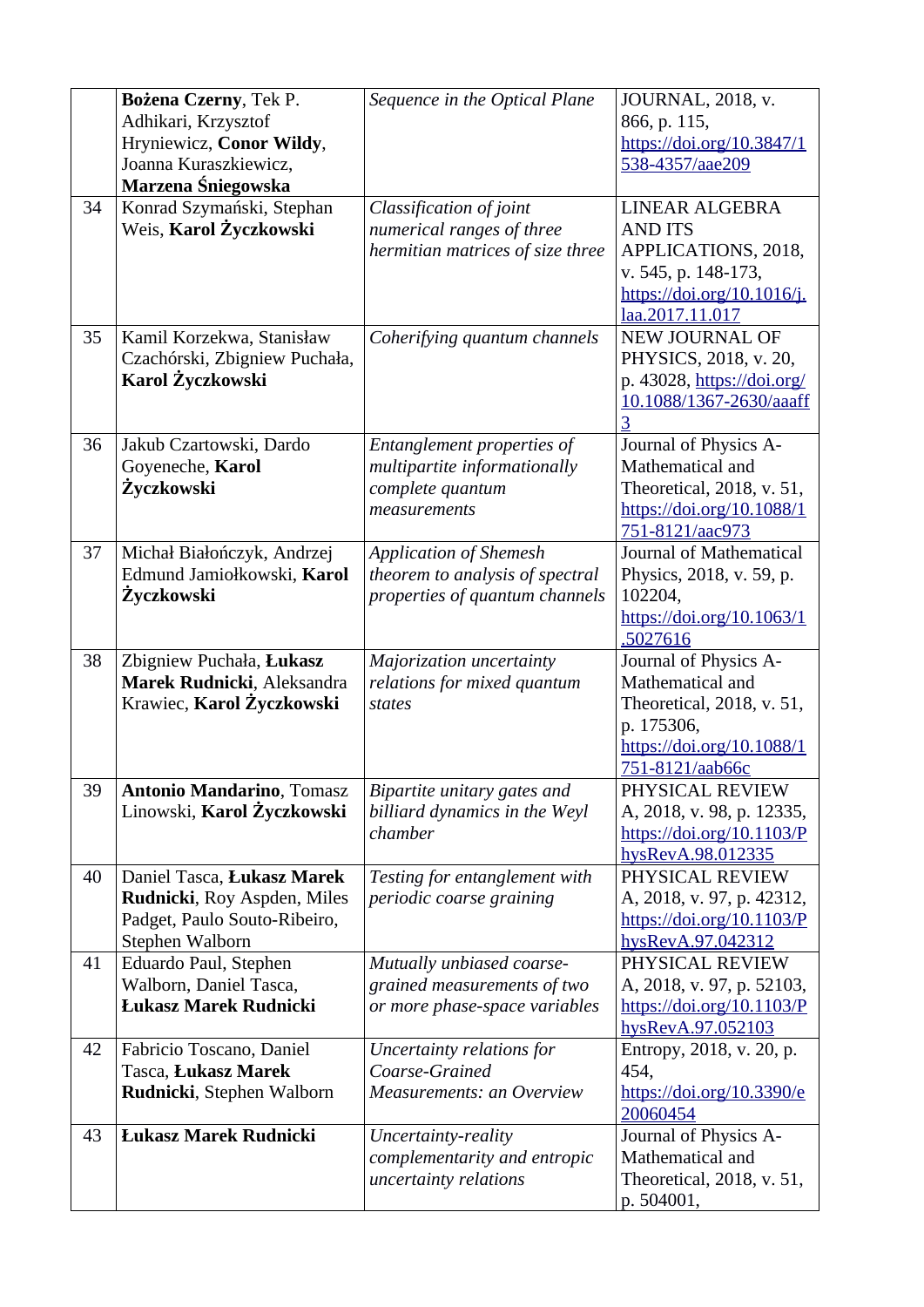|    |                                                         |                                | https://doi.org/10.1088/1                  |
|----|---------------------------------------------------------|--------------------------------|--------------------------------------------|
| 44 | Łukasz Marek Rudnicki,                                  | Stabilizable Gaussian states   | 751-8121/aaecf5<br>PHYSICAL REVIEW         |
|    | <b>Clemens Gneiting</b>                                 |                                | A, 2018, v. 98, p. 32120,                  |
|    |                                                         |                                | https://doi.org/10.1103/P                  |
|    |                                                         |                                | hysRevA.98.032120                          |
| 45 | Marc Olivier Renou, Jędrzej                             | <b>Self-Testing Entangled</b>  | Physical Review Letters,                   |
|    | Kaniewski, Nicolas Brunner                              | <b>Measurements in Quantum</b> | 2018, v. 121, p. 250507,                   |
|    |                                                         | <b>Networks</b>                | https://doi.org/10.1103/P                  |
| 46 | <b>Agnieszka Janiuk (CTP</b>                            | Accretion in a dynamical       | hysRevLett.121.250507<br>The Astrophysical |
|    | PAS), Petra Sukova (ASU                                 | spacetime and spinning up of   | Journal, 2018, v. 868, p.                  |
|    | CAS), Ishika Palit (CTP PAS)                            | the black hole in the gamma    | 1, 68,                                     |
|    |                                                         | ray burst central engine       | https://doi.org/10.3847/1                  |
|    |                                                         |                                | 538-4357/aae83f                            |
| 47 | Mikołaj Czechlewski,                                    | Device-independent witness of  | PHYSICAL REVIEW                            |
|    | Debashis Saha, Armin                                    | arbitrary-dimensional quantum  | A, 2018, v. 98, p. 62305,                  |
|    | Tavakoli, Marcin Pawłowski                              | systems employing binary-      | https://doi.org/10.1103/P                  |
|    |                                                         | outcome measurements           | hysRevA.98.062305                          |
| 48 | Libeskind, Noam I.; van de                              | Tracing the cosmic web         | Monthly Notices of the                     |
|    | Weygaert, Rien; Cautun,                                 |                                | Royal Astronomical                         |
|    | Marius; Falck, Bridget;                                 |                                | Society,, 2018, v. 473, 1,                 |
|    | Tempel, Elmo; Abel, Tom;                                |                                | p. p.1195-1217,                            |
|    | Alpaslan, Mehmet; Aragón-<br>Calvo, Miguel A.; Forero-  |                                | https://doi.org/10.1093/<br>mnras/stx1976  |
|    | Romero, Jaime E.; Gonzalez,                             |                                |                                            |
|    | Roberto; Gottlöber, Stefan;                             |                                |                                            |
|    | Hahn, Oliver; Hellwing,                                 |                                |                                            |
|    | Wojciech A.; Hoffman,                                   |                                |                                            |
|    | Yehuda; Jones, Bernard J. T.;                           |                                |                                            |
|    | Kitaura, Francisco; Knebe,                              |                                |                                            |
|    | Alexander; Manti, Serena;                               |                                |                                            |
|    | Neyrinck, Mark; Nuza,                                   |                                |                                            |
|    | Sebastián E.; Padilla, Nelson;                          |                                |                                            |
|    | Platen, Erwin; Ramachandra,                             |                                |                                            |
|    | Nesar; Robotham, Aaron; Saar,                           |                                |                                            |
|    | Enn; Shandarin, Sergei;<br>Steinmetz, Matthias; Stoica, |                                |                                            |
|    | Radu S.; Sousbie, Thierry;                              |                                |                                            |
|    | Yepes, Gustavo                                          |                                |                                            |
| 49 | Lovell, Mark R.; Barnes,                                | The signal of decaying dark    | Monthly Notices of                         |
|    | David; Bahé, Yannick; Schaye,                           | matter with hydrodynamical     | Royal Astronomical                         |
|    | Joop; Schaller, Matthieu;                               | simulations                    | Society (przyjęta do                       |
|    | Theuns, Tom; Bose, Sownak;                              |                                | druku), 2019,                              |
|    | Crain, Robert A.; dalla                                 |                                | http://adsabs.harvard.edu                  |
|    | Vecchia, Claudio; Frenk,                                |                                | /abs/2018arXiv18100516                     |
|    | Carlos S.; Hellwing,                                    |                                | 8L                                         |
|    | Wojciech; Kay, Scott T.;<br>Ludlow, Aaron D.; Bower,    |                                |                                            |
|    | <b>Richard G</b>                                        |                                |                                            |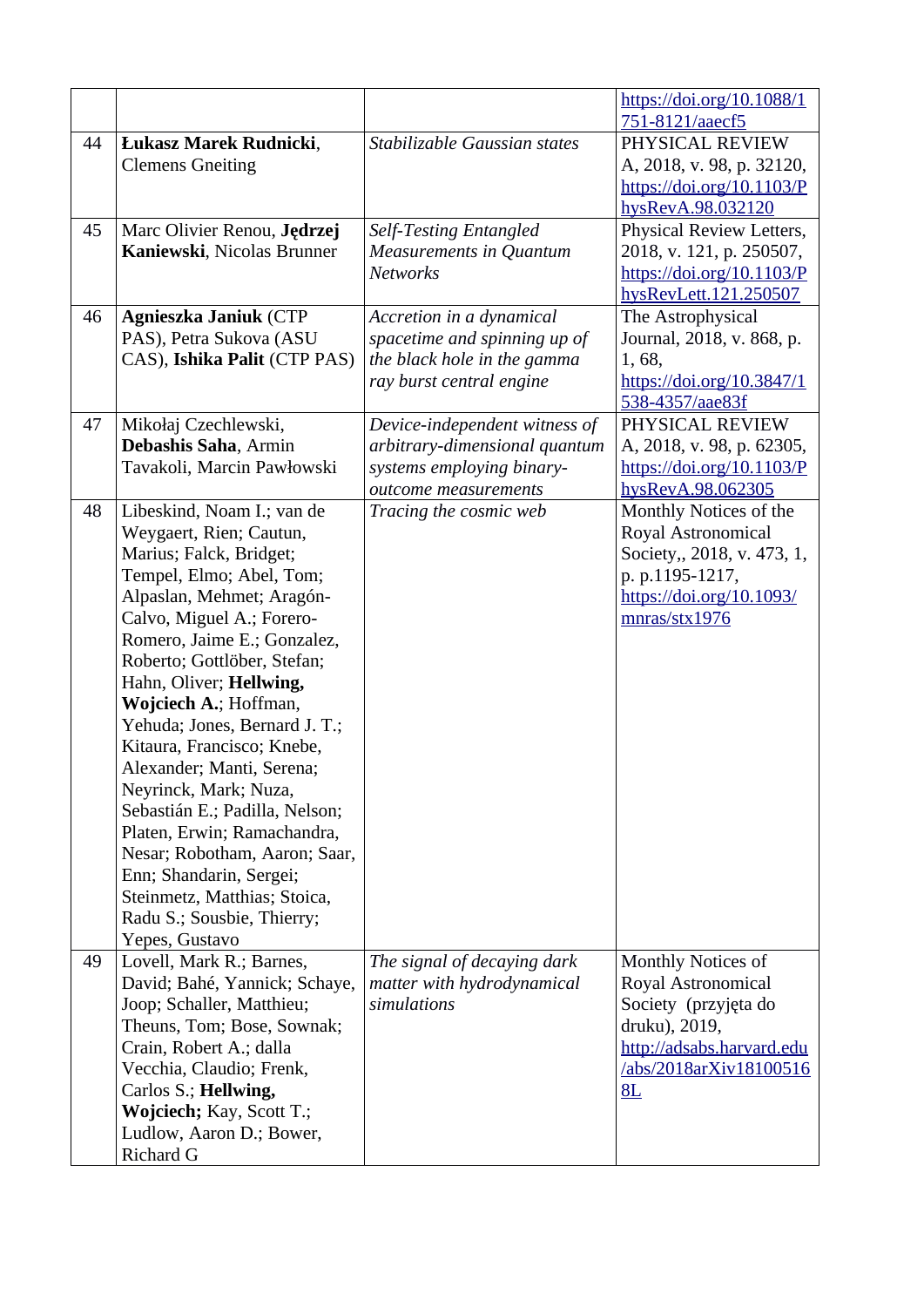## **Monographs**

| No.           | <b>Authors</b>                 | <b>Title</b>                   | <b>Journal</b>           |
|---------------|--------------------------------|--------------------------------|--------------------------|
| 1             | Jerzy Juliusz Kijowski         | General Relativity Theory and  | Geometric Methods in     |
|               |                                | <b>Its Canonical Structure</b> | Physics XXXV, 2018, p.   |
|               |                                |                                | 255-260                  |
| $\mathcal{P}$ | <b>Łukasz Turski</b>           | Początek historii a Edukacja   | Wolność Wieczne          |
|               |                                |                                | Wyzwanie, 2018           |
| 3             | <b>Łukasz Turski</b>           | Edukacja w czasach             | Open Eyes Book 3, 2018   |
|               |                                | powszechności kłastw i oszustw | https://oees.pl/wp-      |
|               |                                |                                | content/uploads/2018/11/ |
|               |                                |                                | <b>OEES 2018 OE-</b>     |
|               |                                |                                | book PL www.pdf          |
| 4             | Agnieszka Janiuk,              | <b>Gamma Ray Bursts:</b>       | Cosmic Rays, 2018, p.    |
|               | <b>Konstantinos Sapountzis</b> | Progenitors, Accretion in the  | pp. 13-37,               |
|               |                                | Central Engine, Jet            | https://doi.org/DOI:     |
|               |                                | <b>Acceleration Mechanisms</b> | 10.5772/intechopen.7253  |
|               |                                |                                |                          |

# **Conference publications indexed in WoS**

| No.            | <b>Authors</b>                      | <b>Title</b>                    | <b>Journal</b>               |
|----------------|-------------------------------------|---------------------------------|------------------------------|
| $\mathbf{1}$   | Florian Curchod, Markus             | A Single Entangled System Is    | Leibniz International        |
|                | Johansson, Remigiusz                | an Unbounded Source of          | Proceedings in               |
|                | <b>Augusiak, Matty Hoban, Peter</b> | Nonlocal Correlations and of    | Informatics, 2018, v. 73,    |
|                | Wittek, Antonio Acin                | <b>Certified Random Numbers</b> | p. 44927, https://doi.org/   |
|                |                                     |                                 | 10.4230/LIPIcs.TQC.20        |
|                |                                     |                                 | 17.0                         |
| $\overline{2}$ | Mikołaj Grzędzielski,               | Modified viscosity in accretion | Proceedings of the           |
|                | Agnieszka Janiuk, Bożena            | disks                           | <b>Polish Astronomical</b>   |
|                | Jadwiga Czerny, Quingwen            |                                 | Society, 2018, v. 7, p.      |
|                | Wu                                  |                                 | 291-297,                     |
|                |                                     |                                 | https://www.pta.edu.pl/p     |
|                |                                     |                                 | liki/proc/vol7/v7p291.pd     |
|                |                                     |                                 |                              |
| 3              | Bożena Jadwiga Czerny,              | Narrow-line Seyfert 1 galaxies  | PROCEEDINGS OF               |
|                | Swayamtrupta PASda, Bei             | in the context of the Quasar    | SCIENCE, 2018, v. 328,       |
|                | You                                 | Main Sequence                   | p. 30, https://pos.sissa.it/ |
|                |                                     |                                 | 328/030/pdf                  |
| 4              | Swayamtrupta PASda,                 | Using vo tools to iNvestIgate   | PROCEEDINGS OF               |
|                | <b>Bożena Jadwiga Czerny</b>        | Quasar Spectra (UNIQS)          | SCIENCE, 2018, v. 328,       |
|                |                                     |                                 | p. 50, https://pos.sissa.it/ |
|                |                                     |                                 | 328/050/pdf                  |
| 5              | Swayamtrupta PASda,                 | Testing the physical driver of  | Proceedings of the           |
|                | Bożena Jadwiga Czerny,              | Eigenvector 1 in Quasar Main    | <b>Polish Astronomical</b>   |
|                | <b>Conor Patrick Wildy,</b>         | Sequence                        | Society, 2018, v. 7, p.      |
|                | Marzena Śniegowska                  |                                 | 298-303.                     |
|                |                                     |                                 | https://www.pta.edu.pl/p     |
|                |                                     |                                 | liki/proc/vol7/v7p298.pd     |
|                |                                     |                                 | $f_{\text{}}$                |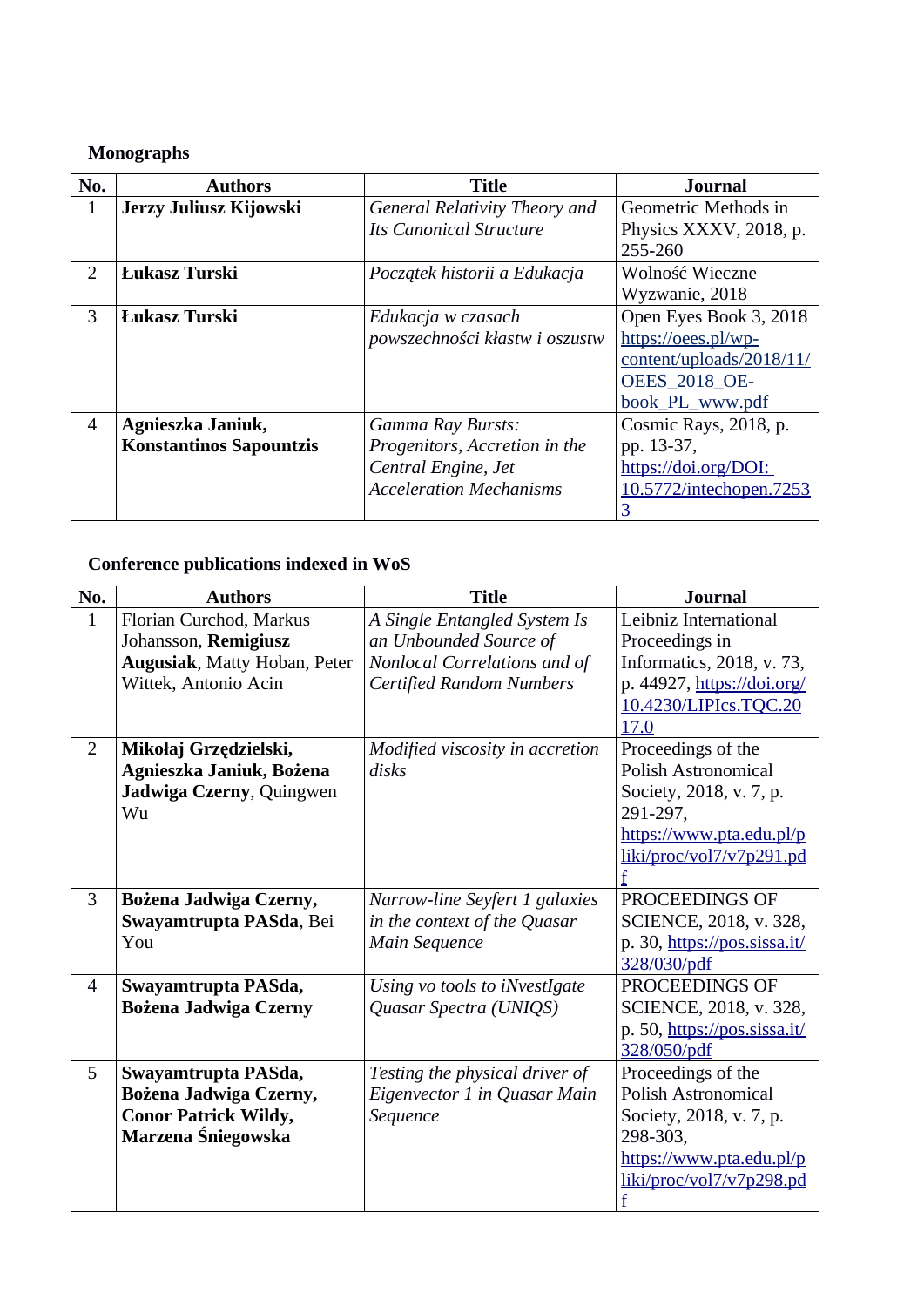| 6<br>$\overline{7}$ | Marzena Śniegowska,<br>Bożena Jadwiga Czerny,<br>Swayamtrupta PASda<br>Bożena Jadwiga Czerny,                                                                      | Active galactic nuclei with<br>strong Fe line emission<br>FRADO model of the Broad                                      | Proceedings of the<br>Polish Astronomical<br>Society, 2018, v. 7, p.<br>258-260,<br>https://www.pta.edu.pl/p<br>liki/proc/vol7/v7p258.pd<br>Proceedings of the |
|---------------------|--------------------------------------------------------------------------------------------------------------------------------------------------------------------|-------------------------------------------------------------------------------------------------------------------------|----------------------------------------------------------------------------------------------------------------------------------------------------------------|
|                     | Vladimir Karas, Yang-Ron Li,<br>Devaki Kunnerieth, Justyna<br>Średzińska, Swayamtrupta<br>PASda, Marzena<br>Śniegowska, Conor Patrick<br><b>Wildy</b>              | Line Region in Active Galactic<br><b>Nuclei</b>                                                                         | Polish Astronomical<br>Society, 2018, v. 7, p.<br>264-266,<br>https://www.pta.edu.pl/p<br>liki/proc/vol7/v7p264.pd                                             |
| 8                   | Tek Prasad Adhikari, Agata<br>Antonina Różańska, Krzysztof<br>Hryniewicz, Bożena Jadwiga<br><b>Czerny</b>                                                          | <b>Absorption Measure</b><br>Distribution in AGN                                                                        | Proceedings of the<br><b>Polish Astronomical</b><br>Society, 2018, v. 7, p.<br>322-325,<br>https://arxiv.org/abs/171<br>2.09704                                |
| 9                   | Jakub Jarosiński, Mikołaj<br>Sowiński, Grzegorz Henryk<br>Kasprowicz, Lech<br>Mankiewicz, Rafał D., Michał<br>Gąska, Kacper Kondrakiewicz,<br>Ewelina Anna Knapska | Development of automated<br>cage for optogenetic<br>experiments with<br>electromagnetic positioning<br>system           | PROCEEDINGS OF<br>SPIE, 2018, v. 10808, p.<br>108083O, https://doi.org/<br>10.1117/12.2501633                                                                  |
| 10                  | Bożena Jadwiga Czerny,<br>Justyna Średzińska, Jan Paweł<br>Kotlarz, Andrzej Jarosław<br>Udalski, Swayamtrupta                                                      | The first measurement of the<br>Mg II line delay in a quasar at<br>redshift $\degree$ 1                                 | Proceedings of the<br>Polish Astronomical<br>Society, 2018, v. 7, p.<br>267-269                                                                                |
|                     | <b>PASda, Conor Patrick Wildy</b>                                                                                                                                  |                                                                                                                         |                                                                                                                                                                |
| 11                  | Elżbieta Kuligowska,<br>Agnieszka Kuźmicz                                                                                                                          | Most distant large sized FRII<br>radio sources from SDSS,<br><b>FIRST and NVSS catalogues</b>                           | Proceedings of the<br><b>Polish Astronomical</b><br>Society, 2018, v. 7, p.<br>82-87,<br>https://www.pta.edu.pl/p<br>liki/proc/vol7/v7p82.pdf                  |
| 12                  | Łukasz Marek Rudnicki,<br>Zbigniew Puchała, Karol<br>Życzkowski                                                                                                    | Gauge invariant information<br>concerning quantum channels                                                              | Quantum, 2018, v. 2, p.<br>60,<br>https://doi.org/10.22331/<br>q-2018-04-11-60                                                                                 |
| 13                  | <b>Grzegorz Kazimierz Rajchel,</b><br>Adam Gąsiorowski, Karol<br>Życzkowski                                                                                        | Robust Hadamard matrices,<br>unistochastic rays in Birkhoff<br>polytope and equi-entangled<br>bases in composite spaces | Mathematics in<br>Computer Science, 2018,<br>v. 12, p. 473-490,<br>https://doi.org/10.1007/s<br>11786-018-0384-y                                               |
| 14<br>15            | Marzena Śniegowska,<br>Bożena Jadwiga Czerny,<br>Swayamtrupta PASda,<br>Krzysztof Hryniewicz<br>Łukasz Turski                                                      | <b>FAQS: Fitting Automatic</b><br>Quasar Spectra<br>Teaching Physics in XXI Cent,                                       | PROCEEDINGS OF<br>SCIENCE, 2018, v. 328,<br>p. 52,<br>http://adsabs.harvard.edu<br>/abs/2018rnls.confE52S<br>Journal of Physics.                               |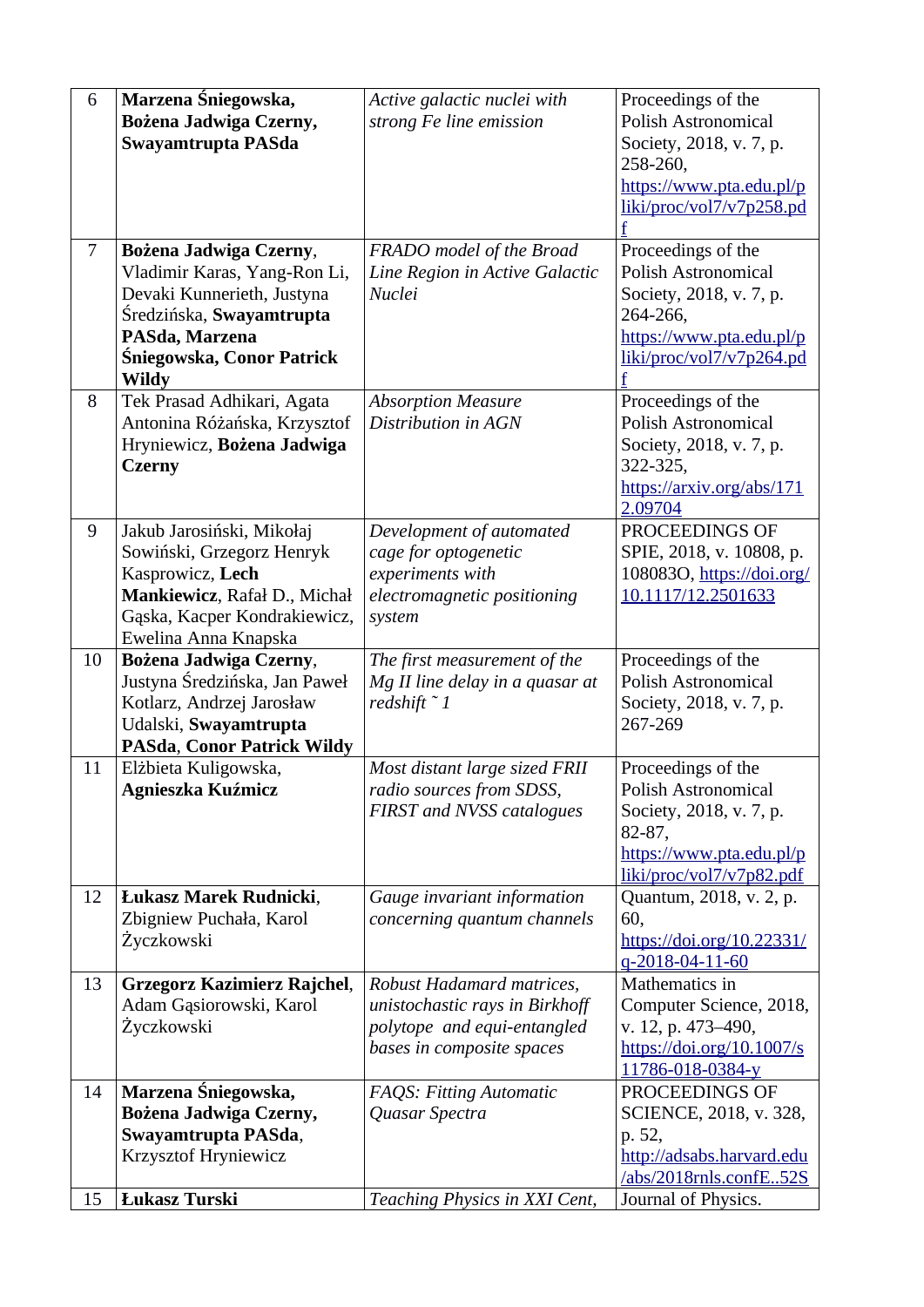|    |                                 | Why and How                       | Conference Series, 2018,   |
|----|---------------------------------|-----------------------------------|----------------------------|
|    |                                 |                                   | v. 1076, p. 7,             |
|    |                                 |                                   | https://doi.org/10.1088/1  |
|    |                                 |                                   | 742-6596/1076/1/012001     |
| 16 | Didier Barret, Agnieszka        | The Athena X-ray Integral         | Proceedings of the SPIE,   |
|    | Janiuk, i in.                   | Field Unit (X-IFU)                | 2018, v. 10699, p. id.     |
|    |                                 |                                   | 106991G, 15 pp., https://  |
|    |                                 |                                   | doi.org/                   |
|    |                                 |                                   | 10.1117/12.2312409         |
| 17 | Katarzyna Wojczuk,              | Nucleosynthesis in Black Hole     | Proceedings of the         |
|    | Agnieszka Janiuk                | accretion flows feeding short     | <b>Polish Astronomical</b> |
|    |                                 | <b>GRBs</b>                       | Society, 2018, v. 5, p.    |
|    |                                 |                                   | pp. 337-340,               |
|    |                                 |                                   | https://www.pta.edu.pl/p   |
|    |                                 |                                   | liki/proc/vol7/v7p337.pd   |
|    |                                 |                                   |                            |
| 18 | Jerzy Kijowski                  | Einstein theory of gravitation    | Proceedings of the First   |
|    |                                 | is universal                      | Hermann Minkowski          |
|    |                                 |                                   | Meeting on the             |
|    |                                 |                                   | Foundations of             |
|    |                                 |                                   | Spacetime Physics, 2018    |
| 19 | Agnieszka Janiuk,               | <b>Numerical Simulations of</b>   | Supercomputing             |
|    | <b>Konstantinos Sapountzis,</b> | <b>Black Hole Accretion Flows</b> | Frontiers and              |
|    | Jeremy Mortier, Ireneusz        |                                   | Innovations, 2018, v. 5,   |
|    | Janiuk                          |                                   | p. pp. 86-102,             |
|    |                                 |                                   | https://doi.org/10.14529/  |
|    |                                 |                                   | jsfi180208                 |

#### **Other publications and conference materials**

| No.            | <b>Authors</b>            | <b>Title</b>              | <b>Journal</b>              |
|----------------|---------------------------|---------------------------|-----------------------------|
| $\mathbf{1}$   | Agnieszka Kuźmicz         | Populacje gwiazdowe       | Częstochowski               |
|                |                           | gigantycznych radioźródeł | Kalendarz                   |
|                |                           |                           | Astronomiczny 2018,         |
|                |                           |                           | 2018, p. 291-299,           |
|                |                           |                           | http://astronomianova.or    |
|                |                           |                           | g/pdf/cka18.pdf             |
| $\overline{2}$ | Agnieszka Kuźmicz         | Kalendarz na rok 2018     | Częstochowski               |
|                |                           |                           | Kalendarz                   |
|                |                           |                           | Astronomiczny 2018,         |
|                |                           |                           | 2018, p. 9-21.,             |
|                |                           |                           | http://astronomianova.or    |
|                |                           |                           | g/pdf/cka18.pdf             |
| 3              | Bogdan Wszołek, Agnieszka | W roku 2018               | Częstochowski               |
|                | Kuźmicz                   |                           | Kalendarz                   |
|                |                           |                           | Astronomiczny 2018,         |
|                |                           |                           | 2018, p. 21-24,             |
|                |                           |                           | http://astronomianova.or    |
|                |                           |                           | g/pdf/cka18.pdf             |
| $\overline{4}$ | J. Zakrzewski, <b>K.</b>  | Przeciw "dziedziczeniu    | PAUza Akademicka,           |
|                | Žyczkowski,               | prestiżu"                 | 2018, v. 440, p. 2, http:// |
|                |                           |                           | pauza.krakow.pl/440 20      |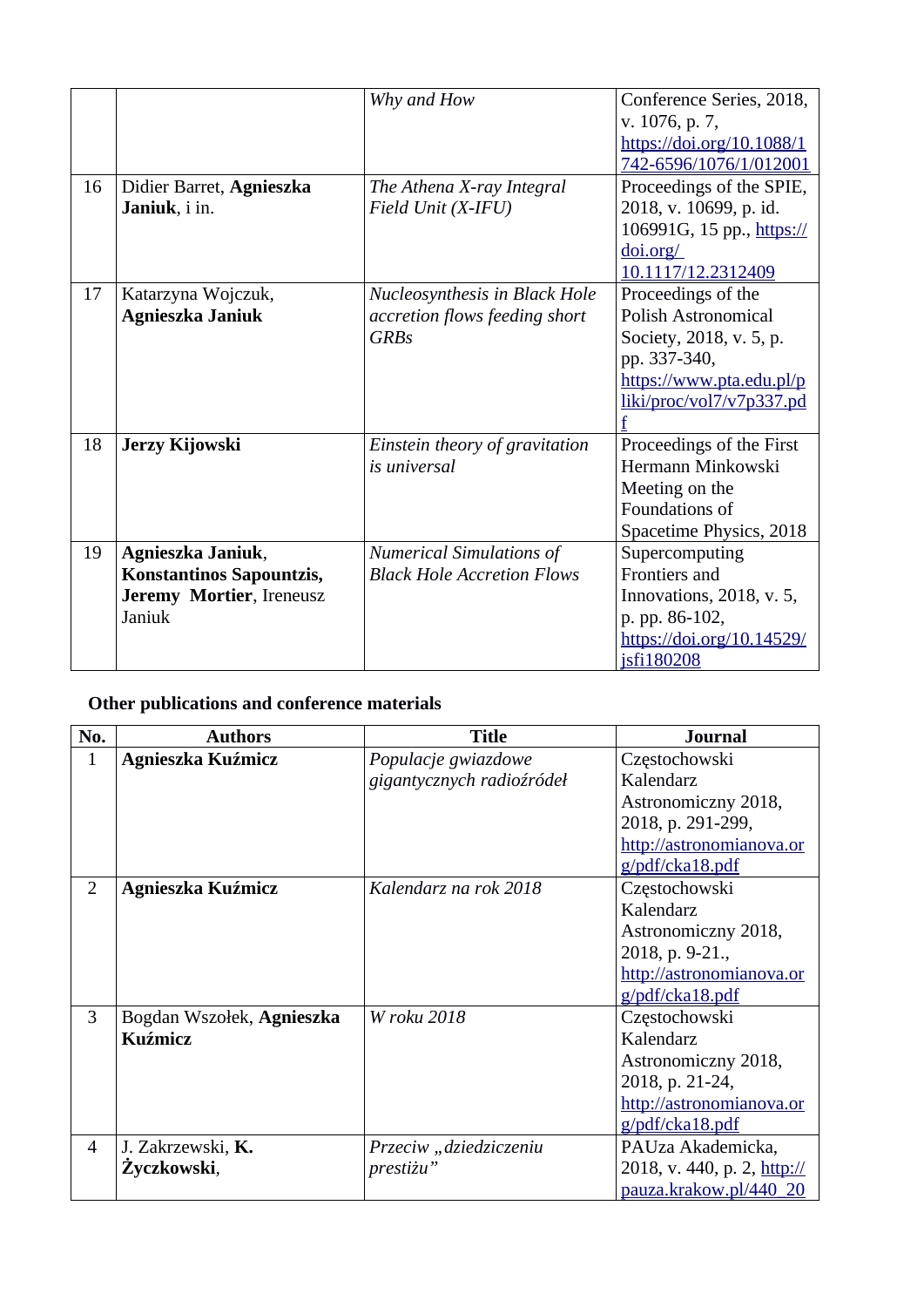|   |                               |                                     | 18.pdf                     |
|---|-------------------------------|-------------------------------------|----------------------------|
| 5 | A. Janiuk                     | <b>GLADIS: GLobal Accretion</b>     | <b>Astrophysics Source</b> |
|   |                               | <b>Disk Instability Simulation</b>  | Code Library, 2018, p.     |
|   |                               |                                     | record ascl:1812.002,      |
|   |                               |                                     | http://ascl.net/1812.002   |
| 6 | Cisewski-Kehe, Jessi; Wu,     | <b>Investigating the Cosmic Web</b> | American Astronomical      |
|   | Mike; Fasy, Brittany;         | with Topological Data Analysis      | Society, AAS Meeting       |
|   | Hellwing, Wojciech; Lovell,   |                                     | #231, id. 213.07, 2018,    |
|   | Mark; Rinaldo, Alessandro;    |                                     | http://adsabs.harvard.edu  |
|   | Wasserman, Larry              |                                     | /abs/2018AAS2312130        |
|   |                               |                                     | 7C                         |
| 7 | Carlo Maria Scandolo, Roberto | Is it possible to be objective in   | arXiv, 2018, p.            |
|   | Salazar, Jarosław K. Korbicz, | every physical theory?              | arXiv:1805.12126,          |
|   | Paweł Horodecki               |                                     | https://arxiv.org/abs/180  |
|   |                               |                                     | 5.12126                    |
| 8 | Jan Tuziemski, Aniello        | Decoherence of spin registers       | arXiv, 2018, p.            |
|   | Lampo, Maciej Lewenstein,     | revisited                           | arXiv:1811.01808,          |
|   | Jarosław K. Korbicz           |                                     | https://arxiv.org/abs/181  |
|   |                               |                                     | 1.01808                    |
| 9 | Iwo Białynicki-Birula,        | Psychologia Kwantowa                | PAUza Akademicka,          |
|   | Łukasz Andrzej Turski         |                                     | 2018, v. XI, p. 43162,     |
|   |                               |                                     | http://pauza.krakow.pl/4   |
|   |                               |                                     | 35_3_2018.pdf              |

## **Popular science publications**

| No.            | <b>Authors</b>           | <b>Title</b>                   | <b>Journal</b>            |
|----------------|--------------------------|--------------------------------|---------------------------|
| $\mathbf{1}$   | Agnieszka Kuźmicz        | Nocne niebo                    | Rzepiennik wczoraj i      |
|                |                          |                                | dziś, 2018, v. 7(112), p. |
|                |                          |                                | 18                        |
| $\overline{2}$ | Agnieszka Kuźmicz        | Kosmiczny teleskop Hubble'a    | Rzepiennik wczoraj i      |
|                |                          |                                | dziś, 2018, v. 2(113), p. |
|                |                          |                                | 15                        |
| 3              | Agnieszka Kuźmicz        | Całkowite zaćmienie Księżyca - | Rzepiennik wczoraj i      |
|                |                          | 27.07.2018                     | dziś, 2018, v. 3(114), p. |
|                |                          |                                | 15                        |
| $\overline{4}$ | <b>Agnieszka Kuźmicz</b> | Międzynarodowa stacja          | Rzepiennik wczoraj i      |
|                |                          | kosmiczna                      | dziś, 2018, v. 5(116), p. |
|                |                          |                                | 17                        |
| 5              | Łukasz Turski            | Jak uczymy Dzieci              | Odra, 2018, v. 10         |
| 6              | Łukasz Turski, Anita     | Cambridge Analytica to zwykli  | Polska the Times, 2018,   |
|                | Czupryn                  | złodzieje                      | v. 43191                  |
| 7              | Łukasz Turski, Anita     | Co przyniesie przyszłość       | Polska the Times, 2018,   |
|                | Czupryn                  |                                | v. 43465                  |
| 8              | <b>Wojciech Hellwing</b> | Co spada na głowę              | Academia, 2017 (online    |
|                |                          |                                | 2018), v. 4/52/2017       |
| 9              | <b>Wojciech Hellwing</b> | Nieliniowy Wszechświat         | Urania: Postępy           |
|                |                          | Romana                         | Astronomii, 2018, v.      |
|                |                          |                                | 43132                     |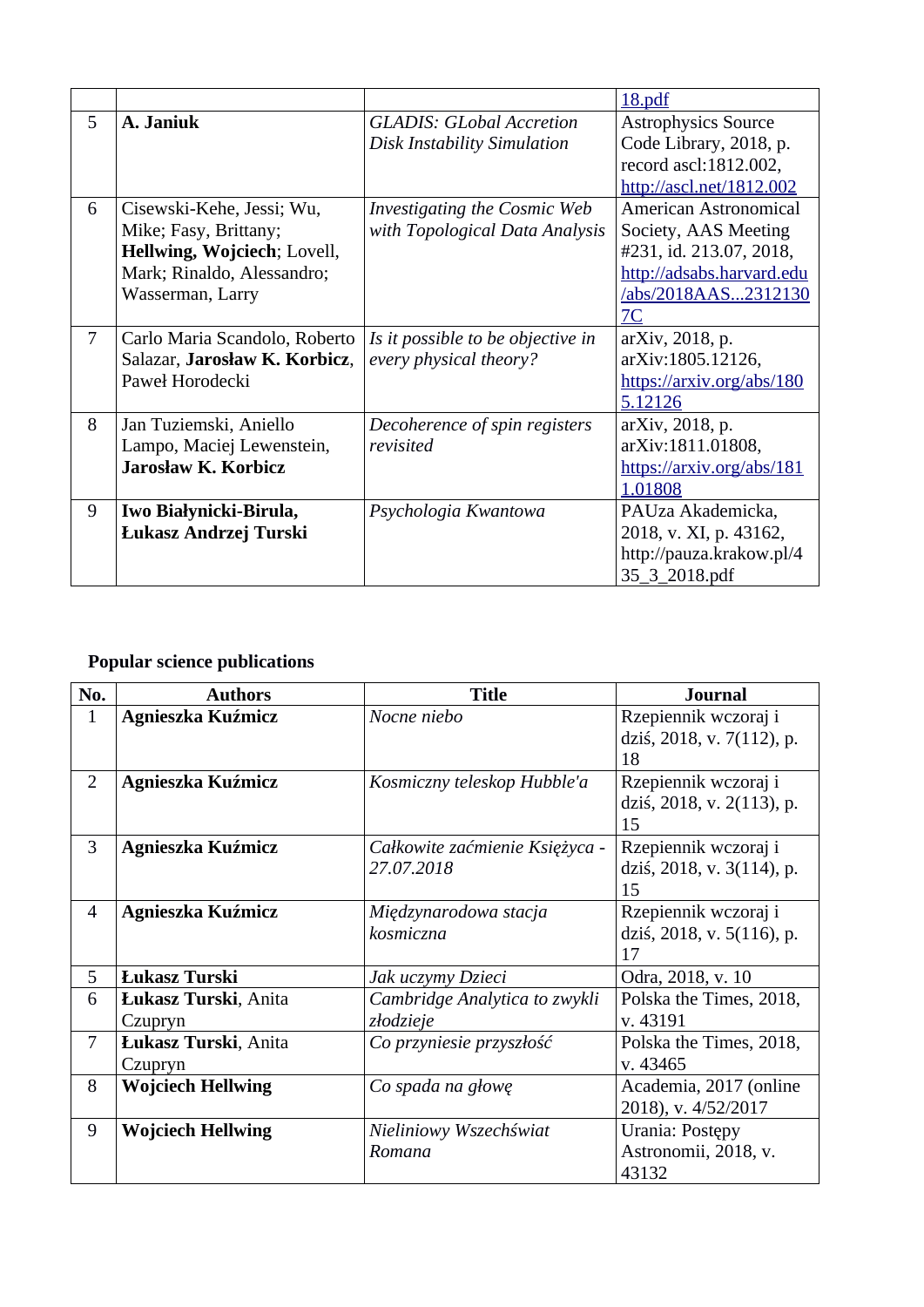## **Conference presentations and seminars of CTP PAS employees in 2018**

#### **Dissemination of scientific results**

| No.            | <b>Author</b>        | <b>Lecture title</b>       | Conference                                 |
|----------------|----------------------|----------------------------|--------------------------------------------|
| $\mathbf{1}$   | <b>Bożena Czerny</b> | Narrow Line Seyfert 1      | Narrow Line Seyfert 1 galaxies in the      |
|                |                      | galaxies in the context of | context of Quasar Main Sequence, Padwa,    |
|                |                      | Quasar Main Sequence       | 10-13 kwietnia 2018, rodzaj: zaproszony    |
| $\overline{2}$ | <b>Bożena Czerny</b> | The origin of the Broad    | COSPAR 2018, Pasadena, 14-22.07.2018,      |
|                |                      | Line Region in Active      | rodzaj: zaproszony                         |
|                |                      | Galactic Nuclei            |                                            |
| 3              | <b>Bożena Czerny</b> | Quasars from LSST as       | COSPAR 2018, Pasadena, 14-22.07.2018,      |
|                |                      | dark energy tracers        | rodzaj: plakat                             |
| 4              | <b>Bożena Czerny</b> | The comparison of the      | Quasars and Cosmology, Padwa, 22-          |
|                |                      | dust-based FRADO           | 24.08.2018, rodzaj: zaproszony             |
|                |                      | model to the current       |                                            |
|                |                      | delay measurements for     |                                            |
|                |                      | <b>AGN</b> sample          |                                            |
| 5              | <b>Bożena Czerny</b> | Accretion in active        | Accretion Processes in Cosmic Sources II,  |
|                |                      | galactic nuclei            | Saint Petersburg, Sankt Petersburg, 3-     |
|                |                      |                            | 8.09.2018, rodzaj: zaproszony              |
| 6              | <b>Bożena Czerny</b> | Observational              | Slim disk workshop, CAMK, Warsaw, 21-      |
|                |                      | determination of the       | 23.10.2018, rodzaj: zaproszony             |
|                |                      | Eddington ratio in AGN     |                                            |
| 7              | <b>Bożena Czerny</b> | The disk/corona/BLR        | FERO9, Heraklion, 22-25.05.2018, rodzaj:   |
|                |                      | connection in AGN          | zaproszony                                 |
| 8              | <b>Kazimierz</b>     | From Kuba to roton         | Chaotic path to cold atom physics, Kraków, |
|                | Rzążewski            |                            | 10-11.02/2018, rodzaj: zaproszony          |
| 9              | <b>Kazimierz</b>     | Cold dipolar bosons:       | Quantum resources, Sopot, 24-26.05.2018,   |
|                | <b>Rzążewski</b>     | from many to a few         | rodzaj: zaproszony                         |
| 10             | <b>Kazimierz</b>     | Dipolar bosons: from       | Controlling quantum matter: from cold      |
|                | <b>Rzążewski</b>     | solitons to rotons         | atoms to solids, Wilno, 29.07-2.08.2018,   |
|                |                      |                            | rodzaj: zaproszony                         |
| 11             | <b>Kazimierz</b>     | Fermionic quantum          | Quantum Technologies, Jastarnia, 11-       |
|                | <b>Rzążewski</b>     | carpets                    | 15.09.2018, rodzaj: zaproszony             |
| 12             | <b>Krzysztof</b>     | Roton in a few-body        | Dynamics Days 2018 - Europe,               |
|                | Pawłowski            | dipolar system             | Loughborough, Wielka Brytania, 3-          |
|                |                      |                            | 7.09.2018                                  |
| 13             | <b>Łukasz</b>        | Mutual Unbiasedness in     | KCIK Symposium 2018 'Quantum               |
|                | <b>Rudnicki</b>      | Coarse-grained             | Resources', Sopot, 24-26.05.2018, rodzaj:  |
|                |                      | Continuous Variables       | zaproszony                                 |
| 14             | <b>Łukasz</b>        | Mutual Unbiasedness in     | 2nd Joensuu Conference of Coherence and    |
|                | <b>Rudnicki</b>      | Coarse-grained             | Random Polarization, Joensuu (Finlandia),  |
|                |                      | Continuous Variables       | 11-17.06.2018, rodzaj: zaproszony          |
| 15             | <b>Łukasz</b>        | Mutual Unbiasedness in     | Modern topics in Quantum Information       |
|                | <b>Rudnicki</b>      | Coarse-grained             | Conference, Natal (Brazylia), 04-          |
|                |                      | Continuous Variables       | 12.08.2018, rodzaj: zaproszony             |
| 16             | <b>Łukasz</b>        | Mutual Unbiasedness in     | Quantum Optics IX, Cartagena (Kolumbia),   |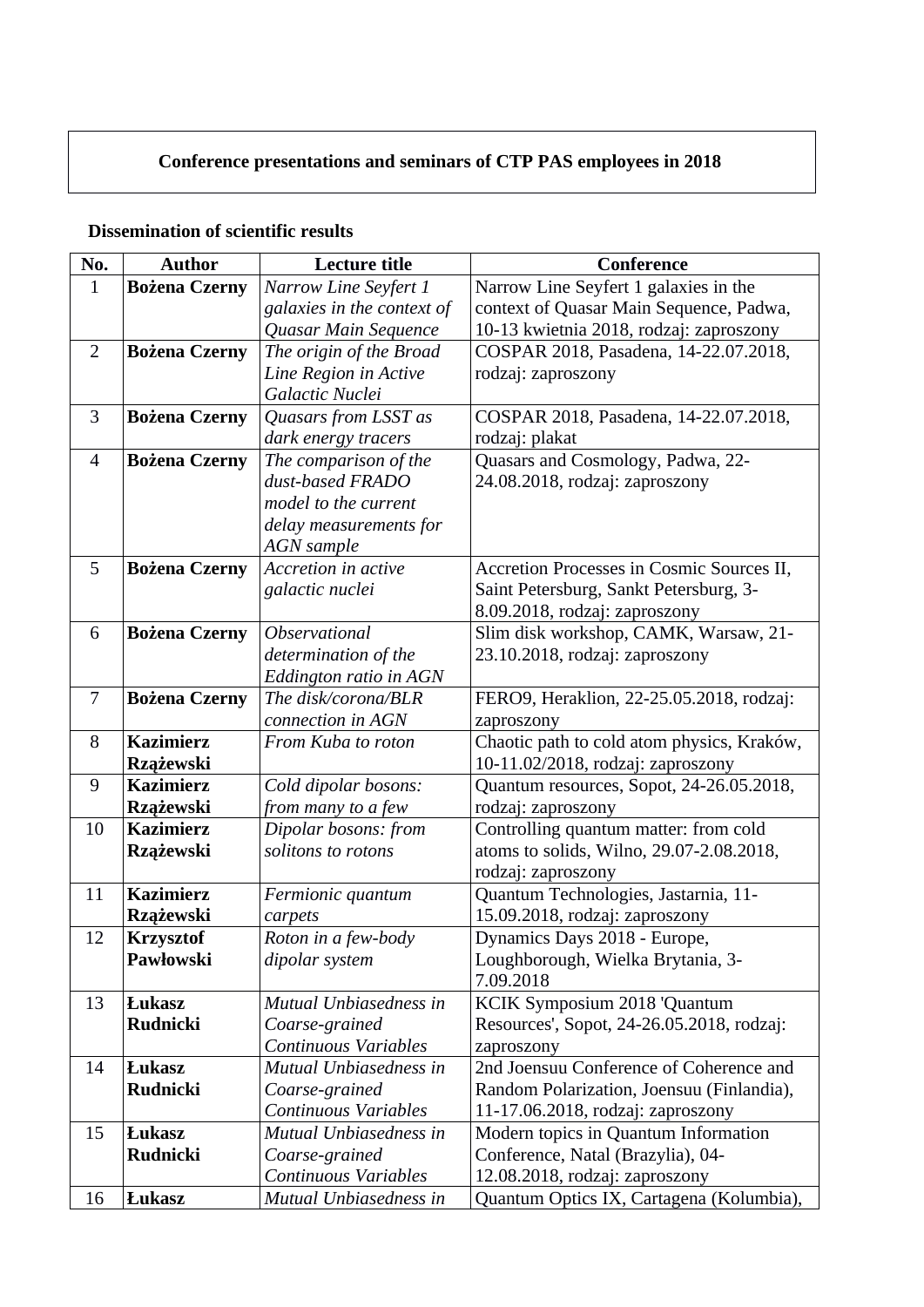|    | <b>Rudnicki</b>       | Coarse-grained                       | 21-28.10.2018, rodzaj: zaproszony                                                      |
|----|-----------------------|--------------------------------------|----------------------------------------------------------------------------------------|
|    |                       | Continuous Variables                 |                                                                                        |
| 17 | <b>Lukasz</b>         | <b>Quantum</b> correlations          | <b>OSA Latin America Optics &amp; Photonics</b>                                        |
|    | <b>Rudnicki</b>       | and complementarity of               | Conference, Lima (Peru), 12-15.11.2018,                                                |
|    |                       | vector light                         | rodzaj: sekcyjny                                                                       |
| 18 | <b>Eleonora Villa</b> | Lensing convergence in               | UniVersum, Bologna, Italy, 11-13/04/2018,                                              |
|    |                       | galaxy clustering in                 | rodzaj: Invited                                                                        |
|    |                       | <b>LCDM</b> and beyond               |                                                                                        |
| 19 | <b>Eleonora Villa</b> | The distance-redshift                | CosmoBack - From inhomogeneous gravity                                                 |
|    |                       | relation in the                      | to cosmological back-reaction: Theoretical                                             |
|    |                       | inhomogeneous Universe:              | opportunity? Observational evidence?,                                                  |
|    |                       | improving perturbation               | Marseille, France, 28-31/05/2018, rodzaj:                                              |
|    |                       | theory                               | Invited                                                                                |
| 20 | Remigiusz             | Bell inequalities for                | CosmoBack - From inhomogeneous gravity                                                 |
|    | <b>Augusiak</b>       | maximally entangled                  | to cosmological back-reaction:, undefined,                                             |
|    |                       | states and self-testing              | 24-26.05.2018, rodzaj: zaproszony                                                      |
| 21 | Remigiusz             | Bell inequalities for                | Theoretical opportunity? Observational                                                 |
|    | <b>Augusiak</b>       | maximally entangled                  | evidence?, undefined, 13-16.06.2018,                                                   |
|    |                       | states                               | rodzaj: sekcyjny                                                                       |
| 22 | Remigiusz             | Self-testing of two-qutrit           | Quantum Technology International                                                       |
|    | <b>Augusiak</b>       | quantum systems                      | Conference (QTech), Paryż, 5-7.09.2018,                                                |
|    |                       |                                      | rodzaj: sekcyjny                                                                       |
| 23 | Remigiusz             | Self-testing of two-qutrit           | Entanglement Days 2018, Budapeszt, 26-                                                 |
|    | <b>Augusiak</b>       | quantum systems                      | 28.09.2018, rodzaj: sekcyjny                                                           |
| 24 | <b>Eleonora Villa</b> | The distance-redshift                | General Relativistic effects in cosmological                                           |
|    |                       | relation in the                      | large-scale structure, Sexten, Italy, 16-                                              |
|    |                       | inhomogeneous Universe:              | 20/07/2018, rodzaj: Invited                                                            |
|    |                       | improving perturbation               |                                                                                        |
| 25 | <b>Eleonora Villa</b> | theory<br>Theoretical systematics in |                                                                                        |
|    |                       | galaxy clustering in                 | From Dark Energy to bright sinergies,<br>Sexten, Italy, 23-27/07/2018, rodzaj: Invited |
|    |                       | <b>LCDM</b> and beyond               |                                                                                        |
| 26 | <b>Eleonora Villa</b> | The distance-redshift                | Inhomogeneous cosmologies III, Krakow,                                                 |
|    |                       | relation in the                      | Poland, 17-21/09/2018, rodzaj: Invited                                                 |
|    |                       | inhomogeneous Universe:              |                                                                                        |
|    |                       | improving perturbation               |                                                                                        |
|    |                       | theory                               |                                                                                        |
| 27 | Swayamtrupta          | Quasar Main Sequence:                | 34th IAP Conference: Massive black holes                                               |
|    | <b>PASda</b>          | Modelling in the Optical             | in evolving galaxies: from quasars to                                                  |
|    |                       | plane                                | quiescence, Paris, France, 25-29/06/2018,                                              |
|    |                       |                                      | rodzaj: Sectional                                                                      |
| 28 | Swayamtrupta          | Decoding the FeII                    | <b>Super Eddington Accretion onto Compact</b>                                          |
|    | <b>PASda</b>          | emission in the context of           | Objects II, Cagliari, Sardinia, Italy, 1-                                              |
|    |                       | Quasar Main Sequence                 | 5/10/2018, rodzaj: Sectional                                                           |
| 29 | Swayamtrupta          | Decoding the FeII                    | Slim Disk Workshop, CAMK, Warsaw,                                                      |
|    | <b>PASda</b>          | emission in the context of           | Poland, 21-23/10/2018, rodzaj: Sectional                                               |
|    |                       | Quasar Main Sequence                 |                                                                                        |
| 30 | Swayamtrupta          | Decoding the FeII                    | International Observational School "The                                                |
|    | <b>PASda</b>          | emission in the context of           | current and future observing facilities: a                                             |
|    |                       | Quasar Main Sequence                 | guided tour", Belgrade, Serbia, 02-                                                    |
|    |                       |                                      | 07/09/2018, rodzaj: Sectional                                                          |
| 31 | Swayamtrupta          | Quasar Main Sequence:                | 4th Indo-French Spectroscopy School 2D-                                                |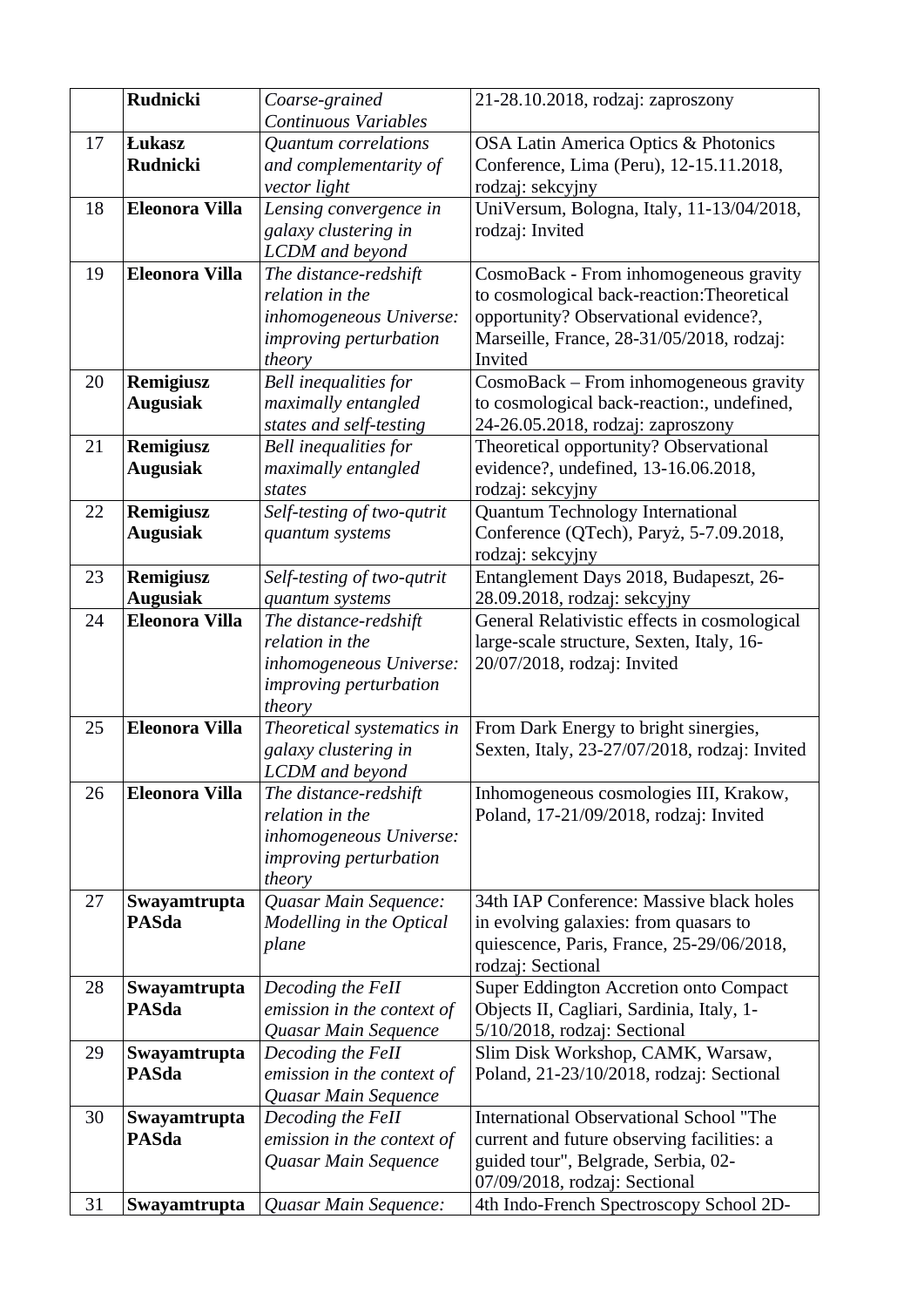|    | <b>PASda</b>               | FeII enhancement in the                               | 3D, Lyon, France, 09-16/09/2018, rodzaj:                                             |
|----|----------------------------|-------------------------------------------------------|--------------------------------------------------------------------------------------|
|    |                            | context of Eigenvector 1                              | Sectional                                                                            |
| 32 | Swayamtrupta               | Strong FeII emission in                               | IAU Symposium 341: Challenges in                                                     |
|    | <b>PASda</b>               | Narrow-line Seyfert 1                                 | PASchromatic Modelling of galaxies with                                              |
|    |                            | <b>Galaxies</b>                                       | next-generation facilities, Osaka, JaPAS, 12-                                        |
|    |                            |                                                       | 16/11/2018, rodzaj: Sectional                                                        |
| 33 | <b>Marek Kuś</b>           | No-signaling, logic and                               | 50th Symposium on Mathematical Physics,                                              |
|    |                            | probability                                           | Toruń, Polska, 21-24.06.2018, rodzaj:                                                |
| 34 | <b>Marek Kuś</b>           |                                                       | zaproszony                                                                           |
|    |                            | Symplectic and algebraic<br>geometry of entanglement  | Non-commutative Structures in Physics,<br>Gdańsk, Polska, 5-7.07.2019, rodzaj:       |
|    |                            |                                                       | zaproszony                                                                           |
| 35 | <b>Marek Kuś</b>           | Geometry of                                           | Chaotic paths to cold atom physics,                                                  |
|    |                            | entanglement                                          | Kraków, Polska, 10-11.02.2018, rodzaj:                                               |
|    |                            |                                                       | zaproszony                                                                           |
| 36 | <b>Marek Kuś</b>           | <b>Natural Sciences: Global</b>                       | Topographien der                                                                     |
|    |                            | or National?                                          | Globalisierung/Topographies of                                                       |
|    |                            |                                                       | Globalization, Warszawa. Polska, 19-                                                 |
|    |                            |                                                       | 21.01.2018, rodzaj: zaproszony                                                       |
| 37 | <b>Marek Kuś</b>           | Symplectic geometry of                                | Classical and Quantum Physics: Geometry,                                             |
|    |                            | entanglement                                          | Dynamics and Control, Madrid, Spain, 5 -                                             |
|    |                            |                                                       | 9.03.2018, rodzaj: zaproszony                                                        |
| 38 | <b>Marek Kuś</b>           | Logic, probability and                                | Philosophy and Mathematics, Wrocław,                                                 |
|    |                            | some ontological                                      | Polska, 5-6.10.2018, rodzaj: zaproszony                                              |
|    |                            | problems of physics                                   |                                                                                      |
| 39 | <b>Marek Kuś</b>           | Quantum vs. Classical<br><b>Machine Learning</b>      | 7th Peripatetic Conference on Cognitive<br>Systems Modeling, Małe Ciche, Polska, 18- |
|    |                            |                                                       | 21.10.2018, rodzaj: zaproszony                                                       |
| 40 | <b>Marek Kuś</b>           | Quantum entanglement                                  | XXII Kraków Methodological Conference,                                               |
|    |                            | and emergence of the                                  | Kraków, Polska, 11-12.10.208, rodzaj:                                                |
|    |                            | classical Leibnitz's                                  | zaproszony                                                                           |
|    |                            | principle of the identity of                          |                                                                                      |
|    |                            | indiscernibles                                        |                                                                                      |
| 41 | Marek Kuś                  | How being Humboldtian                                 | Humboldt Kolleg: Controlling quantum                                                 |
|    |                            | influenced my life                                    | matter: From ultracold atoms to solids,                                              |
|    |                            |                                                       | Wilno, Litwa, 29.07-2.08.2018, rodzaj:                                               |
|    |                            |                                                       | zaproszony                                                                           |
| 42 | <b>Piotr</b><br>Grochowski | Ferromagnetic instability<br>in a dynamical system of | 669. WE-Heraeus-Seminar on Quantum<br>Gases and Quantum Coherence, Bad               |
|    |                            | a repulsive two-                                      | Honnef, Niemcy, 15-18.04.2018, rodzaj:                                               |
|    |                            | component Fermi gas                                   | poster                                                                               |
| 43 | <b>Piotr</b>               | Ferromagnetic instability                             | Les Houches predoc school on Ultracold                                               |
|    | Grochowski                 | in a dynamical system of                              | Fermions, Les Houches, Francja, 1-                                                   |
|    |                            | a repulsive two-                                      | 12.10.2018, rodzaj: poster                                                           |
|    |                            | component Fermi gas                                   |                                                                                      |
| 44 | Mikołaj                    | Optical drift effects in                              | Hot topics in Modern                                                                 |
|    | Korzyński                  | $cosmology-covariant$                                 | Cosmology Spontaneous Workshop                                                       |
|    |                            | approach                                              | XII, Institut d'Études Scientifiques de                                              |
|    |                            |                                                       | Cargèse, Francja, 14-19.05.2018, rodzaj:                                             |
|    |                            |                                                       | plenary                                                                              |
| 45 | Mikołaj                    | Covariant and observer-                               | IX International Meeting on Lorentzian                                               |
|    | Korzyński                  | independent approach to                               | Geometry, Instytut Banacha, Warszawa, 17-                                            |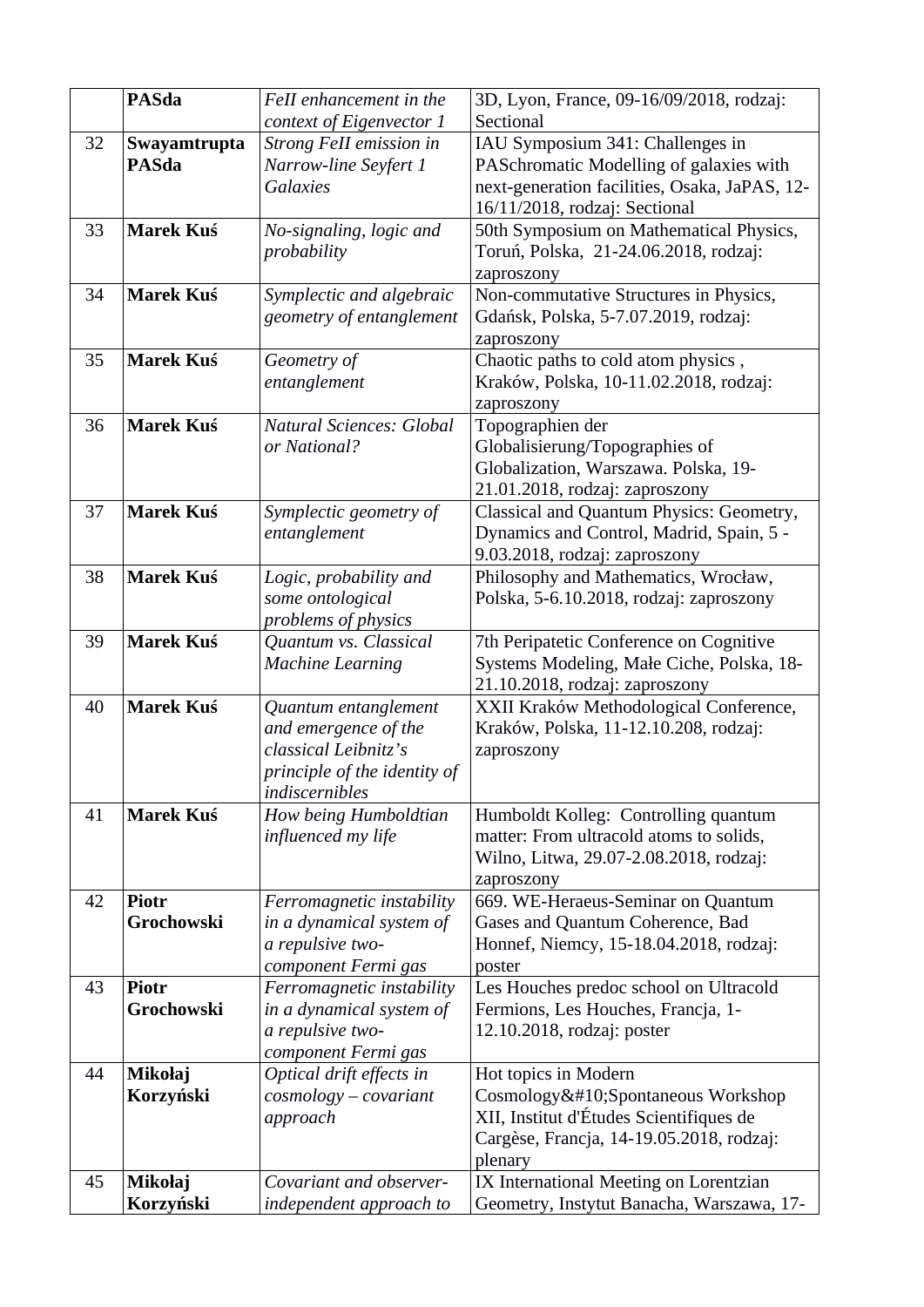|    |                      | geometric optics in GR                             | 24.06.2018, rodzaj: plenary                                                |
|----|----------------------|----------------------------------------------------|----------------------------------------------------------------------------|
| 46 | Mikołaj              | Optical drift effects in                           | GR effects in cosmological large scale                                     |
|    | Korzyński            | $cosmology-covariant$                              | structure, Sexten Center for Astrophysics,                                 |
|    |                      | approach                                           | Sesto, Włochy, 16.07-20.07.2018, rodzaj:                                   |
|    |                      |                                                    | invited                                                                    |
| 47 | Mikołaj              | Covariant and observer-                            | Inhomogeneous Cosmologies III, FAIS UJ,                                    |
|    | Korzyński            | independent approach to                            | Kraków, 2018, rodzaj: plenary (organizer)                                  |
|    |                      | geometric optics in GR                             |                                                                            |
| 48 | <b>Ishika Palit</b>  | <b>Shock front in Accretion</b>                    | "Supercomputing Frontiers Europe 2018",                                    |
|    |                      | disk                                               | <b>Interdisciplinary Center for Mathematical</b>                           |
|    |                      |                                                    | and Computational Modeling, Warsaw,                                        |
|    |                      |                                                    | Poland., 12.03.2018 - 16.03.2018, rodzaj:                                  |
|    |                      |                                                    | Poster                                                                     |
| 49 | <b>Ishika Palit</b>  | Effects of adiabatic index                         | 14th summer school on modern astrophysics                                  |
|    |                      | on transonic solution of                           | (14A SOMA), Moscow, Russia, 02.07.2018                                     |
|    |                      | low angular momentum                               | - 13.07.2018, rodzaj: Sectional                                            |
|    |                      | accretion flow                                     |                                                                            |
| 50 | <b>Debashis Saha</b> | The fundamental                                    | <b>Asian Quantum Information Science</b>                                   |
|    |                      | connection between                                 | Conference 2018, Nagoya, JaPAS,                                            |
|    |                      | quantum contextuality                              | 08.09.2018 - 12.09.2018, rodzaj: Contribited                               |
|    |                      | and quantum                                        | talk                                                                       |
|    | <b>Karol</b>         | communication                                      |                                                                            |
| 51 |                      | Iso-entangled mutually<br>unbiased bases and mixed | Towards Ultimate Quantum, Linnaes                                          |
|    | Žyczkowski           |                                                    | University, Vaxjo, 2018-06-11, rodzaj:<br>Invited talk                     |
| 52 | <b>Karol</b>         | states designs<br><b>On Restricted Numerical</b>   |                                                                            |
|    | Życzkowski           |                                                    | 14-th Workshop on Numerical Range,<br>Munich, Germany, 2018-06-16, rodzaj: |
|    |                      | Range                                              | Invited talk                                                               |
| 53 | <b>Karol</b>         | Coherifying Quantum                                | 50-Symposium Mathematical Physics,                                         |
|    | Życzkowski           | <b>States and Quantum</b>                          | UMK, Torun, Polska, 2018-06-22, rodzaj:                                    |
|    |                      | <b>Channels</b>                                    | Invited talk                                                               |
| 54 | <b>Karol</b>         | Quantum chaos and                                  | Dynamics Days, University of                                               |
|    | Žyczkowski           | irreversible dynamics                              | Loughborough, 2018-09-04, rodzaj: Invited                                  |
|    |                      |                                                    | talk                                                                       |
| 55 | <b>Karol</b>         | Multipartite entanglement                          | Workshop Entanglement Days, Budapest,                                      |
|    | Życzkowski           | and combinatorial                                  | Hungary, 2018-10-26, rodzaj: Invited talk                                  |
|    |                      | designs                                            |                                                                            |
| 56 | <b>Karol</b>         | Distinguishing classically                         | Workshop Quantum, Cagliari, 8-                                             |
|    | Życzkowski           | indistinguishable states                           | 10.10.2018, rodzaj: Invited talk                                           |
|    |                      | and channels                                       |                                                                            |
| 57 | <b>Karol</b>         | Distinguishing classically                         | QIPA 2018, Harish-Chandra Institute,                                       |
|    | Życzkowski           | indistinguishable states                           | Allahabad, India, 2018-12-04, rodzaj:                                      |
|    |                      | and channels                                       | Invited talk                                                               |
| 58 | <b>Rafał</b>         | From few to many:                                  | FINESS 2018, Wanaka, New Zealand, 19-                                      |
|    | Ołdziejewski         | dipolar atoms in a                                 | 23.02.2018, rodzaj: poster                                                 |
|    |                      | harmonic trap                                      |                                                                            |
| 59 | <b>Rafał</b>         | Roton in a few-body                                | ICAP 2018, Barcelona, Spain, 22-                                           |
|    | Ołdziejewski         | dipolar system                                     | 27.07.2018, rodzaj: poster                                                 |
| 60 | <b>Rafał</b>         | Roton in a few-body                                | Small and Medium Sized Cold Atom                                           |
|    | Ołdziejewski         | dipolar system                                     | Systems, Benasque, Spain, 29.07-                                           |
|    |                      |                                                    | 04.08.2018, rodzaj: plenary talk                                           |
| 61 | <b>Adam Sawicki</b>  | Quantum entanglement                               | Entanglement Days, Budapest, Hungary, 26-                                  |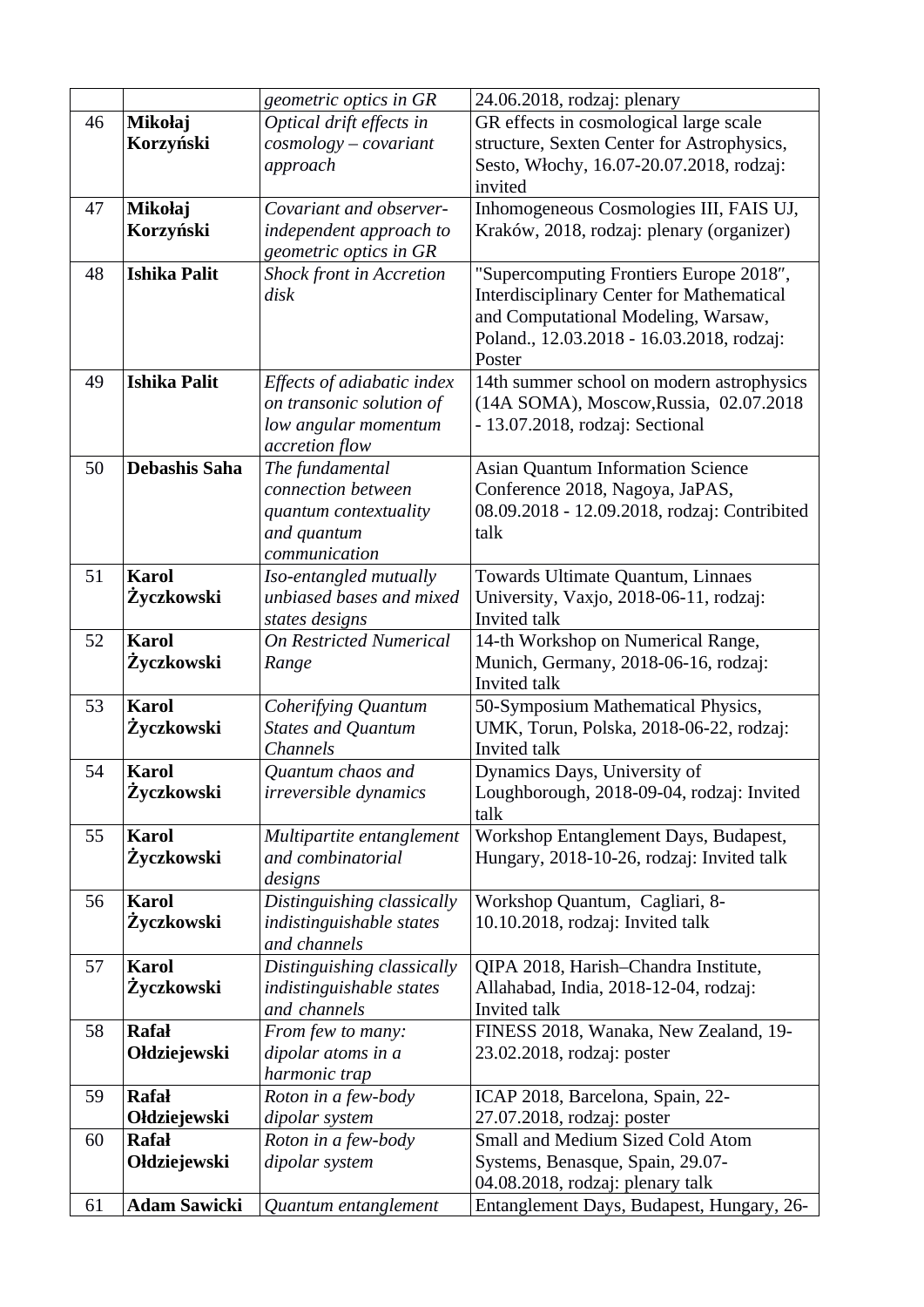|    |                           | from single particle            | 28.09.2018, rodzaj: invited talk                                           |
|----|---------------------------|---------------------------------|----------------------------------------------------------------------------|
|    |                           | information                     |                                                                            |
| 62 | <b>Adam Sawicki</b>       | Quantum entanglement            | 32nd International Colloquium on Group                                     |
|    |                           | from single particle            | Theoretical Methods in Physics, Praga,                                     |
|    |                           | information                     | Czechy, 09-13.07.2018, rodzaj: invited talk                                |
| 63 | <b>Adam Sawicki</b>       | Quantum entanglement            | 50 Symposium on Mathematical Physics,                                      |
|    |                           | from single particle            | Toruń, Polska, 21-24.06.2018, rodzaj:                                      |
|    |                           | information                     | invited talk                                                               |
| 64 | <b>Adam Sawicki</b>       | Mathematics of quantum          | Multipartitet Entanglement, Benasque,                                      |
|    |                           | computation and                 | Spain, 20-26.05.2018, rodzaj: Contribiuted                                 |
|    |                           | universality                    | talk                                                                       |
| 65 | <b>Tomasz</b>             | Multipartite entanglement       | Multipartite Entanglement, Benasque,                                       |
|    | Maciążek                  | from single particle            | Spain, 20-26.05.2018, rodzaj: Poster                                       |
|    |                           | information                     |                                                                            |
| 66 | <b>Tomasz</b>             | How does topology of            | 50 Symposium on Mathematical Physics,                                      |
|    | Maciążek                  | configuration spaces lead       | Toruń, Polska, 21-24.06.2018, rodzaj: Poster                               |
|    |                           | to different kinds of           |                                                                            |
|    |                           | quantum statistics? A           |                                                                            |
|    |                           | study of quantum                |                                                                            |
|    |                           | statistics on graphs.           |                                                                            |
| 67 | Jerzy Kijowski            | Trautman-Bondi energy           | Int. Conference Singularities of General                                   |
|    |                           | and its universality            | Relativity and their quantum Fate,                                         |
|    |                           |                                 | Warszawa. Polska, 21 - 26 May 2018,                                        |
| 68 | Jerzy Kijowski            | Energy carried by               | rodzaj: zaproszony<br>Int. Conference: Geometry, Integrability and         |
|    |                           | gravitational radiation         | Quantization, Varna, Bułgaria, June 2-7,                                   |
|    |                           |                                 | 2018, rodzaj: zaproszony                                                   |
| 69 | Jerzy Kijowski            | Trautman-Bondi Mass:            | IX International Meeting on Lorenzian                                      |
|    |                           | How much energy is              | Geometry, Warszawa. Polska, 17.VI -- 24                                    |
|    |                           | carried by gravitational        | VI 2018, rodzaj: zaproszony                                                |
|    |                           | waves                           |                                                                            |
| 70 | Jerzy Kijowski            | The essence of gravitation      | 50th Symposium on Mathematical Physics,                                    |
|    |                           | theory                          | Toruń, Polska, June 21–24, 2018, rodzaj:                                   |
|    |                           |                                 | zaproszony                                                                 |
| 71 | Jerzy Kijowski            | Twierdzenia Noether,            | Smpozjum w setną rocznicę twierdzenia                                      |
|    |                           | twierdzenie Belinfante-         | Noether zorganizowane przez IPPT PAS,                                      |
|    |                           | Rosenfelda, oraz liczne,        | Warszawa, Polska, 19-20 lipca 2018, rodzaj:                                |
|    |                           | narosłe wokół nich              | zaproszony                                                                 |
|    |                           | nieporozumienia                 |                                                                            |
| 72 | Jerzy Kijowski            | New approach to                 | The 5th Conference of the Polish Society on                                |
|    |                           | Trautman-Bondi energy:          | Relativity, Wojanów, Polska, 24-27                                         |
|    |                           | how much energy is              | September 2018, rodzaj: zaproszony                                         |
|    |                           | carried by gravitational        |                                                                            |
|    |                           | wave                            |                                                                            |
| 73 | Lech<br><b>Mankiewicz</b> | Humanista w cyfrowym<br>świecie | Rozpoczęcie roku akademickiego w<br>Instytucie Badań Literackich, IBL PAS, |
|    |                           |                                 | Warszawa, Polska, 9 października 2018,                                     |
|    |                           |                                 | rodzaj: zaproszony                                                         |
| 74 | Lech                      | Dokąd zmierzamy -               | Inauguracja Wyższej Szkoły Humanitas w                                     |
|    | <b>Mankiewicz</b>         | prezentacja głównych            | Sosnowcu, Wyższa Szkoła Humanitas w                                        |
|    |                           | kierunków rozwoju               | Sosnowcu, 13 września 2018, rodzaj:                                        |
|    |                           | edukacji - dyskusja             | zaproszony                                                                 |
|    |                           |                                 |                                                                            |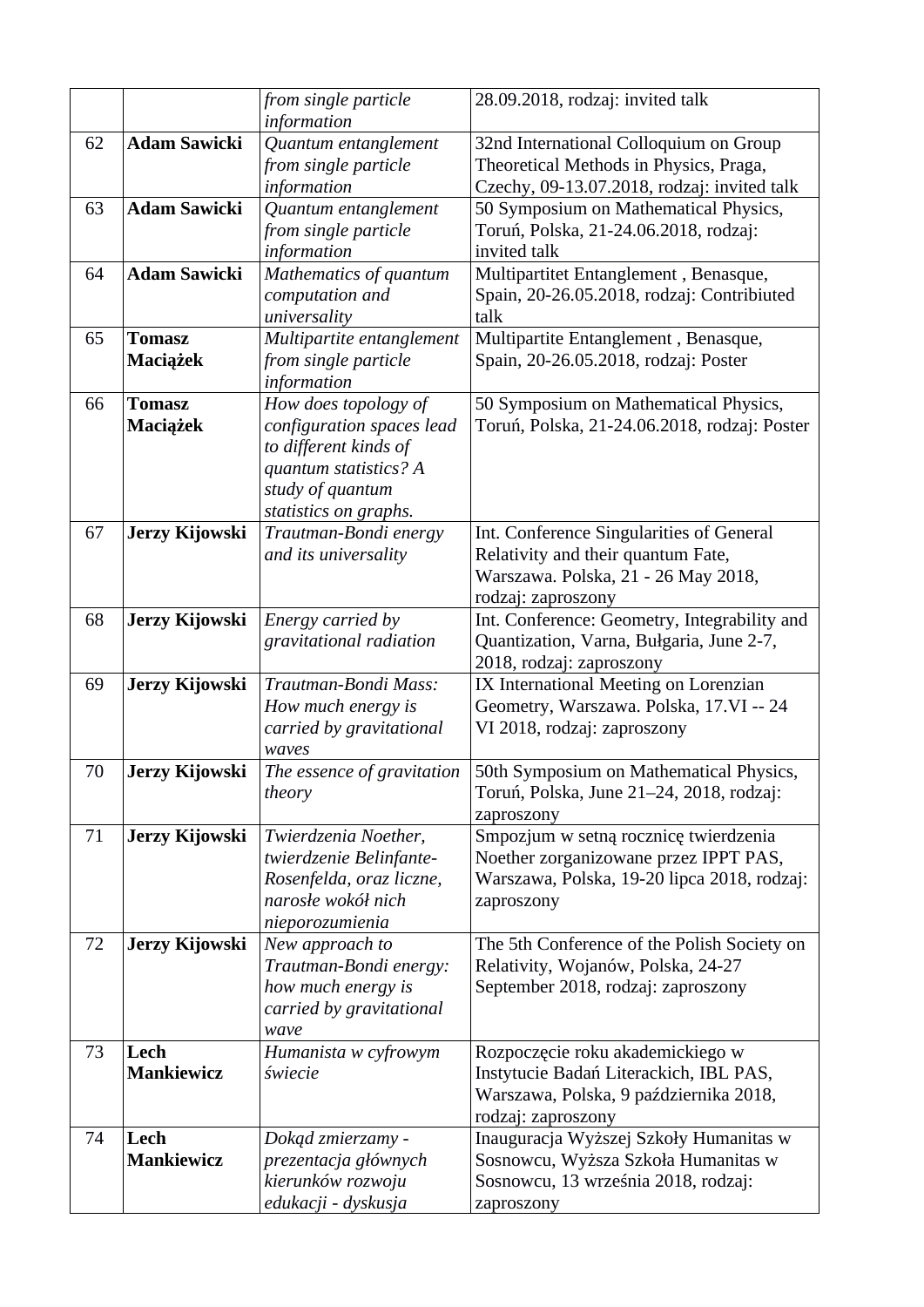|    |                                   | PASelowa                                       |                                                                                   |
|----|-----------------------------------|------------------------------------------------|-----------------------------------------------------------------------------------|
| 75 | Lech                              | Nieprzypadkowe piękno                          | Dzień Popularyzacji Matematyki, PW,                                               |
|    | <b>Mankiewicz</b>                 | matematyki                                     | Politechnika Warszawska, 13 września 2018                                         |
| 76 | Lech                              | Problemy dydaktyki fizyki                      | I Kongres Nauczyczycieli Fizyki,                                                  |
|    | <b>Mankiewicz</b>                 | w szkoły wyższej -                             | Uniwersytet Łódzki, 14 września 2018,                                             |
|    |                                   | dyskusja PASelowa                              | rodzaj: zaproszony                                                                |
| 77 | Lech                              | Co ciekawego można                             | I Kongres Nauczyczycieli Fizyki,                                                  |
|    | <b>Mankiewicz</b>                 | powiedzieć o układzie                          | Uniwersytet Łódzki, 15 września 2018                                              |
|    |                                   | równań opisujących                             |                                                                                   |
|    |                                   | zderzenie elastyczne                           |                                                                                   |
|    |                                   | dwóch cząstek w jednym                         |                                                                                   |
|    |                                   | wymiarze                                       |                                                                                   |
| 78 | Lech                              | Aspekty finansowo-                             | Konferencja - Polskie Porozumienie na                                             |
|    | <b>Mankiewicz</b>                 | organizacyjne realizacji                       | rzecz Rozwoju Sztucznej Inteligencji,                                             |
|    |                                   | przedsięwzięć AI w                             | Poznań, Politechnika Poznańska, 18                                                |
|    |                                   | Polsce - dyskusja                              | października 2018, rodzaj: zaproszony                                             |
|    |                                   | PASelowa                                       |                                                                                   |
| 79 | Lech                              | Szkoła w czasach                               | I Pomorski Hackaton Edukacyjny,                                                   |
|    | <b>Mankiewicz</b>                 | cyfrowej rewolucji                             | Pomorskie Kuratorium Oświaty, 15                                                  |
|    |                                   |                                                | listopada 2018, rodzaj: zaproszony                                                |
| 80 | Lech                              | Szkoła w czasach                               | III Forum Edukacji Realnej, "Dajmy Światu                                         |
|    | <b>Mankiewicz</b>                 | rewolucji - ciąg dalszy                        | Szkołę", Lublin, UMCS w Lublinie, 16                                              |
| 81 | Lech                              | Szkoła w czasach zmian                         | listopada 2018, rodzaj: zaproszony<br>Festiwal "Koderek", Zespół Szkół nr 10 i nr |
|    | <b>Mankiewicz</b>                 |                                                | 27, Ostrobramska 72, Warszawa, 24                                                 |
|    |                                   |                                                | listopada 2018, rodzaj: zaproszony                                                |
| 82 | Lech                              | Technologie informacyjne                       | Ogólnopolskie Seminarium Nauczycieli                                              |
|    | <b>Mankiewicz</b>                 | w nauczaniu fizyki                             | Fizyki, Wydział Fizyki UW, Warszawa,                                              |
|    |                                   |                                                | Wydział Fizyki UW, 12 grudnia 2018                                                |
| 83 | <b>Agnieszka</b>                  | <b>Numerical Simulations of</b>                | Supercomputing Frontiers in Europe,                                               |
|    | <b>Janiuk</b>                     | black hole accretion flows                     | Interdyscyplinarne Centrum Modelowania                                            |
|    |                                   |                                                | ICM UW, 12-15.03.2018, rodzaj: referat                                            |
|    |                                   |                                                | zaproszony                                                                        |
| 84 | <b>Jeremy</b>                     | When Okeanos got                               | Supercomputing Frontiers in Europe,                                               |
|    | Mortier,                          | <b>HARM</b>                                    | Interdyscyplinarne Centrum Modelowania                                            |
|    | <b>Kostas</b>                     |                                                | ICM UW, 12-15.03.2018, rodzaj: plakat                                             |
|    | Sapountzis,                       |                                                |                                                                                   |
|    | <b>Agnieszka</b>                  |                                                |                                                                                   |
|    | <b>Janiuk</b>                     |                                                |                                                                                   |
| 85 | Katarzyna                         | Nukleosynteza w plazmie                        | POLNS (Polish Neutron Stars), Centrum                                             |
|    | Wojczuk,                          | akreującej na czarną                           | Astronomiczne PAS, Warszawa, 23-                                                  |
|    | <b>Agnieszka</b><br><b>Janiuk</b> | dziurę u podstawy dżetu<br>w rozbłyskach gamma | 26.03.2018, rodzaj: plakat                                                        |
| 86 | <b>Agnieszka</b>                  | Astrophysical sources of                       | Singularities of General Realtivity and their                                     |
|    | <b>Janiuk</b>                     | gravitational radiation                        | Quantum Fate, Centrum Banacha, IM PAS,                                            |
|    |                                   |                                                | Warszawa, 21-25.05.2018, rodzaj: referat                                          |
|    |                                   |                                                | zaproszony                                                                        |
| 87 | <b>Agnieszka</b>                  | <b>Black Hole</b>                              | Gamma Ray Bursts and Supernovae - from                                            |
|    | <b>Janiuk</b>                     | hyperaccretion in GRB                          | the central engine to the observer,                                               |
|    |                                   | engines                                        | Uniwersytet Paris-Sud, Orsay, Francja, 01-                                        |
|    |                                   |                                                | 15.07.2018, rodzaj: referat zaproszony                                            |
| 88 | <b>Agnieszka</b>                  | Variability of                                 | XXX General Assembly of the International                                         |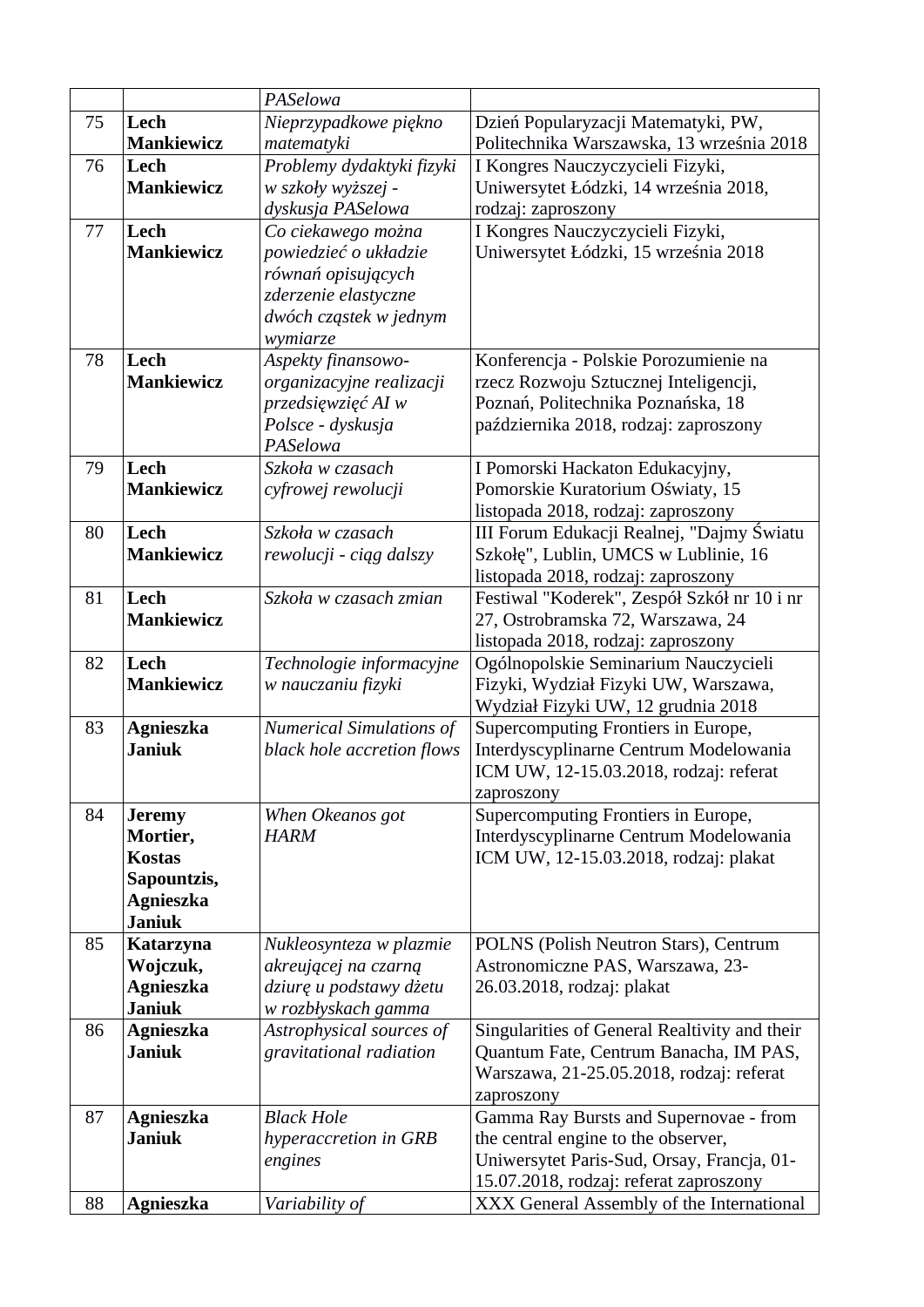|     | <b>Janiuk</b>                                                                                                                                | magnetically dominated<br>jets in blazars and<br>gamma-ray bursts                                                  | Astronomical Union, Wiedeń. Austria, 27-<br>31.08.2018, rodzaj: plakat elektroniczny                                                                                                                                                                    |
|-----|----------------------------------------------------------------------------------------------------------------------------------------------|--------------------------------------------------------------------------------------------------------------------|---------------------------------------------------------------------------------------------------------------------------------------------------------------------------------------------------------------------------------------------------------|
| 89  | <b>Agnieszka</b><br><b>Janiuk</b>                                                                                                            | Astrophysical Sources of<br>gravitational radiation                                                                | The multi-messanger astronomy: gamma-<br>ray bursts, search for electromagnetic<br>counterparts to neutrino events and<br>gravitational waves, Special Astrophysical<br>Observatory, Niznyj Arkhyz, Rosja, 7-<br>14.10.2018, rodzaj: referat zaproszony |
| 90  | Mikołaj<br>Grzędzielski,<br><b>Agnieszka</b><br>Janiuk, Bożena<br><b>Czerny</b>                                                              | Atomic opacities and<br>thermal instability in<br>accretion disks                                                  | 42nd COSPAR Scientific Assembly,<br>Pasadena, USA, 14-22.07.2018, rodzaj:<br>plakat                                                                                                                                                                     |
| 91  | <b>Mateusz</b><br>Wiśniewicz,<br>Andrzej<br>Zdziarski,<br><b>Agnieszka</b><br>Janiuk, Dorota<br>Rosińska,<br><b>Agnieszka</b><br>Słowikowska | Long-term quasi-<br>periodicity of 4U 1636-<br>536 resulting from<br>accretion disk instability                    | 42nd COSPAR Scientific Assembly,<br>Pasadena, USA, 14-22.07.2018, rodzaj:<br>plakat                                                                                                                                                                     |
| 92  | <b>Jarosław</b><br><b>Korbicz</b>                                                                                                            | Spectrum Broadcast<br><b>Structures and Quantum</b><br>Origins of Objectivity                                      | IICQI 2018, Tehran, Iran, 8-11.09.2018,<br>rodzaj: invited                                                                                                                                                                                              |
| 93  | <b>Jarosław</b><br><b>Korbicz</b>                                                                                                            | Spectrum Broadcast<br>Structures in the<br>transition from<br>uncertainty of quantum<br>world to objective reality | IPSI2018, Warsaw, Poland, 2018-03-09,<br>rodzaj: invited                                                                                                                                                                                                |
| 94  | Wojciech<br><b>Hellwing</b>                                                                                                                  | Modified gravity goes<br>large                                                                                     | XX Sesja Sprawozdawcza Użytkowników<br>KDM, Warszawa, Polska, marzec, 2018,<br>rodzaj: zaprosozny wykład plenarny                                                                                                                                       |
| 95  | Wojciech<br><b>Hellwing</b>                                                                                                                  | Galaxy colliders                                                                                                   | Cosmology School in Cracow 2018,<br>Kraków, Polska, VII-18, rodzaj: warsztaty<br>(sekcyjny)                                                                                                                                                             |
| 96  | Wojciech<br><b>Hellwing</b>                                                                                                                  | Why and how we should<br>test gravity?                                                                             | Cosmology in Dubrovnik 2018, Dubrownik,<br>Chorwacja, październik, 2018, rodzaj:<br>referat                                                                                                                                                             |
| 97  | Wojciech<br><b>Hellwing</b>                                                                                                                  | Cosmic flows, gravity and<br>Copernican principle?                                                                 | Alpine Cosmology Workshop, Piemont,<br>Włochy, VII-18, rodzaj: referat                                                                                                                                                                                  |
| 98  | Katja<br>Sagerschnig                                                                                                                         | Marked contact twisted<br>cubic structures                                                                         | Winter School Geometry and Physics, Srni,<br>Czech Republic, January 13-20, 2018,<br>rodzaj: sectional                                                                                                                                                  |
| 99  | <b>Piotr Waluk</b>                                                                                                                           | Gauge invariant<br>description of weak<br>gravitational field on a<br>spherically symmetric<br>background          | 8th Central European Relativity Seminar,<br>Brno, Czech Republic, 15.-17.02.2018,<br>rodzaj: contributed talk                                                                                                                                           |
| 100 | <b>Tomasz</b><br>Pawłowski                                                                                                                   | Emergent de Sitter epoch<br>in loop quantum                                                                        | 6th EFI winter conference on quantum<br>gravity, Tux-Lanersbach, Austria, 19-                                                                                                                                                                           |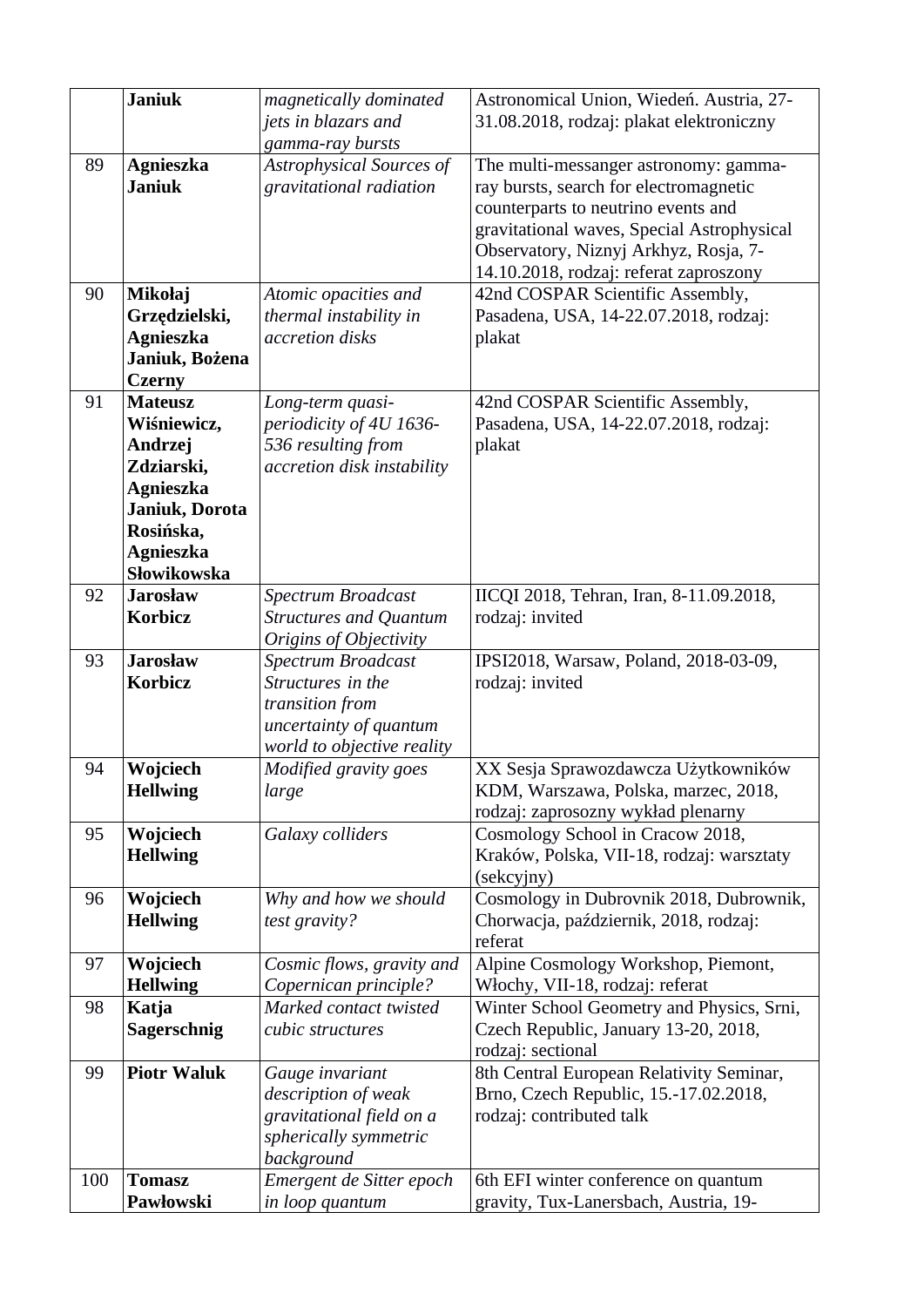|     |                     | cosmology                         | 23.02.2018, rodzaj: contributed talk     |
|-----|---------------------|-----------------------------------|------------------------------------------|
| 101 | Tomasz              | Loop Quantum                      | Arithmetic Methods in Mathematical       |
|     | Pawłowski           | Cosmology: from polymer           | Physics and Biology, Bedlewo, Polska, 6- |
|     |                     | quantization to Early             | 11.08.2018, rodzaj: invited              |
|     |                     | Universe dynamics                 |                                          |
| 102 | Tomasz              | Emergent de Sitter epoch          | The 5th conferece of Polish Society of   |
|     | Pawłowski           | in loop quantum                   | Relativity, Wojanów, Polska, 24-         |
|     |                     | cosmology                         | 27.09.2018, rodzaj: contributed talk     |
| 103 | Lech                | Social media and making           | Polish Science Network 2018, Uniwersytet |
|     | Mankiewicz          | health and medicine               | Medyczny, Łódź, 21-23.06.2018, rodzaj:   |
|     |                     | understandable for                | sekcyjny                                 |
|     |                     | patients                          |                                          |
| 104 | <b>Oskar Słowik</b> | Geometria symplektyczna           | Ogólnopolska Konferencji Studentów       |
|     |                     | <i>i</i> algebraiczna a splątanie | Matematyki Oblicze, Poznań, Polska,      |
|     |                     | kwantowe                          | 11.05.2018-13.05.2018, rodzaj: sekcyjny  |
| 105 | <b>Oskar Słowik</b> | Topologiczne komputery            | Fizyczno-Optyczna Konfernecja FOKA,      |
|     |                     | kwantowe                          | Wrocław, Polska, 5.12.2018-16.12.2018,   |
|     |                     |                                   | rodzaj: plenarny                         |

## **Presented papers at scientific seminars**

| No.            | <b>Author</b>        | <b>Lecture title</b>       | <b>Institution</b>                        |
|----------------|----------------------|----------------------------|-------------------------------------------|
| $\mathbf{1}$   | <b>Bożena Czerny</b> | Ciemna energia             | Koło Naukowe Astronomów Uniwersytetu      |
|                |                      |                            | Warszawskiego, 2018-01-22                 |
| $\overline{2}$ | <b>Bożena Czerny</b> | Ciemna energia             | Spotkanie Młodych, Centrum                |
|                |                      |                            | Astronomiczne im. M. Kopernika PAS,       |
|                |                      |                            | 2018-02-22                                |
| 3              | <b>Bożena Czerny</b> | Quasars as tracsers of the | The School of Physics and Technology of   |
|                |                      | dark energy                | Wuhan University, 2018-05-30              |
| 4              | <b>Bożena Czerny</b> | Quasars as tracsers of the | School of Physics, Huazhong University of |
|                |                      | dark energy                | Science and Technology, 2018-05-31        |
| 5              | <b>Bożena Czerny</b> | Accelerated exPASsion of   | Obserwatorium Królowej Jadwigi,           |
|                |                      | the Universe               | Rzepiennik, 2018-06-23                    |
| 6              | <b>Bożena Czerny</b> | Czarne dziury i ciemna     | Wydział Pedagogiczny UW, 2018-11-22       |
|                |                      | energia                    |                                           |
| $\overline{7}$ | <b>Bożena Czerny</b> | Quasars as tracsers of the | CAMK, Toruń, 2018-12-20                   |
|                |                      | dark energy                |                                           |
| 8              | <b>Bożena Czerny</b> | Quasars as tracsers of the | Uniwersytet im. M. Kopernika, Piwnice k.  |
|                |                      | dark energy                | Torunia, 2018-11-03                       |
| 9              | <b>Bożena Czerny</b> | Ciemna energia             | CAMK, Warszawa, 2018-05-21                |
| 10             | <b>Bożena Czerny</b> | Accelerated exPASsion of   | CTP, 2018-04-25                           |
|                |                      | the Universe               |                                           |
| 11             | <b>Agnieszka</b>     | Giant radio sources -      | CTP, 2018-02-21                           |
|                | <b>Kuźmicz</b>       | distribution and stellar   |                                           |
|                |                      | populations                |                                           |
| 12             | <b>Kazimierz</b>     | Cold dipolar bosons        | CQT Colloquium - Singapur, 2018-03-01     |
|                | Rzążewski            |                            |                                           |
| 13             | <b>Kazimierz</b>     | Cold dipolar bosons:       | Stuttgart, 2018-04-29                     |
|                | <b>Rzążewski</b>     | dark solitons, rotons and  |                                           |
|                |                      | all that                   |                                           |
| 14             | <b>Kazimierz</b>     | Quantum cryptography       | Google - Warszawa, 2018-06-06             |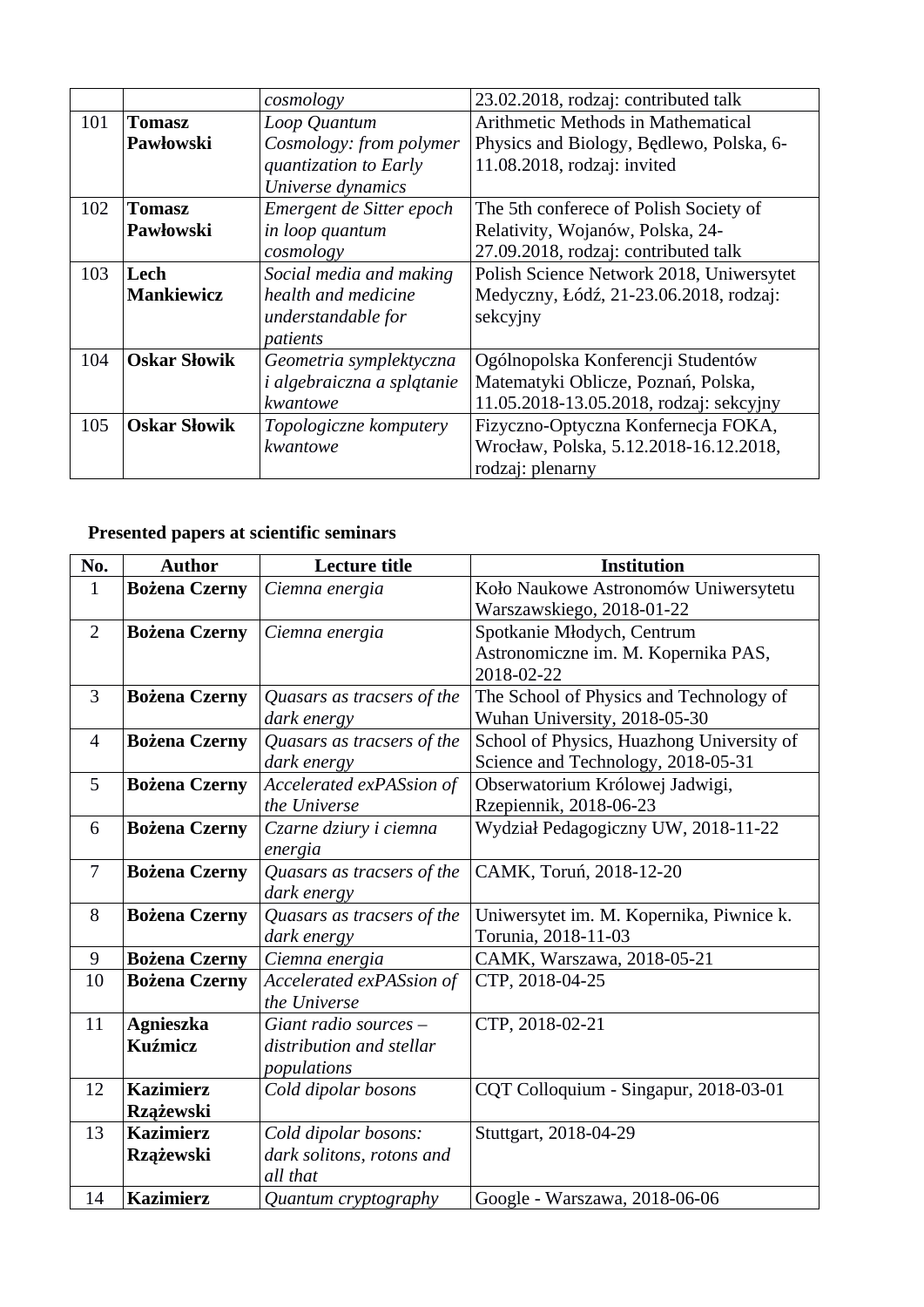|    | <b>Rzążewski</b>                     |                                                  |                                           |
|----|--------------------------------------|--------------------------------------------------|-------------------------------------------|
| 15 |                                      |                                                  | Insytut Fizyki PAS, 2018-11-20            |
|    | <b>Krzysztof</b><br><b>Pawłowski</b> | Roton in a few-body<br>dipolar system            |                                           |
| 16 | <b>Krzysztof</b>                     | Many-body roton in                               | Ecole Normale Superieure, Paryż, 2018-03- |
|    | Pawłowski                            | dipolar system                                   | 13                                        |
| 17 | <b>Krzysztof</b>                     | Fisher Information in the                        | Uniwersytet w Bazylei, 2018-03-08         |
|    | Pawłowski                            | dynamics of the bimodal                          |                                           |
|    |                                      | <b>BEC</b>                                       |                                           |
| 18 | <b>Krzysztof</b>                     | Towards Schroedinger                             | Ecole Normale Superieure, Paryż, 2018-03- |
|    | <b>Pawłowski</b>                     | cat state in the bimodal                         | 15                                        |
|    |                                      | <b>BEC</b>                                       |                                           |
| 19 | <b>Krzysztof</b>                     | Roton in a few-body                              | Newcastle University, 2018-09-30          |
|    | Pawłowski                            | dipolar system                                   |                                           |
| 20 | krzysztof                            | Soliton-like states                              | Centrum Fizyki Teoretycznej PAS, 2018-    |
|    | Pawłowski                            |                                                  | 03-30                                     |
| 21 | <b>Lukasz</b>                        | <b>Quantum</b> correlations                      | Instytut Fizyki Światła Maxa Plancka w    |
|    | <b>Rudnicki</b>                      | and complementarity of                           | Erlangen, 2018-11-08                      |
|    |                                      | vector light                                     |                                           |
| 22 | <b>Lukasz</b>                        | Mutual Unbiasedness in                           | Instytut Fizyki Uniwersytetu w Siegen,    |
|    | <b>Rudnicki</b>                      | Coarse-grained                                   | 2018-07-20                                |
|    |                                      | Continuous Variables                             |                                           |
| 23 | Jędrzej                              | Self-testing of quantum                          | Perimeter Institute, Waterloo, Kanada,    |
|    | <b>Kaniewski</b>                     | systems                                          | 2018-10-16                                |
| 24 | Jędrzej                              | Self-testing of quantum                          | Uniwersytet Warszawski, 2018-11-08        |
|    | <b>Kaniewski</b>                     | devices: recent                                  |                                           |
|    |                                      | developments                                     |                                           |
| 25 | Remigiusz                            | Towards self-testing of<br>qudit quantum states  | Instytut Fizyki PAS, 2018-12-11           |
|    | <b>Augusiak</b>                      | and_x005F_x005F_x005                             |                                           |
|    |                                      | F_x005F_x005F_x005F_                             |                                           |
|    |                                      | x005F_x005F_x005F_x0                             |                                           |
|    |                                      | 05F_x005F_x000D_                                |                                           |
|    |                                      | 0; measurements                                  |                                           |
| 26 | Swayamtrupta                         | Joining the Dots: From                           | CAMK, Warsaw, 2018-01-09                  |
|    | <b>PASda</b>                         | <b>Stars to Active Galaxies</b>                  |                                           |
| 27 | Swayamtrupta                         | Testing the physical                             | UTINAM, Besancon, France, 2018-07-20      |
|    | <b>PASda</b>                         | driver of Eigenvector 1 in                       |                                           |
|    |                                      | Quasar Main Sequence                             |                                           |
| 28 | Swayamtrupta                         | Deciphering the Quasar                           | ESO Vitacura, Chile, 2018-08-16           |
|    | <b>PASda</b>                         | Main Sequence in the                             |                                           |
|    |                                      | context of Eigenvector 1                         |                                           |
| 29 | Swayamtrupta                         | Deciphering the Quasar                           | Calan Observatory, Santiago, Chile, 2018- |
|    | <b>PASda</b>                         | Main Sequence in the                             | 08-17                                     |
|    |                                      | context of Eigenvector 1                         |                                           |
| 30 | Swayamtrupta                         | Deciphering the Quasar                           | National Observatory, Rio de Janeiro,     |
|    | <b>PASda</b>                         | Main Sequence in the                             | Brazil, 2018-08-24                        |
|    |                                      | context of Eigenvector 1                         |                                           |
| 31 | Swayamtrupta<br><b>PASda</b>         | Deciphering the Quasar                           | NCBJ, Warsaw, 2018-09-18                  |
|    |                                      | Main Sequence in the<br>context of Eigenvector 1 |                                           |
| 32 | <b>Marek Kuś</b>                     | Probability in                                   | IF UJ, 2018-12-17                         |
|    |                                      | nonsignaling theories                            |                                           |
|    |                                      |                                                  |                                           |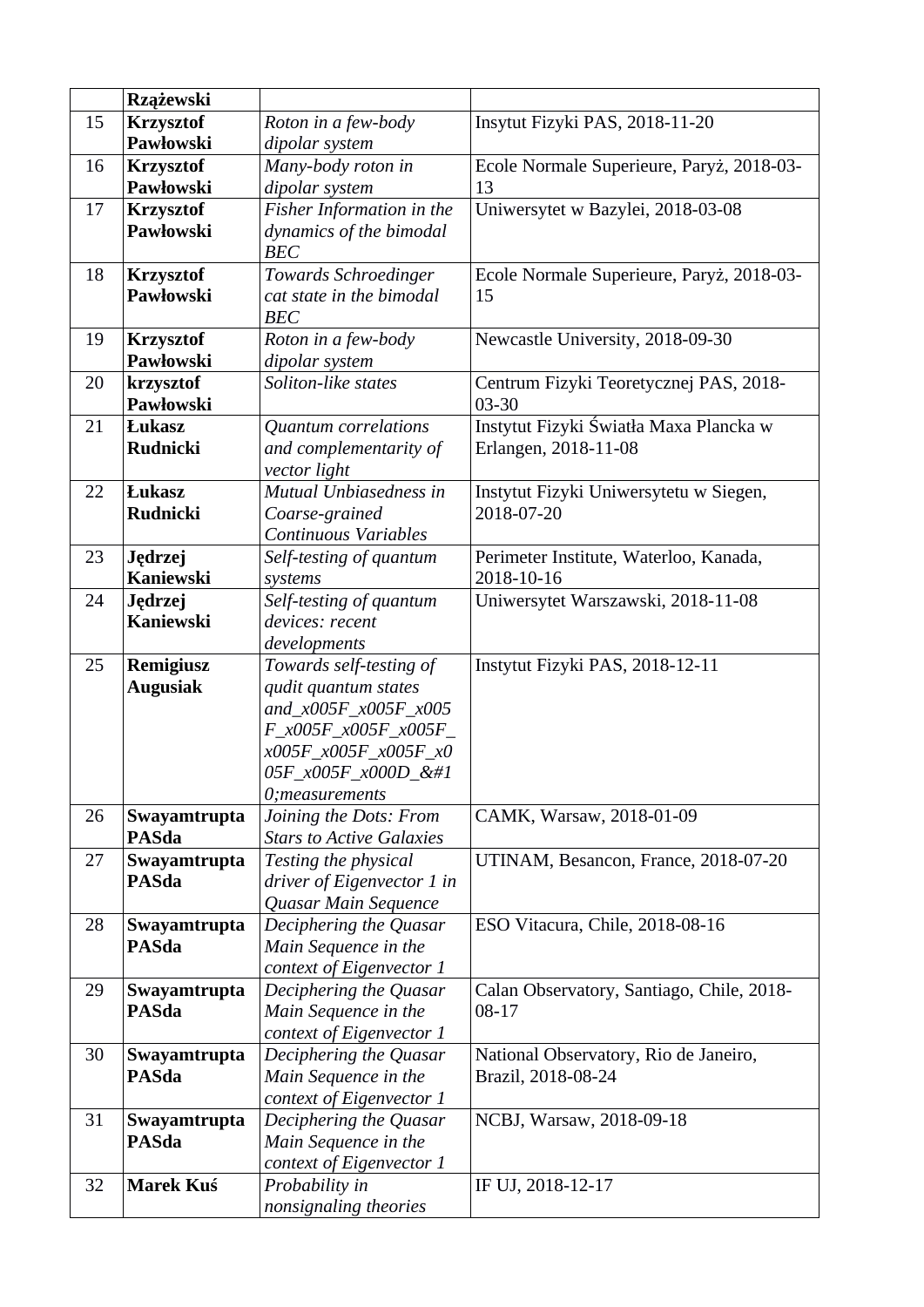| 33 | <b>Piotr</b>                  | Entanglement of the              | CTP PAS, 2018-05-23                           |
|----|-------------------------------|----------------------------------|-----------------------------------------------|
|    | Grochowski                    | vacuum witnessed by              |                                               |
|    |                               | accelerating observers           |                                               |
| 34 | <b>Piotr</b>                  | Fermionic quantum                | CTP PAS, 2018-11-07                           |
|    | Grochowski                    | carpets                          |                                               |
| 35 | Piotr                         | Fermionic quantum                | WF UW, 2018-11-29                             |
|    | Grochowski                    | carpets                          |                                               |
| 36 | Piotr                         | Fermionic quantum                | CTP PAS, 2018-12-12                           |
|    | Grochowski                    | carpets                          |                                               |
| 37 | <b>Mikołaj</b>                | Optyka geometryczna w            | FAIS UJ, 2018-06-13                           |
|    | Korzyński                     | OTW sformułowana                 |                                               |
|    |                               | kowariantnie                     |                                               |
| 38 | Mikołaj                       | Covariant and observer-          | Max Planck Insitute for Gravitational         |
|    | Korzyński                     | independent approach to          | Physics (Albert Einstein Insitute, Potsdam),  |
|    |                               | geometric optics in GR           | Niemcy, 2018-07-05                            |
| 39 | Julius Serbenta               | A Brief History of               | CTP PAS, 2018-05-30                           |
|    |                               | <b>Stephen Hawking</b>           |                                               |
| 40 | <b>Michele Grasso</b>         | "To the infinity and             | CTP PAS, 2018-05-28                           |
|    |                               | beyond: extreme                  |                                               |
|    |                               | magnification of a single        |                                               |
|    |                               | star"                            |                                               |
| 41 | <b>Michele Grasso</b>         | The Limited Accuracy of          | CTP PAS, 2018-12-03                           |
|    |                               | <b>Linearized Gravity</b>        |                                               |
| 42 | Julius Serbenta               | Geometric optics in              | CTP PAS, 2018-12-17                           |
|    |                               | general relativity using         |                                               |
|    |                               | bilocal operators                |                                               |
| 43 | <b>Ishika Palit</b>           | Star formation and galaxy        | IF-PAS, 2018-05-04                            |
|    |                               | evolution                        |                                               |
| 44 | <b>Ishika Palit</b>           | Effects of adiabatic index       | Physics and Applied Mathematics Unit          |
|    |                               | on transonic solution of         | (PAMU) of Indian statistical Institute (ISI), |
|    |                               | low angular momentum             | Kolkata, India., 2018-08-17                   |
|    |                               | accretion flow                   |                                               |
| 45 | <b>Ishika Palit</b>           | <b>Black hole accretion and</b>  | CTP-PAS, 2018-11-14                           |
|    |                               | its variability                  |                                               |
| 46 | <b>Mary Loli</b>              | <b>Highly accreting quasars</b>  | CAMK, Warsaw, 2018-10-03                      |
|    | <b>Martínez</b>               |                                  |                                               |
|    | <b>Aldama</b>                 |                                  |                                               |
| 47 | <b>Mary Loli</b>              | <b>Highly accreting quasars</b>  | NCBJ, Warsaw, 2018-11-20                      |
|    | <b>Martínez</b>               |                                  |                                               |
| 48 | <b>Aldama</b><br><b>Karol</b> |                                  |                                               |
|    |                               | A personal introduction          | Instytut Fizyki, Uniwersytet Zielonogórski,   |
|    | Życzkowski                    | to Quantum Information<br>Theory | 2018-11-27                                    |
| 49 | <b>Rafał</b>                  | Roton in a many-body             | National University of Singapore,             |
|    | Ołdziejewski                  | dipolar system                   | Singapore, 2018-02-28                         |
| 50 | <b>Rafał</b>                  | Roton in a many-body             | CTP PAS, 2018-03-14                           |
|    | Ołdziejewski                  | dipolar system                   |                                               |
| 51 | <b>Rafał</b>                  | Roton in a many-body             | Seminarium Optyczne, Uniwersytet              |
|    | Ołdziejewski                  | dipolar system                   | Warszawski, 2018-03-15                        |
| 52 | <b>Adam Sawicki</b>           | Quantum entanglement             | Semianrium KWANTOWA                           |
|    |                               | from single particle             | INFORMACJA, Wydział Fizyki UW, 2018-          |
|    |                               | information                      | 11-22                                         |
|    |                               |                                  |                                               |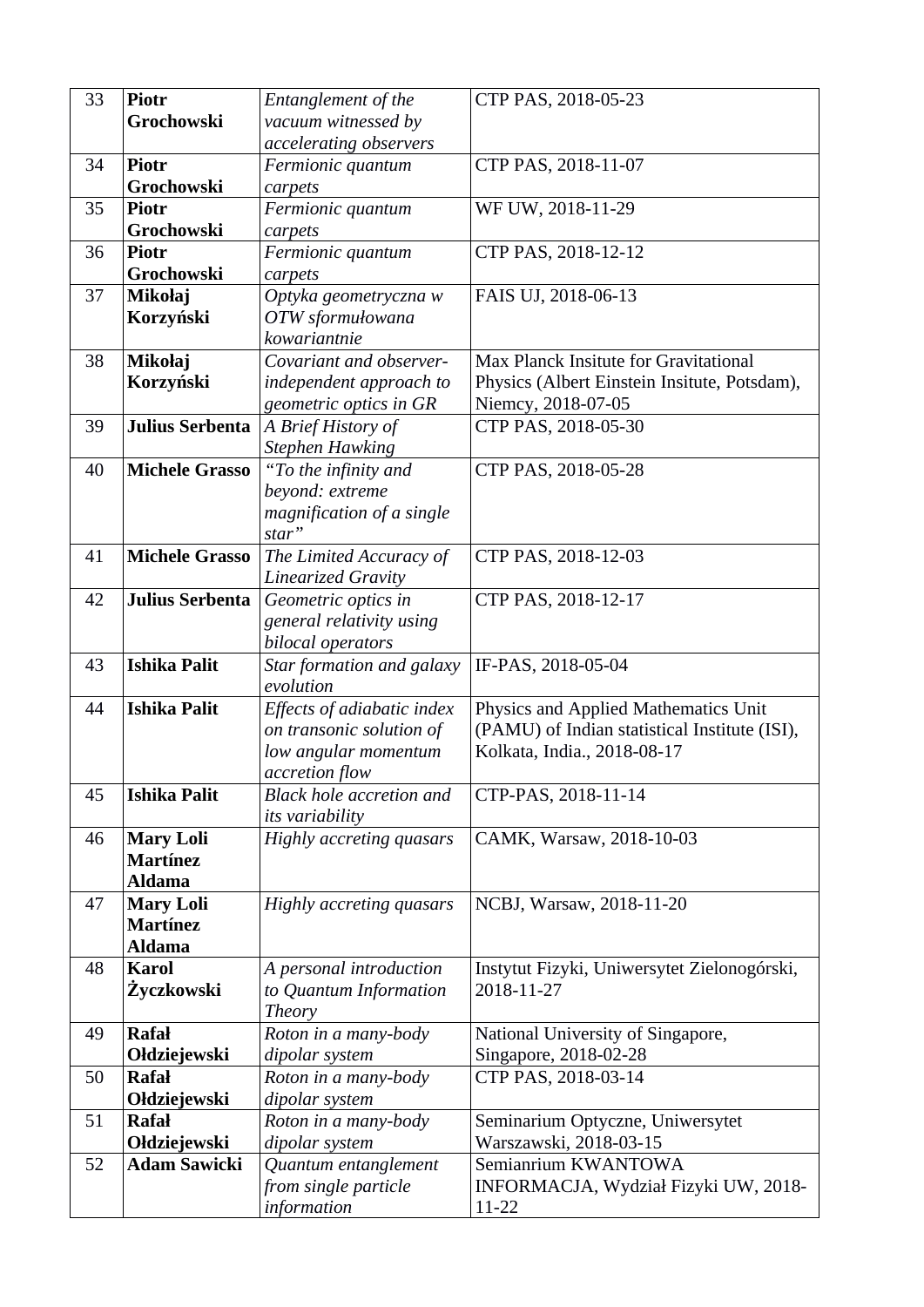| 53 | <b>Adam Sawicki</b> | <b>Introduction to Riemann</b><br>hypothesis | Semianrium Science and Coffee, CTP PAS,<br>2018-10-08 |
|----|---------------------|----------------------------------------------|-------------------------------------------------------|
| 54 | <b>Tomasz</b>       | How does the topology of                     | Seminarium Zakładu Matematyki                         |
|    | Maciążek            | configuration spaces lead                    | Dyskretnej na Wydziale Matematyki                     |
|    |                     | to different kinds of                        | Uniwersytetu im. Adama Mickiewicza w                  |
|    |                     | quantum statistics?                          | Poznaniu, 2018-02-27                                  |
| 55 | <b>Tomasz</b>       | Approximate solutions to                     | Quantum Information Seminar, University               |
|    | Maciążek            | the one-body quantum                         | of Bristol, School of Mathematics, 2018-12-           |
|    |                     | marginal problem and                         | 14                                                    |
|    |                     | their possible                               |                                                       |
|    |                     | applications                                 |                                                       |
| 56 | Jerzy Kijowski      | Theory of radiation: null                    | CTP, 17 stycznia 2018                                 |
|    |                     | infinity and Trautman-                       |                                                       |
|    |                     | Bondi energy                                 |                                                       |
| 57 | Jerzy Kijowski      | Energia fal                                  | IF PAS, 21 marca 2018                                 |
|    |                     | grawitacyjnych według                        |                                                       |
|    |                     | Trautmana i Bondiego                         |                                                       |
| 58 | Jerzy Kijowski      | Gdzie jesteśmy: o                            | Wydz. Fizyki UW, 18 kwietnia 2018                     |
|    |                     | próbach usunięcia                            |                                                       |
|    |                     | sprzeczności pomiędzy                        |                                                       |
|    |                     | współczesną teorią                           |                                                       |
|    |                     | grawitacji a kwantową                        |                                                       |
|    |                     | mechaniką (i teorią pola)                    |                                                       |
| 59 | Jerzy Kijowski      | Energy carried by                            | Wydział Matematyki Uniwersytetu w                     |
|    |                     | gravitational waves                          | Białymstoku, 25 kwietnia 2018                         |
|    |                     | according to Andrzej                         |                                                       |
|    |                     | Trautman                                     |                                                       |
| 60 | Jerzy Kijowski      | Energy carried by                            | IM PAS, 9 maja 2018                                   |
|    |                     | gravitational waves                          |                                                       |
|    |                     | according to Andrzej<br>Trautman             |                                                       |
| 61 | Jerzy Kijowski      | The essence of gravity                       | Wydz. Fizyki Uniwersytetu Wrocławskiego,              |
|    |                     | theory                                       | 15 czerwca 2018                                       |
| 62 | Jerzy Kijowski      | The essence of gravity                       | Wydział Fizyki Uniwersytetu Łodzkiego, 14             |
|    |                     | theory                                       | listopada 2018                                        |
| 63 | Jerzy Kijowski      | New approach to                              | Inst. Fizyki Teoret. Uniwersytetu Lipskiego           |
|    |                     | Trautman-Bondi mass:                         | (Niemcy), 26 listopada 2018                           |
|    |                     | how much energy is                           |                                                       |
|    |                     | carried by gravitational                     |                                                       |
|    |                     | (or any other) waves                         |                                                       |
| 64 | Lech                | Cyfrowa rewolucja - co to                    | Instytut Rozwoju Wsi i Rolnictwa PAS, 5               |
|    | <b>Mankiewicz</b>   | znaczy dla polskiej wsi                      | lutego 2018                                           |
| 65 | <b>Agnieszka</b>    | <b>Numerical Simulations of</b>              | Los Alamos National Laboratory, 2018-08-              |
|    | <b>Janiuk</b>       | black hole accretion in                      | 23                                                    |
| 66 | <b>Agnieszka</b>    | <b>GRB</b> engines<br>Astrofizyka procesów   | Konwersatorium Wydziału Fizyki                        |
|    | <b>Janiuk</b>       | wokół zwartych obiektów                      | Uniwersytetu Jagiellońskiego, 2018-12-19              |
|    |                     | kosmicznych                                  |                                                       |
| 67 | <b>Jarosław</b>     | Aspekty struktur                             | Seminarium Zakładu Metod                              |
|    | Korbicz             | rozgloszeniowych w teorii                    | Matematycznych Fizyki, Wydział Fizyki i               |
|    |                     | dekoherencji II                              | Astronomii, Uniwersytet Wrocławski, 2018-             |
|    |                     |                                              | 12-03                                                 |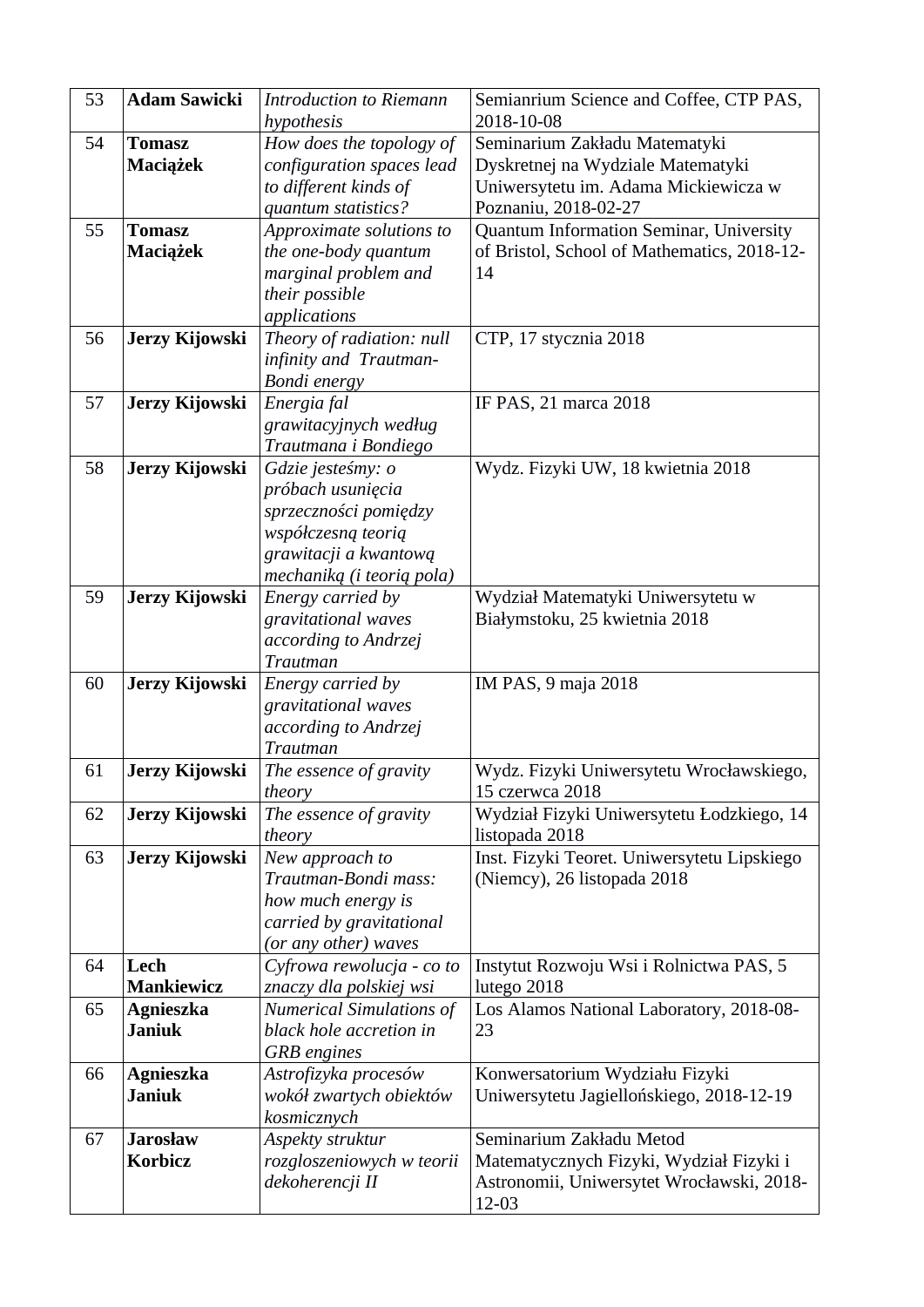| 68 | <b>Jarosław</b>    | Aspekty struktur              | Seminarium Zakładu Metod                  |
|----|--------------------|-------------------------------|-------------------------------------------|
|    | Korbicz            | rozgloszeniowych w teorii     | Matematycznych Fizyki, Wydział Fizyki i   |
|    |                    | dekoherencji I                | Astronomii, Uniwersytet Wrocławski, 2018- |
|    |                    |                               | $10 - 15$                                 |
| 69 | <b>Jarosław</b>    | Spectrum Broadcast            | Seminarium Instytutu Fizyki Teoretycznej, |
|    | Korbicz            | <b>Structures And Quantum</b> | Wydział Fizyki i Astronomii, Uniwersytet  |
|    |                    | Origins Of Objectivity        | Wrocławski, 2018-10-12                    |
| 70 | <b>Jarosław</b>    | Generic appearance of         | Seminarium Katedry Fizyki Teoretycznej,   |
|    | Korbicz            | objective results in          | Politechnika Wrocławska, 2018-12-04       |
|    |                    | quantum measurements          |                                           |
| 71 | Katja              | The Geometry of Almost        | Geometrical Methods in Physics Seminar,   |
|    | Sagerschnig        | Einstein $(2,3,5)$            | IM PAS, 2018-03-21                        |
|    |                    | <b>Distributions</b>          |                                           |
| 72 | Katja              | The Geometry of Almost        | Exact Results in Quantum Theory &         |
|    | Sagerschnig        | Einstein $(2,3,5)$            | Gravity, Faculty of Physics, Warsaw       |
|    |                    | <b>Distributions</b>          | University, 2018-04-27                    |
| 73 | Wojciech           | Why and how we should         | Obserwatorium Astronomiczne, Uniwersytet  |
|    | <b>Hellwing</b>    | test gravity (on              | w Lejdzie, Holandia, VI-18                |
|    |                    |                               |                                           |
|    |                    | cosmological scales)?         |                                           |
| 74 | Wojciech           | How to falsify CDM (and       | Central European Institute for Cosmology  |
|    | <b>Hellwing</b>    | test its alternatives)?       | and Fundamental Physics, Praga, Czechy,   |
|    |                    |                               | <b>VII-18</b>                             |
| 75 | Wojciech           | Why and how we should         | OAUJ, Kraków, XI-18                       |
|    | <b>Hellwing</b>    | test gravity on               |                                           |
|    |                    | cosmological scales?          |                                           |
| 76 | Wojciech           | How to falsify CDM (and       | Centrum Astronomii, UMK, XII-18           |
|    | <b>Hellwing</b>    | test its alternatives)?       |                                           |
| 77 | Wojciech           | Why and how we should         | Komisja Astrofizyki Polskiej Akademii     |
|    | <b>Hellwing</b>    | test gravity (on              | Umiejętności, XI-18                       |
|    |                    | cosmological scales)?         |                                           |
| 78 | Wojciech           | Modelling of the potential    | Centrum Astronomiczne im. M. Kopernika    |
|    | <b>Hellwing</b>    | Dark matter decay signal      | PAS, X-18                                 |
|    |                    | from the Local Group          |                                           |
|    |                    | sources                       |                                           |
| 79 | <b>Piotr Waluk</b> | Symplectic spinors            | KMMF, Wydział Fizyki, Uniwersytet         |
|    |                    |                               | Warszawski, 2018-01-18                    |
| 80 | <b>Piotr Waluk</b> | Symetrie jednorodnych         | KMMF, Wydział Fizyki, Uniwersytet         |
|    |                    | wszechświatów                 | Warszawski, 2018-11-21                    |
| 81 | <b>Tomasz</b>      | Loop Quantum                  | Instytut, Fizyki Teoretycznej, Wydział    |
|    | Pawłowski          | Cosmology: from polymer       | Fizyki i Astronomii, Uniwersytet          |
|    |                    | quantization to Early         | Wrocławski, 2018-10-26                    |
|    |                    | Universe dynamics             |                                           |
| 82 | <b>Tomasz</b>      | Hamburger's                   | CTP, PAS, 2018-10-29                      |
|    | Pawłowski          | semiclassical formalism       |                                           |
|    |                    | in quantum cosmology          |                                           |

## **Organisational work on conferences**

| No. | Conference  | <b>Place and date</b> | Other data                                |
|-----|-------------|-----------------------|-------------------------------------------|
|     | COSPAR,     | Pasadena, 14-22 June  | COSPAR, SOC Symposium E1.4, foreign,      |
|     | Event E1.4, | 2018                  | [2000 in total, 100 persons in Symposium] |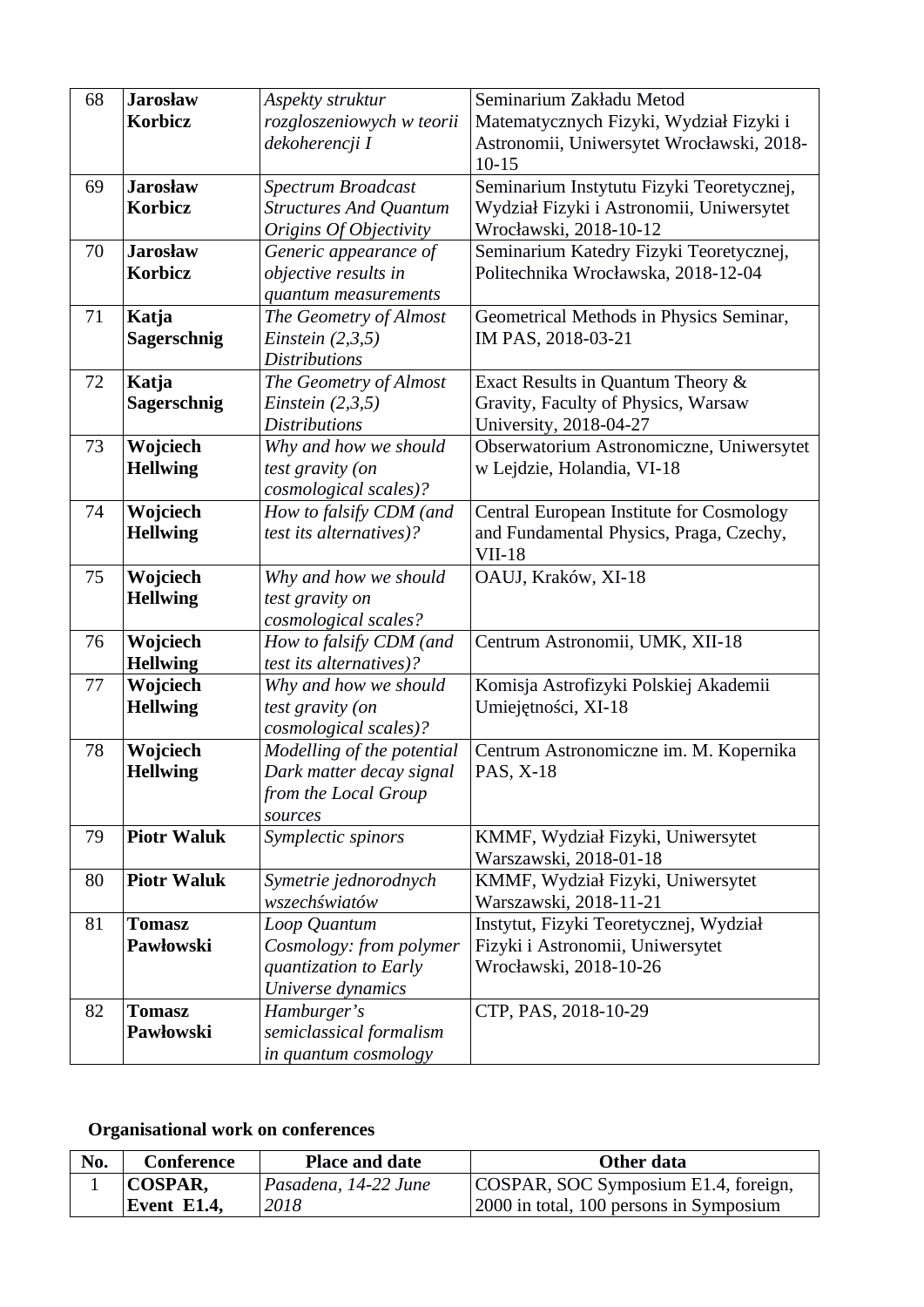|                |                                                                                                   |                                            | E1.4                                                                                                                                                                                               |
|----------------|---------------------------------------------------------------------------------------------------|--------------------------------------------|----------------------------------------------------------------------------------------------------------------------------------------------------------------------------------------------------|
| $\overline{2}$ | Radio – vis -IR<br><b>Rzepiennik</b><br><b>Meeting</b>                                            | Rzepiennik Biskupi, 7-<br>9.06.2018        | Queen Hedwig's Astronomical Observatory,<br>National Centre for Nuclear Research,<br>Jagiellonian University Astronomical<br>Observatory, Nova Astronomy Association,<br>LOC, national, 18 persons |
| 3              | Inhomogeneou<br>s Cosmologies<br>III                                                              | Cracow, 16-21.09.2018                      | Faculty FAIS UJ, SOC, national, 37 persons                                                                                                                                                         |
| 4              | <b>XII Winter</b><br>school in<br><b>Cosmology</b>                                                | Passo del Tonale<br>(Italy), 10-14/12/2018 | Heidelberg University, SOC, foreign, 37<br>persons                                                                                                                                                 |
| 5              | COSPAR,<br>Event E1.4,                                                                            | Pasadena, 14-22 June<br>2018               | COSPAR, SOC, foreign, 80 persons                                                                                                                                                                   |
| 6              | Workshop on<br><b>Multipartite</b><br><b>Entanglement</b>                                         | Benasque, Spain 20-26<br>May 2018          | Benasque Science Center, co-organiser,<br>foreign, 46 persons                                                                                                                                      |
| 7              | Supercomputin<br>g Frontiers<br>Europe 2018                                                       | Warsaw, Poland, March<br>2018              | ICM UW, SOC, foreign, 100 persons                                                                                                                                                                  |
| 8              | $4-th$<br><b>International</b><br><b>Summer</b><br>Cosmology<br><b>School</b> in<br><b>Cracow</b> | Cracow, Poland, 8-22<br>July, 2018         | UJ, SOC, co-organiser, foreign, 80 persons                                                                                                                                                         |
| 9              | <b>Baby-Horizons</b><br>in Mathematics<br>– Winter<br><b>School for</b><br><b>Students</b>        | Będlewo, Poland,<br>16.03.2018-18.03.2018  | IM PAS, co-organiser, national, ~55 persons                                                                                                                                                        |

## **Cooperation in the framework of international scientific centres**

| No.            | Centre               | <b>Specialization</b> | Other data                                     |
|----------------|----------------------|-----------------------|------------------------------------------------|
| 1              | Antagogusta          | Quantum computer      | Chairman: Dr Dardo Goyeneche, number of        |
|                | <b>University</b>    | science               | works: 1                                       |
|                | (Chile)              |                       |                                                |
| $\overline{2}$ | <b>University of</b> | Quantum computer      | Chairman: Prof. I. Bengtsson                   |
|                | <b>Stockholm</b>     | science               |                                                |
| 3              | <b>Indian</b>        | Quantum computer      | Chairman: Prof. A. Lakshminarayan              |
|                | <b>National</b>      | science               |                                                |
|                | Institute,           |                       |                                                |
|                | Madras,              |                       |                                                |
|                | (India)              |                       |                                                |
| $\overline{4}$ | <b>University of</b> | Quantum computer      | Chairman: Prof. Daniel Braun                   |
|                | Tübingen,            | science               |                                                |
| 5              | <b>University of</b> | Cold gases            | Chairman: Dr. Krzysztof Jachymski, single      |
|                | <b>Stuttgart</b>     |                       | publication: https://link.aps.org/doi/10.1103/ |
|                |                      |                       | PhysRevA.98.043601                             |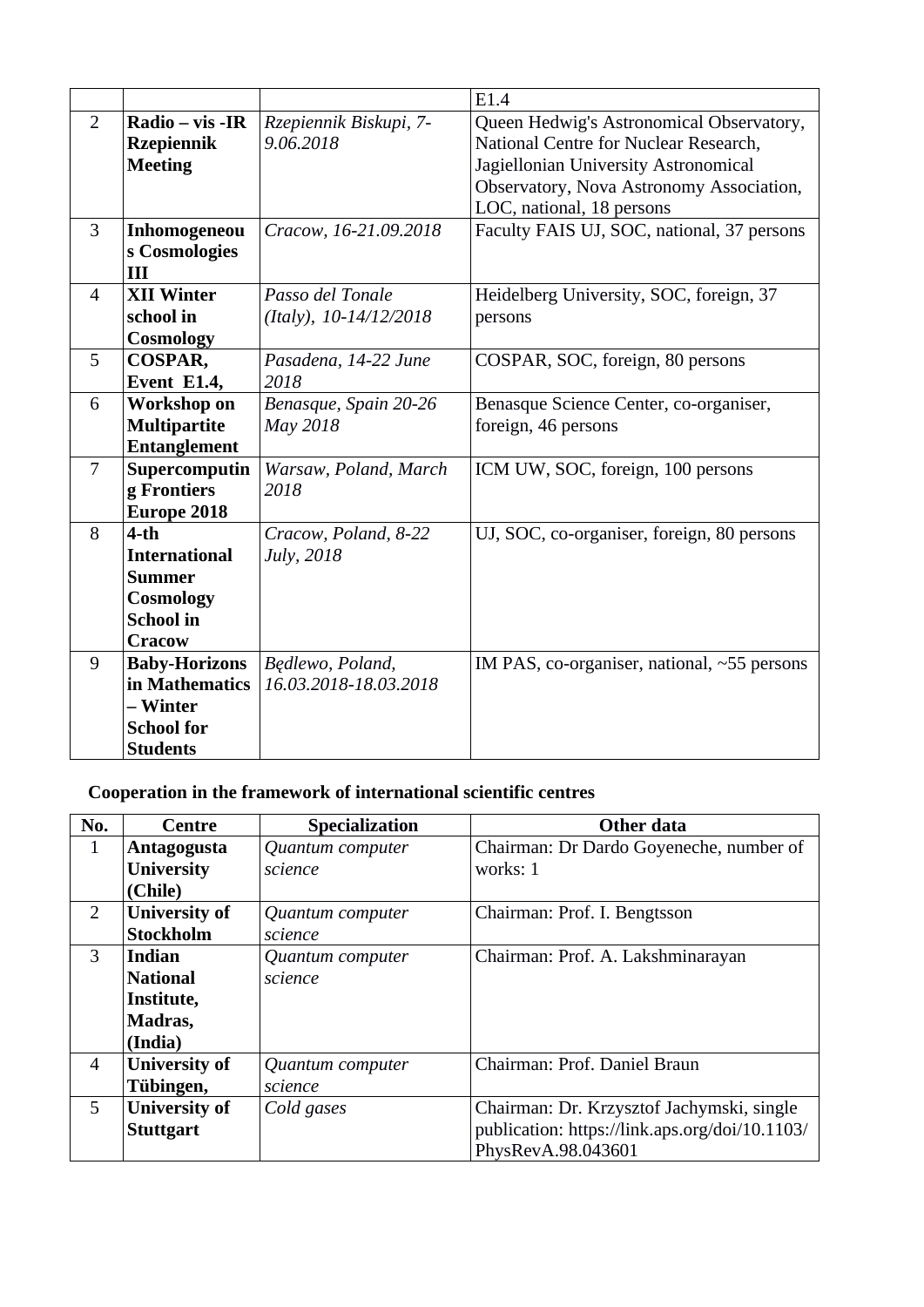## **Memberships**

| No.            | <b>Person</b>             | <b>Membership type</b>                                                                                              |
|----------------|---------------------------|---------------------------------------------------------------------------------------------------------------------|
| $\mathbf{1}$   | <b>Bożena Czerny</b>      | Editorial Board of the Americal Astronomical Journals,                                                              |
|                |                           | appointment year: 2011, function: Scientific Editor, roles:                                                         |
|                |                           | selection of reviewers, supervision of the reviewing and                                                            |
|                |                           | proofreading stage, decision to accept the paper for publication in                                                 |
|                |                           | the Astrophysical Journal, Astrophysical Jornal Supplement                                                          |
|                |                           | Series or Astronomical Journal or to reject the paper.                                                              |
| $\overline{2}$ | <b>Bożena Czerny</b>      | Delta popular-scientific journal, year of establishment: 2009,                                                      |
|                |                           | function: member of the Editorial Committee, tasks: meetings                                                        |
|                |                           | twice a year, participation in the discussion on the level of the                                                   |
|                |                           | journal and directions of further development.                                                                      |
| 3              | <b>Bożena Czerny</b>      | Polish Astronomical Society, year of establishment: 1979,                                                           |
|                |                           | function: member, tasks: participation in PTA meetings                                                              |
| $\overline{4}$ | <b>Bożena Czerny</b>      | European Astronomical Society, year of formation: Function:                                                         |
|                |                           | Member, tasks: participation in EWASS Annual Conference and                                                         |
|                |                           | General Assembly.                                                                                                   |
| 5              | <b>Bożena Czerny</b>      | Astronomy Committee of the Polish Academy of Sciences,                                                              |
|                |                           | function: member, tasks: participation in meetings                                                                  |
| 6              | <b>Bożena Czerny</b>      | Polish Astronomy Foundation, year of its establishment: 2018,                                                       |
|                |                           | function: member of the Foundation Council, tasks: participation                                                    |
|                |                           | in the meeting, evaluation of the Board's work, including the                                                       |
| 7              |                           | adoption of the Board's report                                                                                      |
|                | <b>Bożena Czerny</b>      | NCN Expert PASel, function: member, chairperson of ST2<br>PASel, tasks: evaluation of research projects, in case of |
|                |                           | chairperson assignment of proposals to experts                                                                      |
| 8              | Kazimierz Rzążewski       | OPI Scientific Council, year of appointment: 2016, function:                                                        |
|                |                           | member, tasks: participation in meetings, representation of the                                                     |
|                |                           | <b>Minister of Science</b>                                                                                          |
| 9              | Kazimierz Rzążewski       | KL FAMO Scientific Council, year of establishment: 2000,                                                            |
|                |                           | function: member, tasks: attendance at meetings, representation                                                     |
|                |                           | of the CTP                                                                                                          |
| 10             | Kazimierz Rzążewski       | EPP Editorial Committee, year of appointment: 2013-2018,                                                            |
|                |                           | function: co-editor, tasks: selection of reviewers, decisions about                                                 |
|                |                           | accepting or rejecting works                                                                                        |
| 11             | Kazimierz Rzążewski       | PE2 PASel of the ERC-starting grants programme, year of                                                             |
|                |                           | establishment: 2010, function: expert, tasks: issuing opinions on                                                   |
|                |                           | scientific projects                                                                                                 |
| 12             | Kazimierz Rzążewski       | WAT expert team, year of appointment: 2016, function: member,                                                       |
|                |                           | tasks: physics teaching consultant at the university                                                                |
| 13             | Kazimierz Rzążewski       | American Physical Society - APS, year of formation: 2000,                                                           |
|                |                           | function: fellow, tasks: elected member                                                                             |
| 14             | Kazimierz Rzążewski       | British Physical Society of the ILO, year of formation: 2000,                                                       |
|                |                           | function: fellow, tasks: elected member                                                                             |
| 15             | Łukasz Rudnicki           | Advisory PASel of Journal of Physics A, year of appointment:                                                        |
|                |                           | 2018, function: fellow, tasks: support for editors of the journal                                                   |
| 16             | <b>Remigiusz Augusiak</b> | NCN Expert Team, year of appointment: 2018, function:                                                               |
|                |                           | member, tasks: evaluation of research projects                                                                      |
| 17             | <b>Remigusz Augusiak</b>  | FNP Expert Team, year of establishment: 2018, function:                                                             |
|                |                           | member, tasks: evaluation of research projects                                                                      |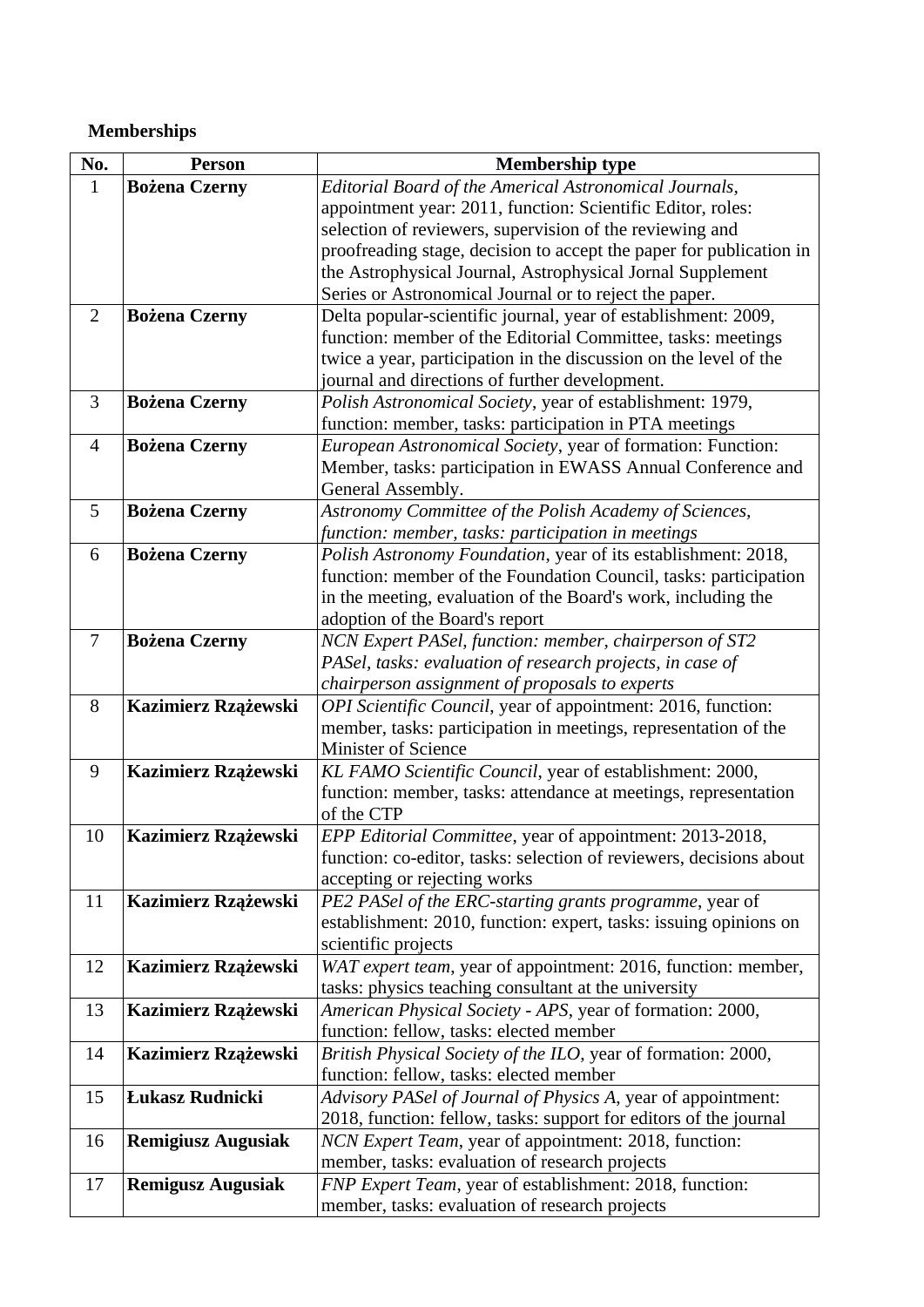| 18 | <b>Marek Kuś</b> | NCN Expert Team, year of appointment: 2018, function:<br>member, tasks: evaluation of research projects |
|----|------------------|---------------------------------------------------------------------------------------------------------|
| 19 | <b>Marek Kuś</b> | Interdisciplinary team for cooperation with foreign countries of                                        |
|    |                  | the Ministry of Science and Higher Education, year of                                                   |
|    |                  | establishment: 2015, function: member, tasks: evaluation of                                             |
|    |                  | research projects                                                                                       |
| 20 | <b>Marek Kuś</b> | Evaluation Team of the National Academic Exchange Agency,                                               |
|    |                  | year of appointment: 2018, function: member, tasks: evaluation                                          |
|    |                  | of research projects                                                                                    |
| 21 | <b>Marek Kuś</b> | European Research Council Advanced Grants evaluation PASel,                                             |
|    |                  | year of appointment: 2018, function: member, tasks: evaluation                                          |
|    |                  | of research projects                                                                                    |
| 22 | <b>Marek Kuś</b> | Scientific Council of the Institute of Theoretical Physics of the                                       |
|    |                  | University of Warsaw, year of establishment: 2008, function:                                            |
|    |                  | member, tasks: attendance at meetings                                                                   |
| 23 | <b>Marek Kuś</b> | Scientific Council of the Institute of Physics of the Polish                                            |
|    |                  | Academy of Sciences, year of establishment: 2003, function:                                             |
|    |                  | member, tasks: attendance at meetings                                                                   |
| 24 | <b>Marek Kuś</b> | Scientific Council of the Institute of Social Studies at the                                            |
|    |                  | University of Warsaw, year of establishment: 1993, function:                                            |
|    |                  | member, tasks: attendance at meetings                                                                   |
| 25 | <b>Marek Kuś</b> | Scientific Council of the National Centre for Quantum                                                   |
|    |                  | Informatics in Gdańsk, year of establishment: 2007, Function:                                           |
|    |                  | Chairman, Tasks: Directing meetings                                                                     |
| 26 | <b>Marek Kuś</b> | Scientific Council of the Institute of Mathematics of the Polish                                        |
|    |                  | Academy of Sciences, year of establishment: 2018, function:                                             |
|    |                  | member, tasks: attendance at meetings                                                                   |
| 27 | <b>Marek Kuś</b> | Reports on Mathematical Physics, year of appointment: 2006,                                             |
|    |                  | function: member of the Editorial Committee, tasks: participation                                       |
|    |                  | in meetings                                                                                             |
| 28 | <b>Marek Kuś</b> | Open Systems and Information Dynamics, year of establishment:                                           |
|    |                  | 2007, function: member of the Editorial Committee, tasks:                                               |
| 29 | Marek Kuś        | participation in meetings<br>International Journal of Quantum Information, year of                      |
|    |                  | appointment: 2010, Function: Editor, Jobs: Selection of                                                 |
|    |                  | reviewers, decision making on acceptance for printing                                                   |
| 30 | Karol Życzkowski | Council of the Centre for Theoretical Physics of the Polish                                             |
|    |                  | Academy of Sciences, year of establishment: 1999, function:                                             |
|    |                  | member, tasks: attendance at meetings                                                                   |
| 31 | Karol Życzkowski | Council of the National Centre for Quantum Computer Science,                                            |
|    |                  | year of establishment: 2007, function: member, tasks: attendance                                        |
|    |                  | at meetings                                                                                             |
| 32 | Karol Życzkowski | Council of the Faculty of Physics, Astronomy and Applied                                                |
|    |                  | Informatics of the Jagiellonian University, year of appointment:                                        |
|    |                  | 1994, function: member, tasks: attendance at meetings                                                   |
| 33 | Karol Życzkowski | Editorial Board of "Open Systems and Information Dynamics"                                              |
|    |                  | magazine, year of appointment: 2003, function: member of the                                            |
|    |                  | Editorial Committee, tasks: participation in meetings                                                   |
| 34 | Karol Życzkowski | Academia Europea, year of establishment: 2014, function:                                                |
|    |                  | member, tasks: attendance at meetings                                                                   |
| 35 | Karol Życzkowski | Council of the Institute of Theoretical and Applied Informatics of                                      |
|    |                  | the Polish Academy of Sciences, year of establishment: 2015,                                            |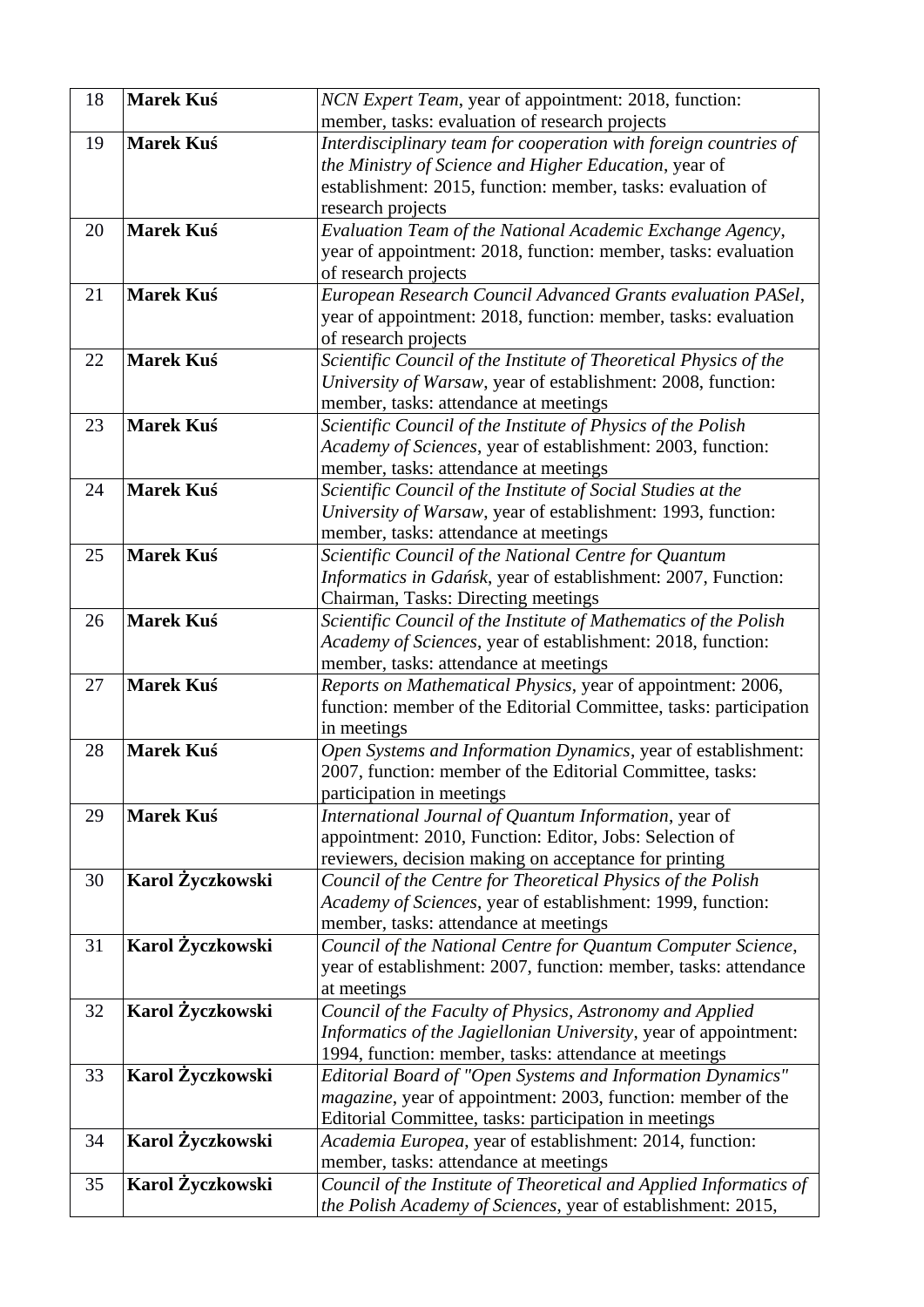|    |                        | function: member, tasks: attendance at meetings                         |  |
|----|------------------------|-------------------------------------------------------------------------|--|
| 36 | Karol Życzkowski       | Editorial Board of Quantum magazine, year of appointment:               |  |
|    |                        | 2017, function: member of the Editorial Committee, tasks:               |  |
|    |                        | participation in meetings                                               |  |
| 37 | Jerzy Kijowski         | Magazine Acta Physica Polonica A, function: member of the               |  |
|    |                        | Editorial Committee, tasks: participation in meetings                   |  |
| 38 | Jerzy Kijowski         | Journal of Geometry and Physics, function: member of the                |  |
|    |                        | Editorial Committee, tasks: participation in meetings                   |  |
| 39 | Jerzy Kijowski         | Magazine Reports on Mathematical Physics, function: member              |  |
|    |                        | of the Editorial Committee, tasks: participation in meetings            |  |
| 40 | Jerzy Kijowski         | Scientific Council of the Institute of Mathematics of the Polish        |  |
|    |                        | Academy of Sciences, function: member of the Council, tasks:            |  |
|    |                        | participation in meetings                                               |  |
| 41 | <b>Lech Mankiewicz</b> | CTP PAS Scientific Council, year of appointment: 2001,                  |  |
|    |                        | function: member of the Council, tasks: tasks resulting from the        |  |
|    |                        | Act on day-to-day supervision over the activities of the Institute,     |  |
|    |                        | taking care in particular of the high level of its scientific activity  |  |
|    |                        | and the development of people starting their scientific careers, as     |  |
|    |                        | well as other tasks resulting from Article 55 of the Act on the         |  |
|    |                        | Polish Academy of Sciences (Journal of Laws 2010 No. 96 item            |  |
|    |                        | 619).                                                                   |  |
| 42 | <b>Lech Mankiewicz</b> | CAMK PAS Scientific Council, year of appointment: 2013,                 |  |
|    |                        | function: member of the Council, tasks: tasks resulting from the        |  |
|    |                        | Act on day-to-day supervision over the activities of the Institute,     |  |
|    |                        | taking care in particular of the high level of its scientific activity  |  |
|    |                        | and the development of people starting their scientific careers, as     |  |
|    |                        | well as other tasks resulting from Article 55 of the Act on the         |  |
|    |                        | Polish Academy of Sciences (Journal of Laws 2010 No. 96, item           |  |
|    |                        | 619).                                                                   |  |
| 43 | <b>Lech Mankiewicz</b> | Scientific Council of the National Centre for Quantum                   |  |
|    |                        | Informatics in Gdańsk, year of establishment: 2011, function:           |  |
|    |                        | member of the Council, tasks: tasks resulting from the Act on           |  |
|    |                        | day-to-day supervision over the activities of the Institute, taking     |  |
|    |                        | care in particular of the high level of its scientific activity and the |  |
|    |                        | development of people starting their scientific careers, as well as     |  |
|    |                        | other tasks resulting from Article 55 of the Act on the Polish          |  |
|    |                        | Academy of Sciences (Journal of Laws 2010 No. 96 item 619).             |  |
| 44 | <b>Lech Mankiewicz</b> | Programme Council of the Science Festival, year of                      |  |
|    |                        | establishment: 2013, function: member of the Council, tasks:            |  |
|    |                        | participation in decision-making on organizational and                  |  |
|    |                        | programmatic matters of the Science Festival in Warsaw                  |  |
| 45 | <b>Lech Mankiewicz</b> | Council of the Open Science Foundation (IBB PAS), year of               |  |
|    |                        | establishment: 2014, function: Member of the Council, tasks:            |  |
|    |                        | Supervision of the day-to-day operations of the FNO, approval of        |  |
|    |                        | technical reports                                                       |  |
| 46 | <b>Lech Mankiewicz</b> | Expert Corps of the National Science Centre, year of                    |  |
|    |                        | establishment: 2016, function: member, tasks: evaluation of             |  |
|    |                        | research grant applications, participation in review PASels             |  |
| 47 | Agnieszka Janiuk       | Delta - editorial committee, year of appointment: 2009, function:       |  |
|    |                        | member, tasks: substantive monitoring of the journal; constant          |  |
|    |                        | contact with the Editorial Office and assistance in searching for       |  |
|    |                        | interesting topics and acquiring authors; participation in meetings     |  |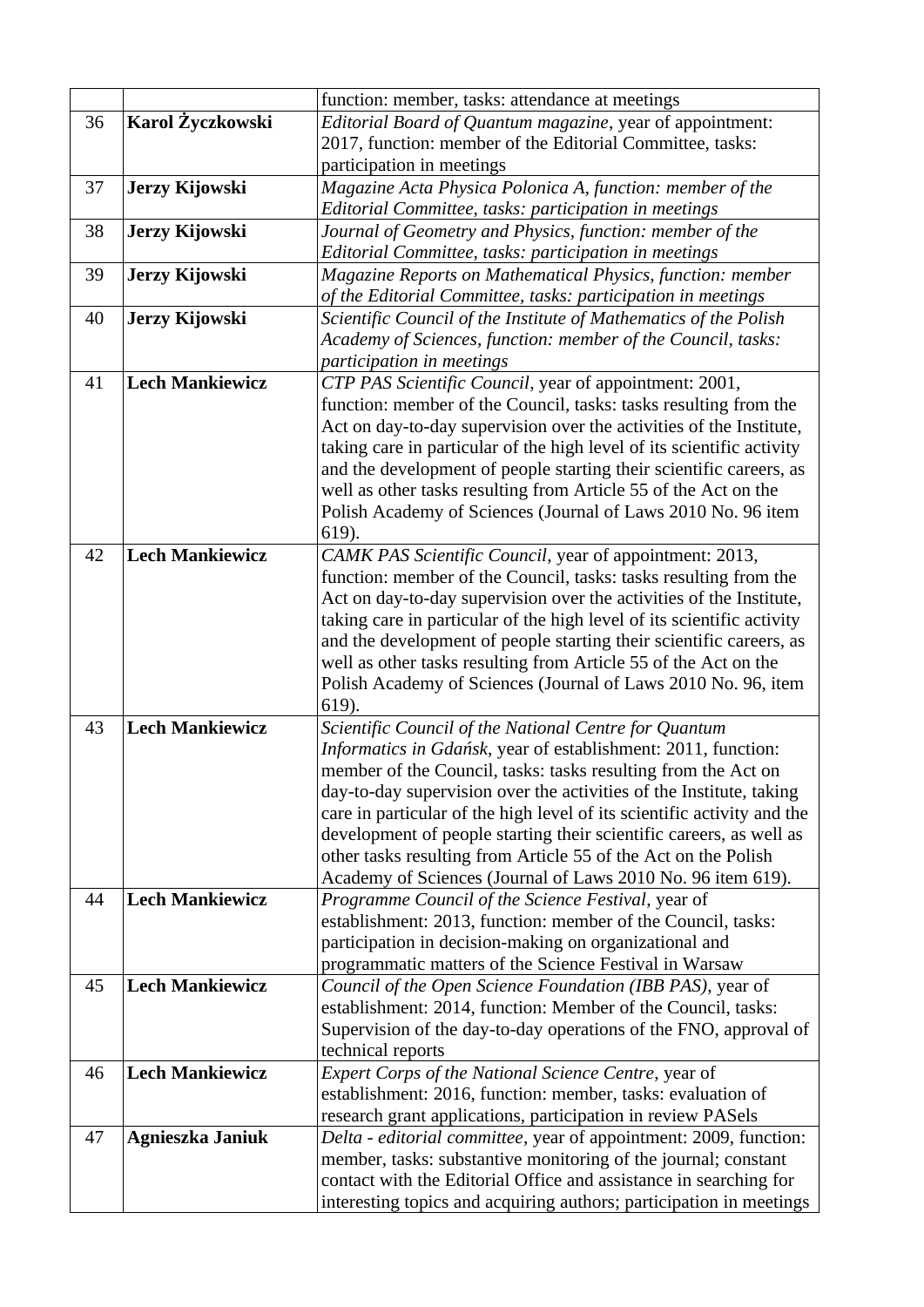|    |                          | of the Committee and selection of an article nominated for the<br>Dean's Award.                             |
|----|--------------------------|-------------------------------------------------------------------------------------------------------------|
| 48 | Agnieszka Janiuk         | Polish Astronomical Society, year of establishment: 2003,                                                   |
|    |                          | function: member, tasks: participation in discussions and                                                   |
|    |                          | informal collegiate initiatives of PTA; participation in the                                                |
|    |                          | Assembly and General Assembly of Members; undertaking and                                                   |
|    |                          | issuing opinions on initiatives related to the promotion and                                                |
|    |                          | popularization of astronomy in Poland.                                                                      |
| 49 | Agnieszka Janiuk         | European Astronomical Society, year of establishment: 2016,                                                 |
|    |                          | function: member, tasks: Participation in EWASS symposium,                                                  |
|    |                          | co-creation of the programme, proposing thematic scientific                                                 |
|    |                          | sessions; participation in informal peer discussions, undertaking                                           |
|    |                          | and giving opinions on initiatives related to the popularization                                            |
|    |                          | and promotion of astronomy in Europe.                                                                       |
| 50 | Agnieszka Janiuk         | International Astronomical Union, year of establishment: 2006,                                              |
|    |                          | function: member, duties: Participation in the IAU Assembly;                                                |
|    |                          | participation in the General Assembly of Members and informal                                               |
|    |                          | peer discussions on the promotion and popularization of                                                     |
|    |                          | astronomy worldwide and the role of women in science;                                                       |
|    |                          | participation in votes on astronomical names; participation in                                              |
|    |                          | sessions and meetings related to High Energy Astrophysics                                                   |
|    |                          | (Division D).                                                                                               |
| 51 | Agnieszka Janiuk         | CTP PAS Scientific Council, year of appointment: 2011,                                                      |
|    |                          | function: member, tasks: participation in meetings of the Council                                           |
|    |                          | and discussions on current CTP problems; participation in the                                               |
|    |                          | committees for the doctoral dissertation.                                                                   |
| 52 | Agnieszka Janiuk         | Expert Corps of the National Science Centre, year of                                                        |
|    |                          | establishment: 2013, function: member, tasks: participation in                                              |
|    |                          | Review PASels, evaluation of grant applications and project                                                 |
|    |                          | completion reports, in ST9 and ST PASels.                                                                   |
| 53 | Agnieszka Janiuk         | Astronomy Committee of the Polish Academy of Sciences, year of                                              |
|    |                          | establishment: Function: member, tasks: participation in KA PAS                                             |
|    |                          | meetings and e-mail discussions on topics related to the                                                    |
|    |                          | development of astronomy in Poland; providing opinions and<br>taking initiatives to promote Polish science. |
| 54 | <b>Wojciech Hellwing</b> | Polish Astronomical Society, year of establishment: 2016,                                                   |
|    |                          | function: member, from 2017 member of the Board, tasks:                                                     |
|    |                          | participation in the works of the Board of PTA, organization of                                             |
|    |                          | popular science stands, participation in the Young PTA Awards                                               |
|    |                          | Committee, participation in the organizational works of the PTA                                             |
|    |                          | Congress 2019, editing and writing grant applications of the                                                |
|    |                          | DUN, assistance in editing post-conference materials, and others.                                           |
| 55 | <b>Wojciech Hellwing</b> | International Astronomical Union, year of establishment: 2018,                                              |
|    |                          | function: young member, tasks: departmental member: Division                                                |
|    |                          | B Facilities, Technologies and Data Science, Division C                                                     |
|    |                          | Education, Outreach and Heritage, Division D High Energy                                                    |
|    |                          | Phenomena and Fundamental Physics, Division H Interstellar                                                  |
|    |                          | Matter and Local Universe, Division J Galaxies and Cosmology                                                |
| 56 | <b>Piotr Waluk</b>       | Main Committee of the Physical Olympics, year of establishment:                                             |
|    |                          | 2016, function: member, tasks: participation in meetings,                                                   |
|    |                          | assistance in the organisation of the various stages of the                                                 |
|    |                          | Olympics, including the preparation and evaluation of                                                       |